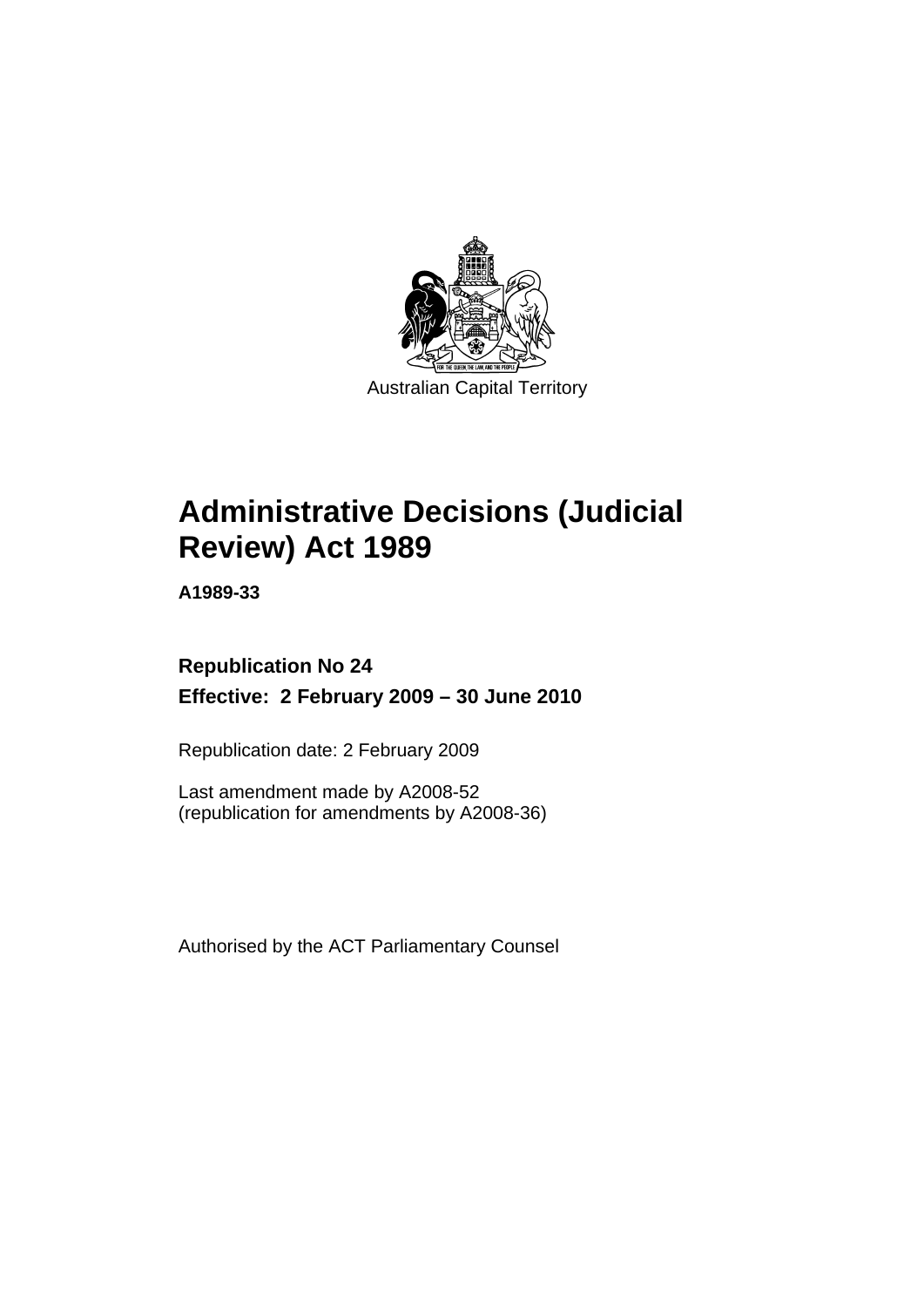## **About this republication**

#### **The republished law**

This is a republication of the *Administrative Decisions (Judicial Review) Act 1989* (including any amendment made under the *Legislation Act 2001*, part 11.3 (Editorial changes)) as in force on 2 February 2009*.* It also includes any amendment, repeal or expiry affecting the republished law to 2 February 2009.

The legislation history and amendment history of the republished law are set out in endnotes 3 and 4.

#### **Kinds of republications**

The Parliamentary Counsel's Office prepares 2 kinds of republications of ACT laws (see the ACT legislation register at www.legislation.act.gov.au):

- authorised republications to which the *Legislation Act 2001* applies
- unauthorised republications.

The status of this republication appears on the bottom of each page.

#### **Editorial changes**

The *Legislation Act 2001*, part 11.3 authorises the Parliamentary Counsel to make editorial amendments and other changes of a formal nature when preparing a law for republication. Editorial changes do not change the effect of the law, but have effect as if they had been made by an Act commencing on the republication date (see *Legislation Act 2001*, s 115 and s 117). The changes are made if the Parliamentary Counsel considers they are desirable to bring the law into line, or more closely into line, with current legislative drafting practice.

This republication does not include amendments made under part 11.3 (see endnote 1).

#### **Uncommenced provisions and amendments**

If a provision of the republished law has not commenced or is affected by an uncommenced amendment, the symbol  $\mathbf{U}$  appears immediately before the provision heading. The text of the uncommenced provision or amendment appears only in the last endnote.

#### **Modifications**

If a provision of the republished law is affected by a current modification, the symbol  $\mathbf{M}$ appears immediately before the provision heading. The text of the modifying provision appears in the endnotes. For the legal status of modifications, see *Legislation Act 2001*, section 95.

#### **Penalties**

The value of a penalty unit for an offence against this republished law at the republication date is—

- (a) if the person charged is an individual—\$100; or
- (b) if the person charged is a corporation—\$500.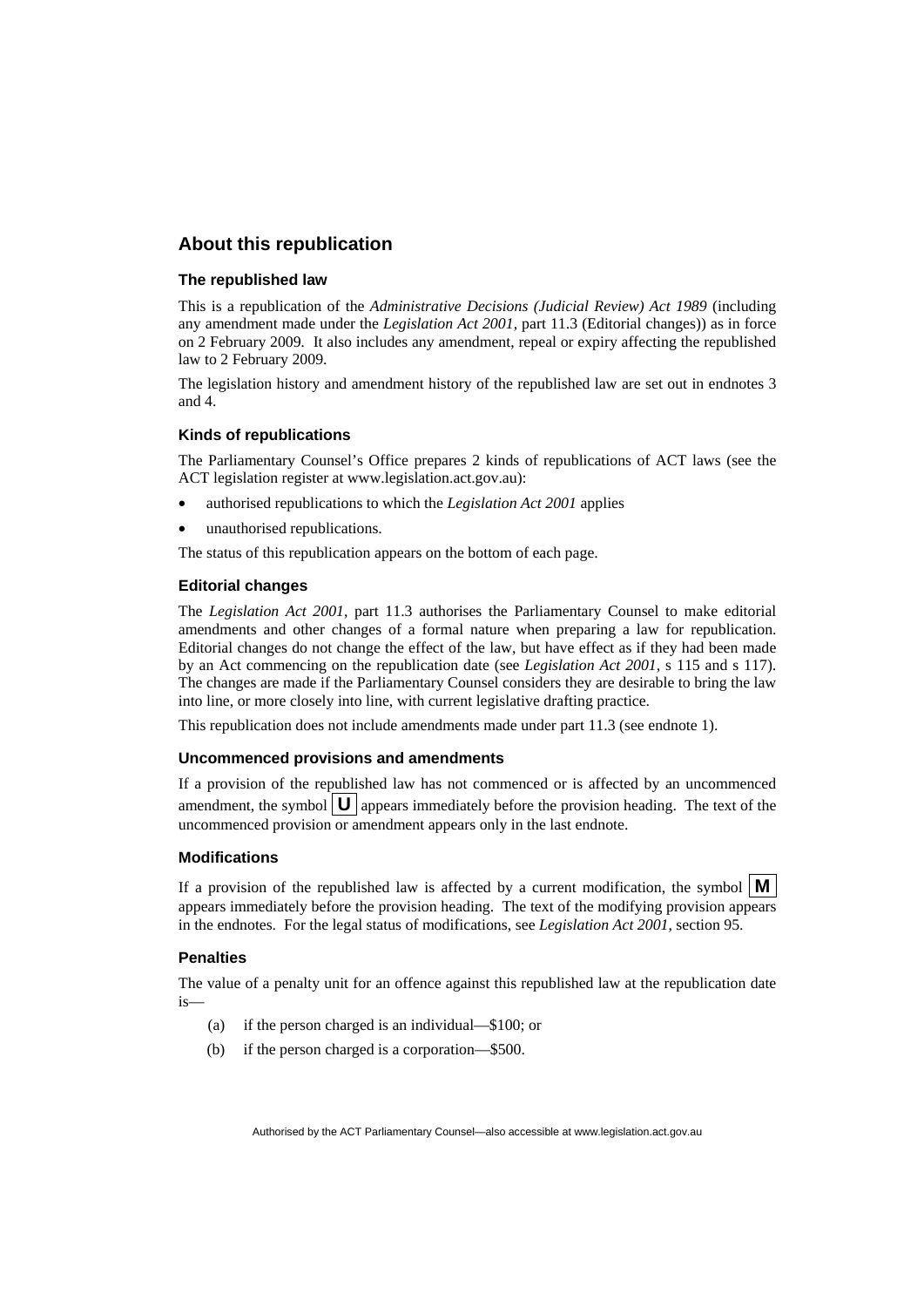

# **[Administrative Decisions \(Judicial](#page-4-0)  [Review\) Act 1989](#page-4-0)**

# **Contents**

|                             |                                                                                     | Page       |
|-----------------------------|-------------------------------------------------------------------------------------|------------|
| 1                           | Name of Act                                                                         | 2          |
| 2                           | Dictionary                                                                          | 2          |
| 3                           | <b>Notes</b>                                                                        | 2          |
| ЗA                          | Meaning of <i>making</i> and <i>failure to make</i> a decision                      | 2          |
| 3B                          | Meaning of person aggrieved                                                         | 3          |
| ЗC                          | Meaning of conduct engaged in for purpose of making decision                        | 4          |
| 4                           | Act to operate despite anything in existing laws                                    | 4          |
| 5                           | Applications for review of decisions                                                | 4          |
| 6                           | Applications for review of conduct related to making of decisions                   | 6          |
| 7                           | Applications for failures to make decisions                                         | 8          |
| 8                           | Effect of Act on other rights                                                       | 9          |
| 9                           | Applications for order of review must set out grounds                               | 10         |
| R <sub>24</sub><br>02/02/09 | Administrative Decisions (Judicial Review) Act 1989<br>Fffective: 02/02/09-30/06/10 | contents 1 |

Effective: 02/02/09-30/06/10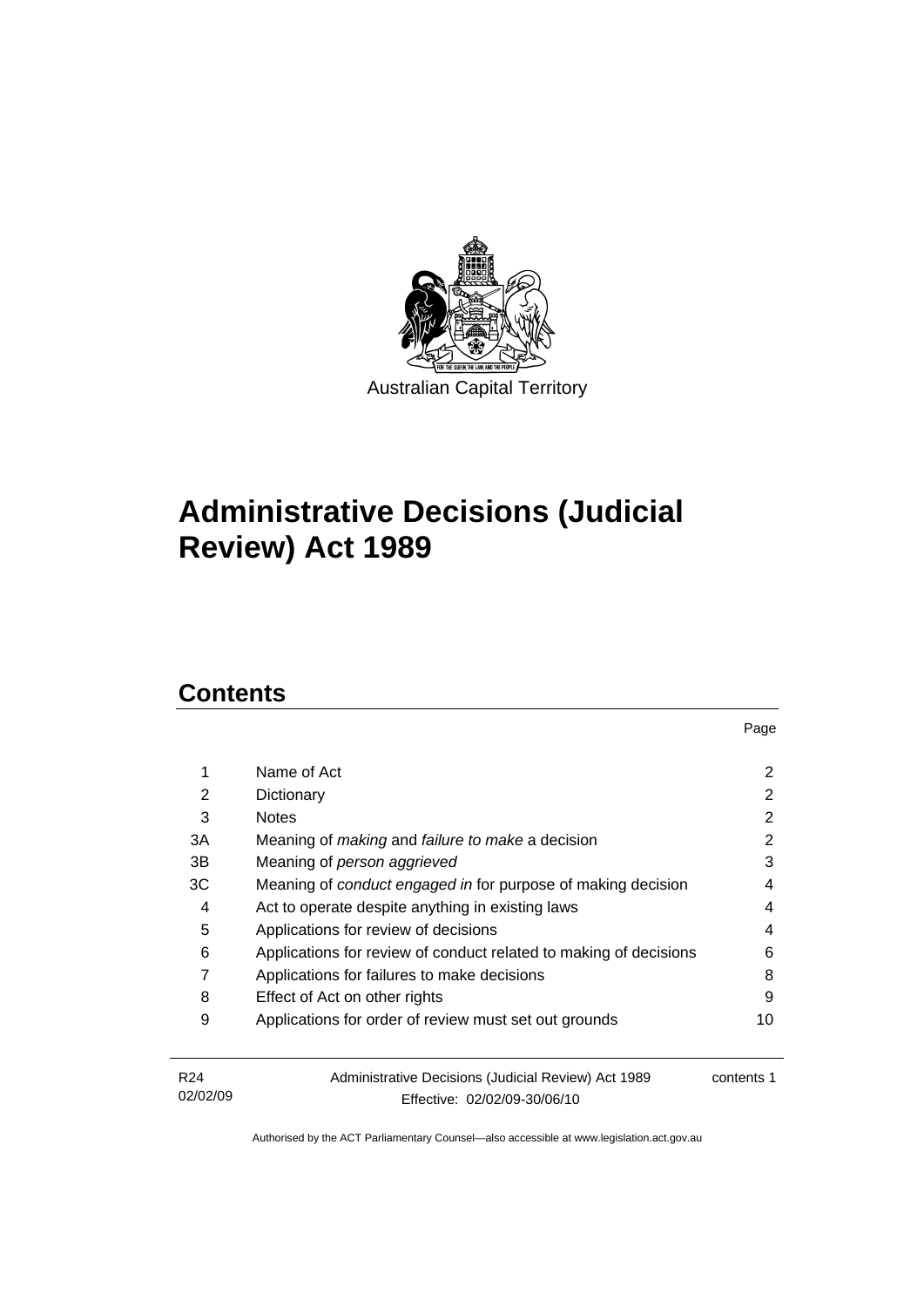#### **Contents**

|    |                                                                         | Page |
|----|-------------------------------------------------------------------------|------|
| 10 | Period in which application for order of review must be made            | 10   |
| 11 | Application for order of review not limited to grounds in application   | 13   |
| 12 | Application to be made a party to a proceeding                          | 13   |
| 13 | Reasons for decision may be obtained                                    | 13   |
| 14 | Certain information not required to be disclosed                        | 16   |
| 15 | Ministerial certificate about disclosure of information                 | 17   |
| 16 | Stay of proceedings                                                     | 18   |
| 17 | Powers of Supreme Court in relation to applications for order of review | 19   |
| 18 | Change in person holding, or performing the duties of, an office        | 20   |
| 19 | Intervention by Minister                                                | 20   |
| 20 | Act not to apply to certain decisions                                   | 21   |
| 21 | Regulation-making power                                                 | 21   |
|    |                                                                         |      |

# **Schedule 1 Decisions to which this Act does not apply** [22](#page-25-0)

| <b>Schedule 2</b> | Decisions to which s 13 does not apply                           | 26 |
|-------------------|------------------------------------------------------------------|----|
| 2.1               | Administration of criminal justice                               | 26 |
| 2.2               | Civil proceedings                                                | 26 |
| 2.3               | Decisions relating to territory finance                          | 27 |
| 2.4               | Decisions relating to administration of the public service       | 27 |
| 2.5               | Certain other appointment decisions                              | 28 |
| 2.6               | Certain decisions under the Crimes (Sentence Administration) Act | 28 |
| 27                | Decisions of the ACAT                                            | 29 |
|                   |                                                                  |    |

# **Dictionary** [30](#page-33-0)

| <b>Endnotes</b> |                                                     |                 |
|-----------------|-----------------------------------------------------|-----------------|
| 1               | About the endnotes                                  | 32              |
| 2               | Abbreviation key                                    | 32              |
| 3               | Legislation history                                 | 33              |
| 4               | Amendment history                                   | 38              |
| 5               | Earlier republications                              | 41              |
|                 |                                                     |                 |
| contents 2      | Administrative Decisions (Judicial Review) Act 1989 | R <sub>24</sub> |
|                 | Effective: 02/02/09-30/06/10                        | 02/02/09        |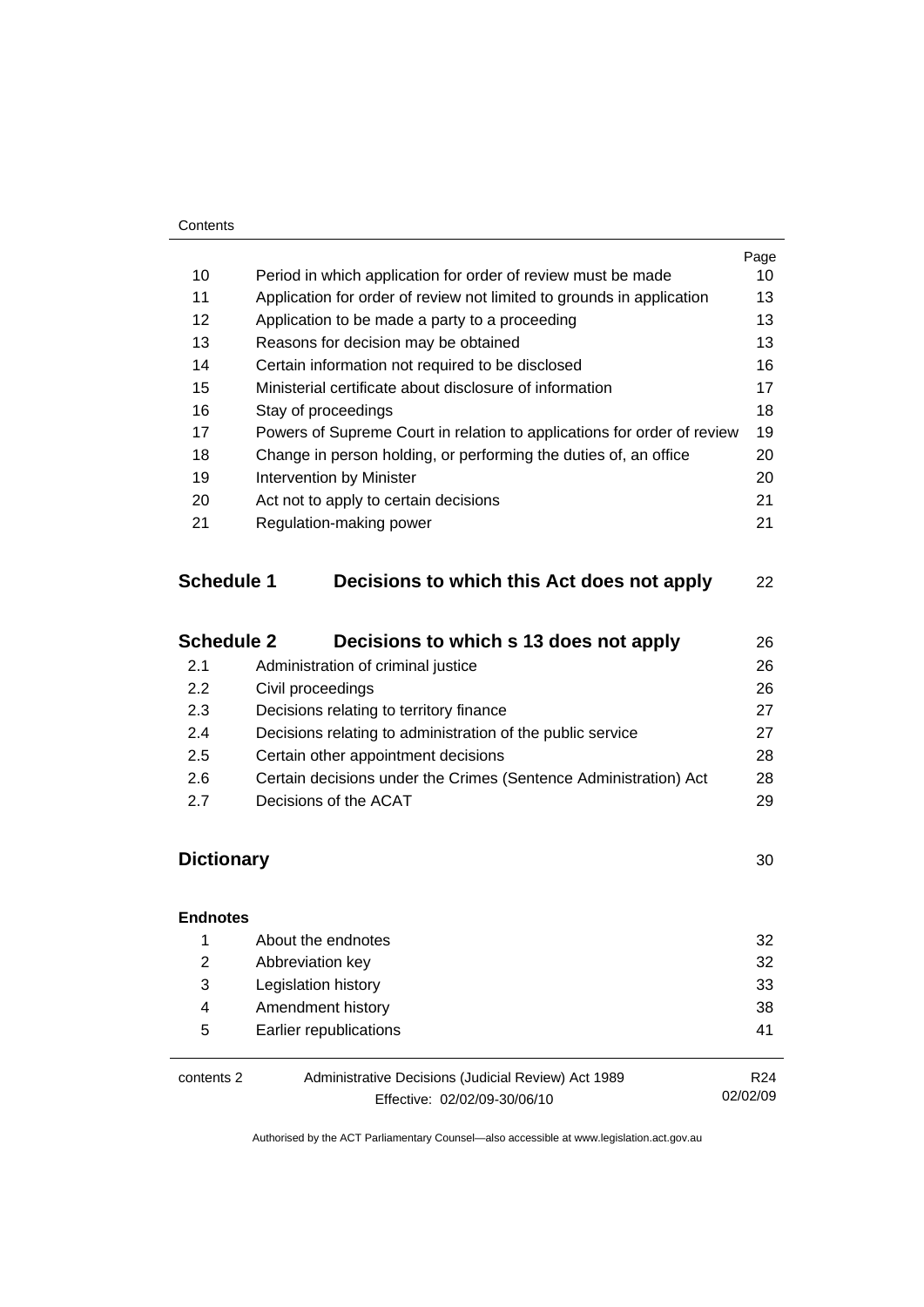<span id="page-4-0"></span>

# **Administrative Decisions (Judicial Review) Act 1989**

An Act relating to the review on questions of law of certain administrative decisions

R24 02/02/09

ׇ֡֬֡

Administrative Decisions (Judicial Review) Act 1989 Effective: 02/02/09-30/06/10

page 1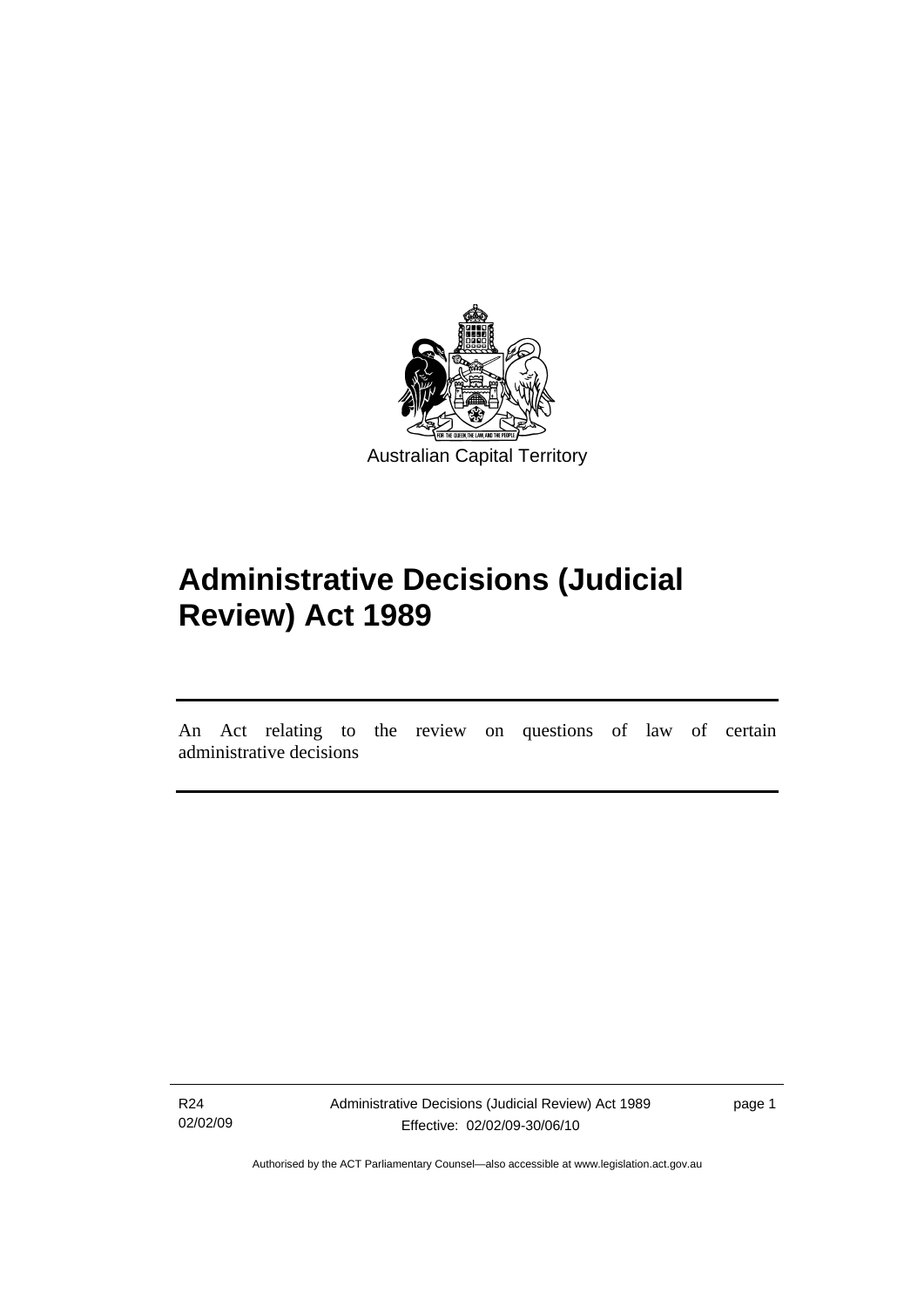## <span id="page-5-0"></span>**1 Name of Act**

This Act is the *Administrative Decisions (Judicial Review) Act 1989*.

## **2 Dictionary**

The dictionary at the end of this Act is part of this Act.

*Note 1* The dictionary at the end of this Act defines certain terms used in this Act, and includes references (*signpost definitions*) to other terms defined elsewhere.

> For example, the signpost definition '*person aggrieved*—see section 3B.' means that the term 'person aggrieved' is defined that section.

*Note* 2 A definition in the dictionary (including a signpost definition) applies to the entire Act unless the definition, or another provision of the Act, provides otherwise or the contrary intention otherwise appears (see Legislation Act, s  $155$  and s  $156$  (1)).

## **3 Notes**

A note included in this Act is explanatory and is not part of this Act.

*Note* See the Legislation Act, s 127 (1), (4) and (5) for the legal status of notes.

## **3A Meaning of** *making* **and** *failure to make* **a decision**

- (1) For this Act, a reference to the *making* of a decision includes a reference to—
	- (a) making, suspending, revoking or refusing to make an order, award or determination; or
	- (b) giving, suspending, revoking or refusing to give a certificate, direction, approval, consent or permission; or
	- (c) issuing, suspending, revoking or refusing to issue a licence, authority or other instrument; or

| page 2 | Administrative Decisions (Judicial Review) Act 1989 | R <sub>24</sub> |
|--------|-----------------------------------------------------|-----------------|
|        | Effective: 02/02/09-30/06/10                        | 02/02/09        |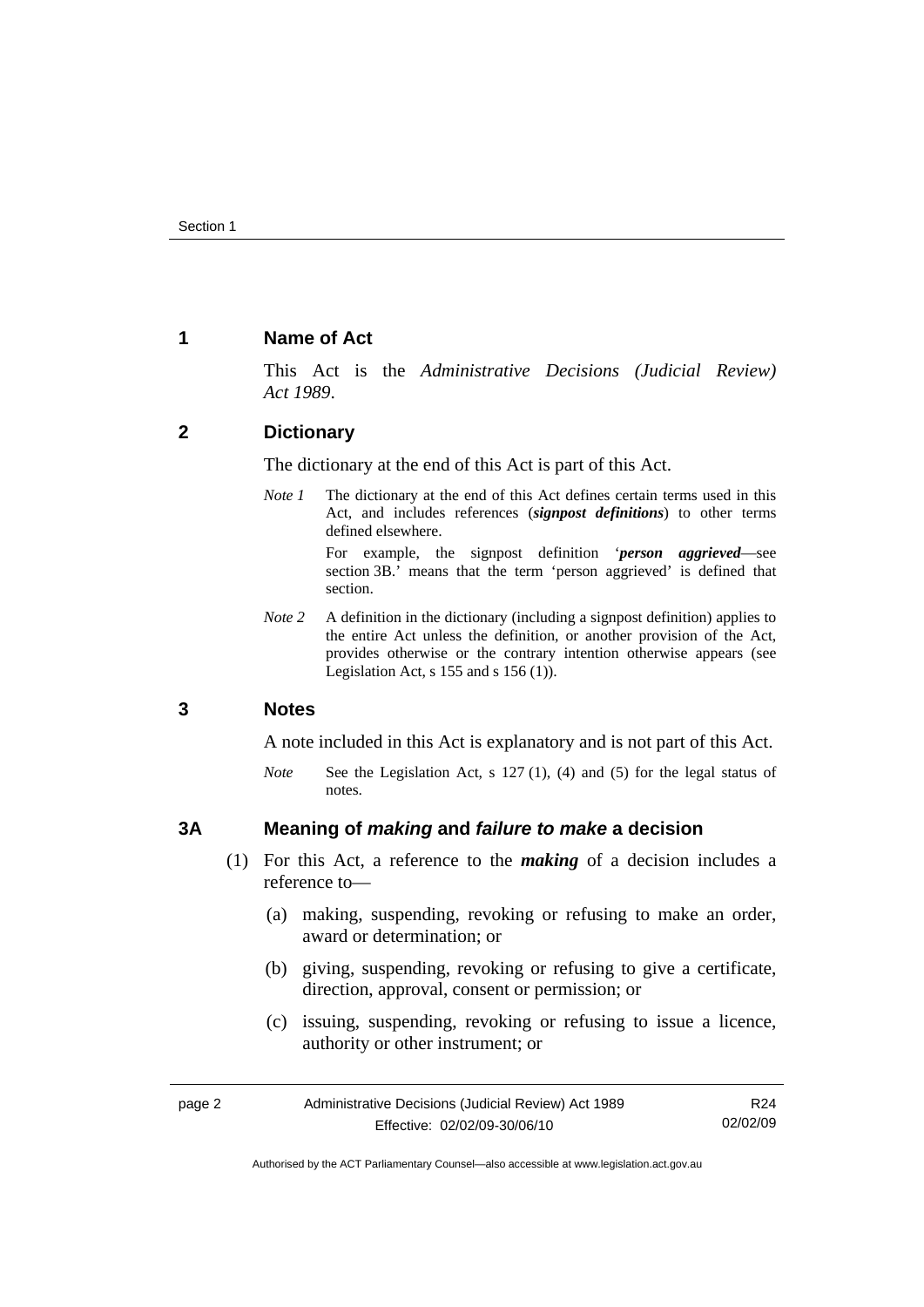- <span id="page-6-0"></span>(d) imposing a condition or restriction; or
- (e) making a declaration, demand or requirement; or
- (f) keeping, or refusing to give up, an article; or
- (g) doing or refusing to do anything else;
- (2) If provision is made by an enactment for the making of a report or recommendation before a decision is made, the making of the report or recommendation is itself taken, for this Act, to be the *making* of a decision.
- (3) A reference to a *failure to make* a decision includes a reference to a failure to make—
	- (a) a decision mentioned in subsection  $(1)$  (a) to  $(g)$ ; or
	- (b) a report or recommendation mentioned in subsection (2).

*Note Fail* is defined in the Legislation Act, dict, pt 1, to include refuse.

## **3B Meaning of** *person aggrieved*

- (1) For this Act, a reference to a *person aggrieved* by a decision includes a reference to—
	- (a) a person whose interests are adversely affected by the decision; and
	- (b) for a decision by way of the making of a report or recommendation—a person whose interests would be adversely affected if a decision were, or were not, made in accordance with the report or recommendation.
- (2) For this Act, a reference to a *person aggrieved* by conduct that has been, is being, or is proposed to be engaged in for the purpose of making a decision, includes a reference to a person whose interests are, or would be, adversely affected by the conduct.

page 3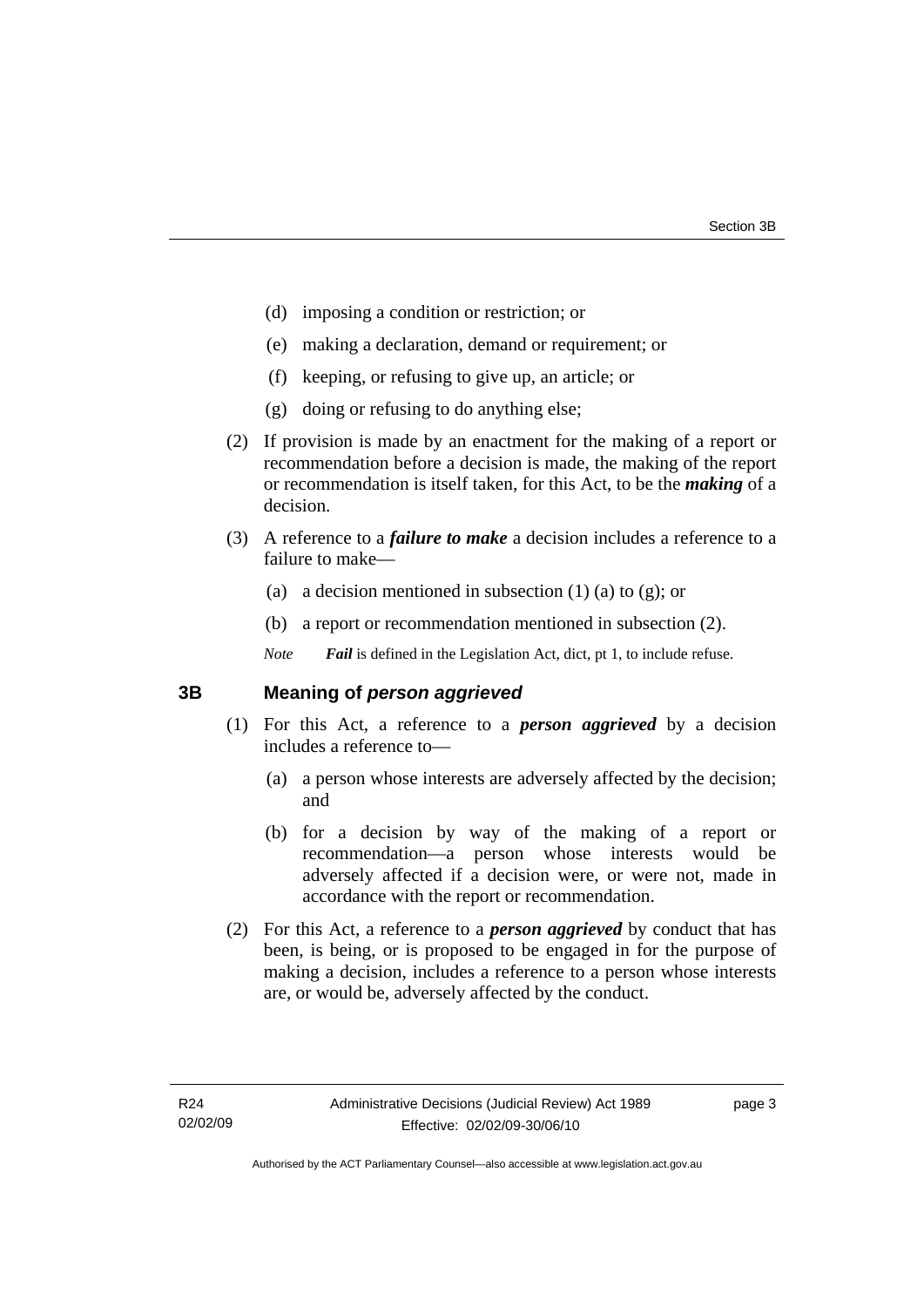<span id="page-7-0"></span> (3) For this Act, a reference to a *person aggrieved* by a failure to make a decision includes a reference to a person whose interests are, or would be, adversely affected by the failure.

## **3C Meaning of** *conduct engaged in* **for purpose of making decision**

For this Act, a reference to *conduct engaged in* for the purpose of making a decision includes a reference to the doing of anything preparatory to the making of the decision, including—

- (a) the taking of evidence; or
- (b) the holding of an inquiry or investigation.

## **4 Act to operate despite anything in existing laws**

This Act has effect despite anything contained in any enactment in force at the commencement of this Act.

## **5 Applications for review of decisions**

- (1) A person aggrieved by a decision to which this Act applies may apply to the Supreme Court for an order of review in relation to the decision on any 1 or more of the following grounds:
	- (a) that a breach of the rules of natural justice happened in relation to the making of the decision;
	- (b) that procedures that were required by law to be observed in relation to the making of the decision were not observed;
	- (c) that the person who purported to make the decision did not have jurisdiction to make the decision;
	- (d) that the decision was not authorised by the enactment under which it was purported to be made;
	- (e) that the making of the decision was an improper exercise of the power given by the enactment under which it was purported to be made;

| page 4 | Administrative Decisions (Judicial Review) Act 1989 | R24      |
|--------|-----------------------------------------------------|----------|
|        | Effective: 02/02/09-30/06/10                        | 02/02/09 |

Authorised by the ACT Parliamentary Counsel—also accessible at www.legislation.act.gov.au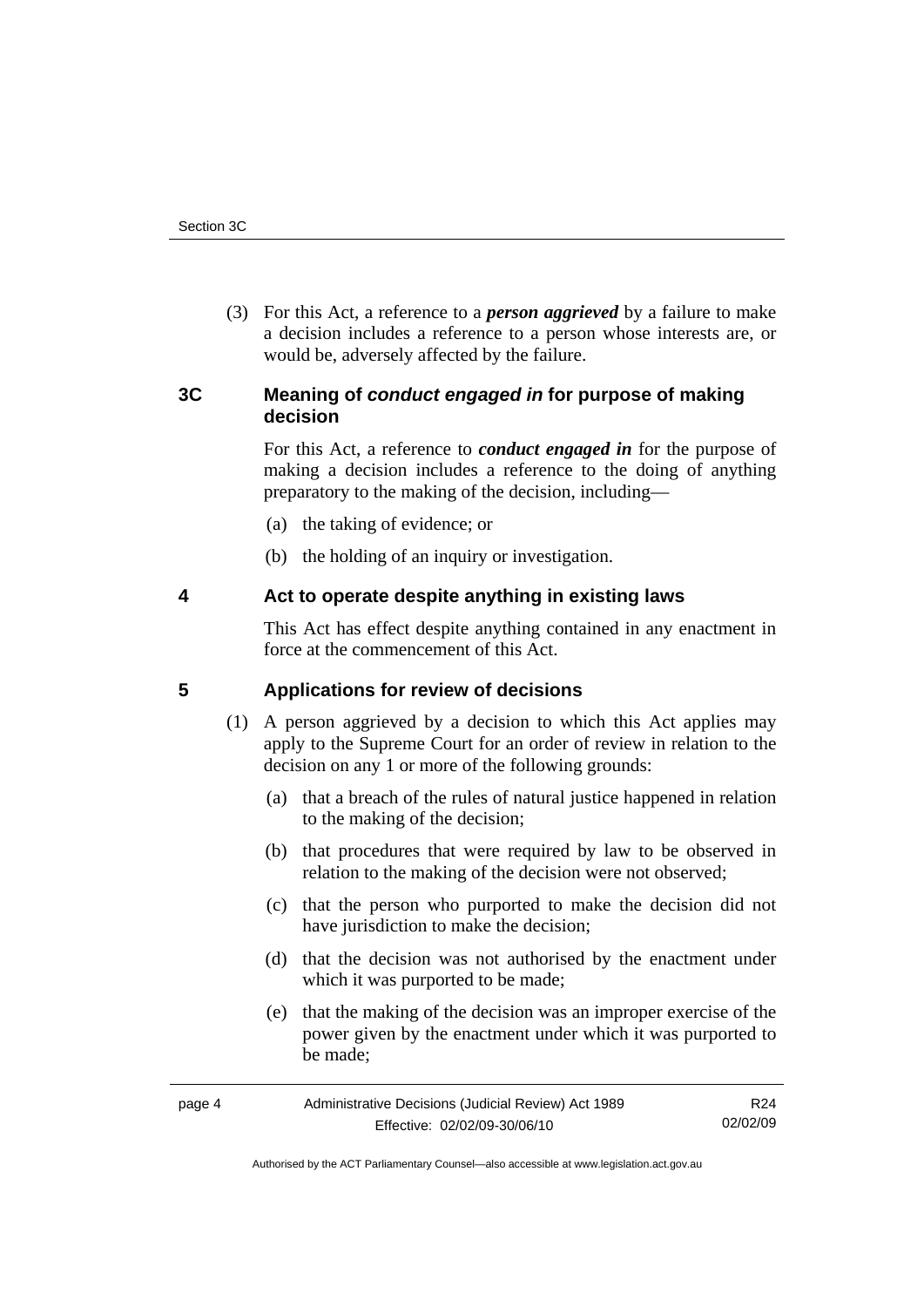- (f) that the decision involved an error of law, whether or not the error appears on the record of the decision;
- (g) that the decision was induced or affected by fraud;
- (h) that there was no evidence or other material to justify the making of the decision;
- (i) that the decision was otherwise contrary to law.
- (2) The reference in subsection (1) (e) to an *improper exercise* of a power includes a reference to—
	- (a) taking an irrelevant consideration into account in the exercise of a power; and
	- (b) failing to take a relevant consideration into account in the exercise of a power; and
	- (c) an exercise of a power for a purpose other than a purpose for which the power is given; and
	- (d) an exercise of a discretionary power in bad faith; and
	- (e) an exercise of a personal discretionary power at the direction or behest of another person; and
	- (f) an exercise of a discretionary power in accordance with a rule or policy without regard to the merits of the particular case; and
	- (g) an exercise of a power that is so unreasonable that no reasonable person could have so exercised the power; and
	- (h) an exercise of a power in such a way that the result of the exercise of the power is uncertain; and
	- (i) any other exercise of a power in a way that is abuse of the power.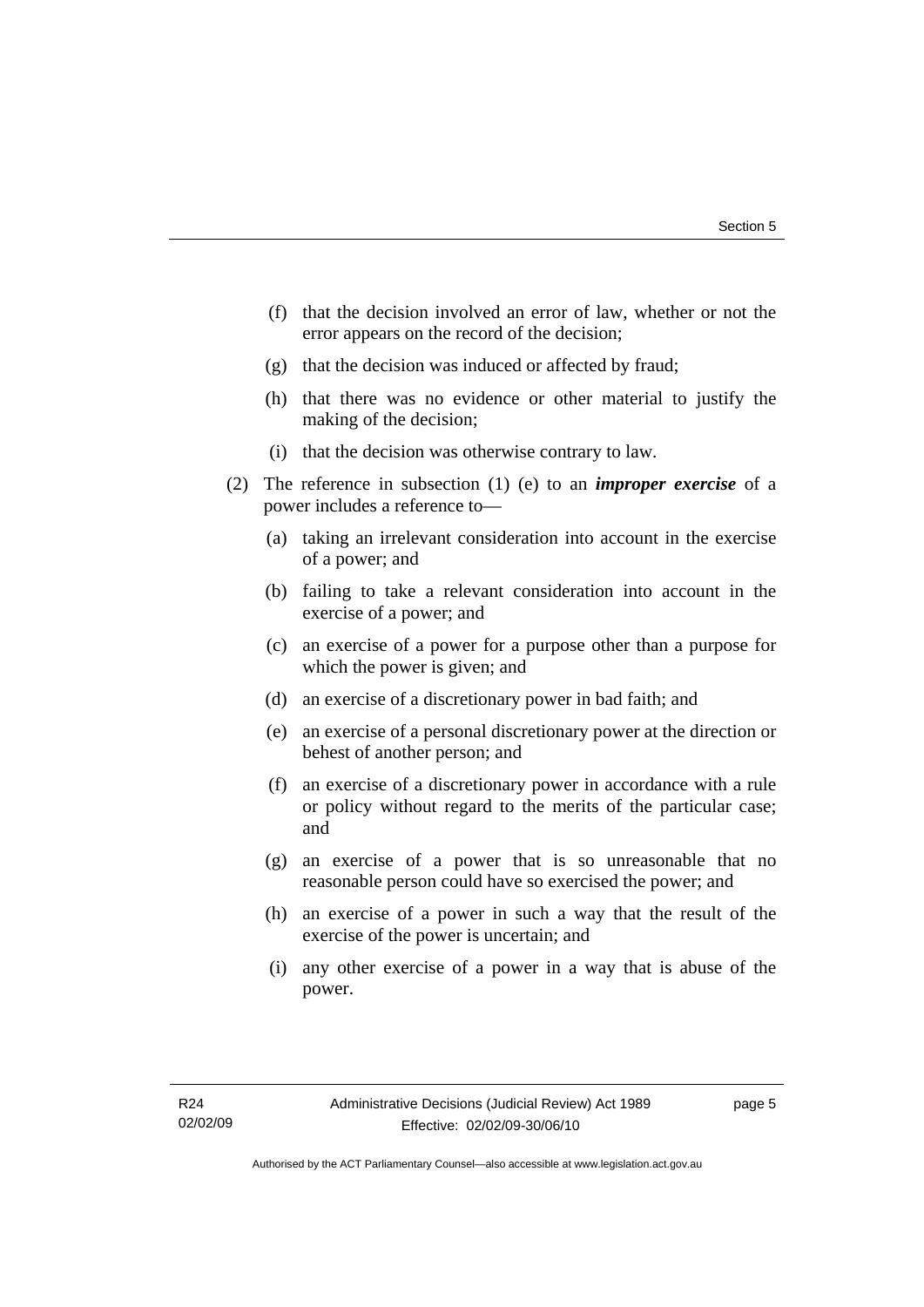- <span id="page-9-0"></span> (3) The ground mentioned in subsection (1) (h) is not taken to be made out unless—
	- (a) the person who made the decision was required by law to reach that decision only if a particular matter was established, and there was no evidence or other material (including facts of which the person was entitled to take notice) from which the person could reasonably be satisfied that the matter was established; or
	- (b) the person who made the decision based the decision on the existence of a particular fact, and that fact did not exist.

## **6 Applications for review of conduct related to making of decisions**

- (1) If a person has engaged, is engaging, or proposes to engage, in conduct for the purpose of making a decision to which this Act applies, a person aggrieved by the conduct may apply to the Supreme Court for an order of review in relation to the conduct on any 1 or more of the following grounds:
	- (a) that a breach of the rules of natural justice has happened, is happening, or is likely to happen, in relation to the conduct;
	- (b) that procedures that are required by law to be observed in relation to the conduct have not been, are not being, or are likely not to be, observed;
	- (c) that the person who has engaged, is engaging, or proposes to engage, in the conduct does not have jurisdiction to make the proposed decision;
	- (d) that the enactment under which the decision is proposed to be made does not authorise the making of the proposed decision;
	- (e) that the making of the proposed decision would be an improper exercise of the power given by the enactment under which the decision is proposed to be made;

Authorised by the ACT Parliamentary Counsel—also accessible at www.legislation.act.gov.au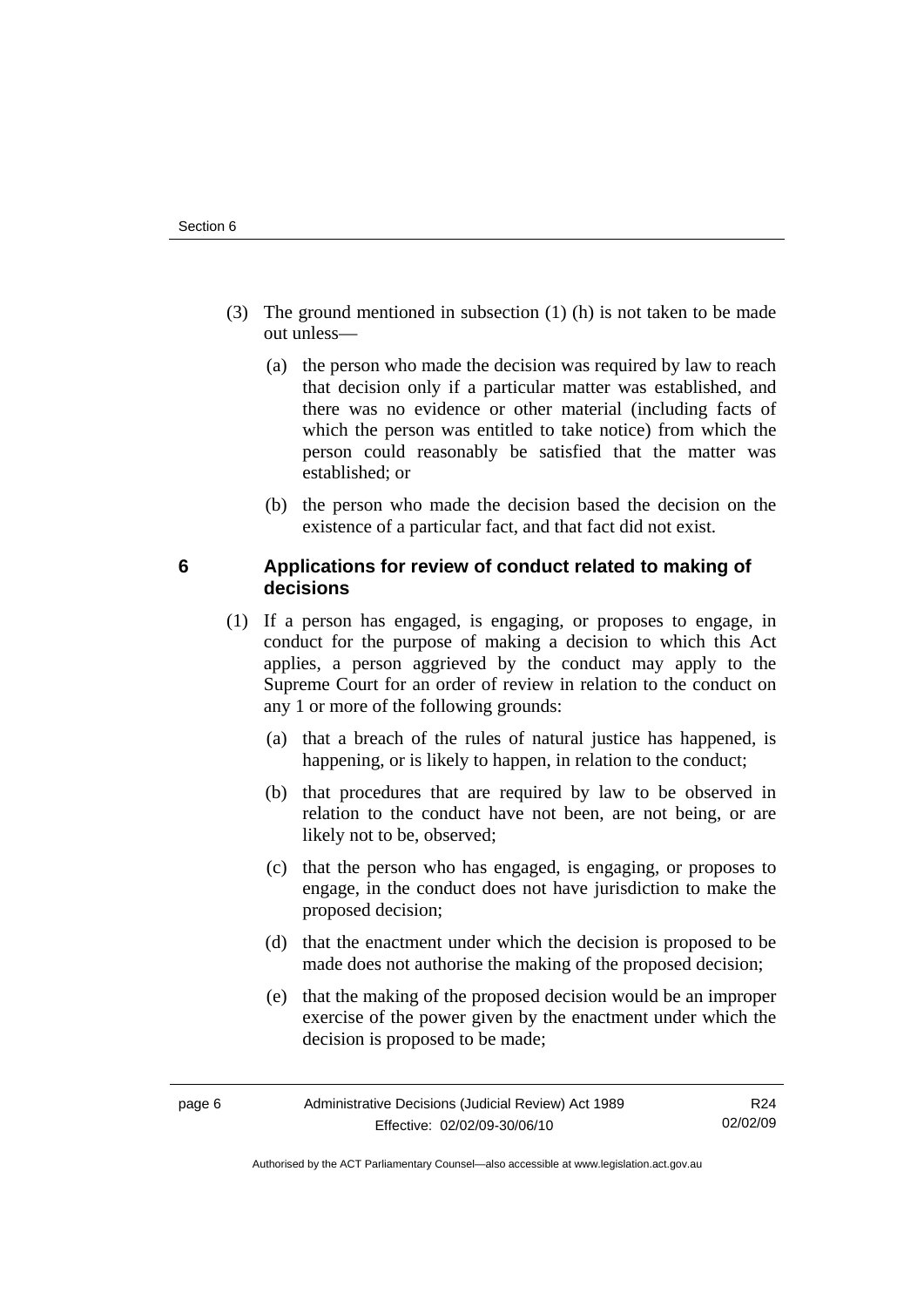- (f) that an error of law—
	- (i) has been, is being, or is likely to be, committed in the course of the conduct in the making of the proposed decision; or
	- (ii) is likely to be committed in the making of the proposed decision.
- (g) that fraud has taken place, is taking place, or is likely to take place, in the course of the conduct;
- (h) that there is no evidence or other material to justify the making of the proposed decision;
- (i) that the making of the proposed decision would be otherwise contrary to law.
- (2) The reference in subsection (1) (e) to an *improper exercise* of a power includes a reference to—
	- (a) taking an irrelevant consideration into account in the exercise of a power; and
	- (b) failing to take a relevant consideration into account in the exercise of a power; and
	- (c) an exercise of a power for a purpose other than a purpose for which the power is given; and
	- (d) an exercise of a discretionary power in bad faith; and
	- (e) an exercise of a personal discretionary power at the direction or behest of another person; and
	- (f) an exercise of a discretionary power in accordance with a rule or policy without regard to the merits of the particular case; and
	- (g) an exercise of a power that is so unreasonable that no reasonable person could have so exercised the power; and

page 7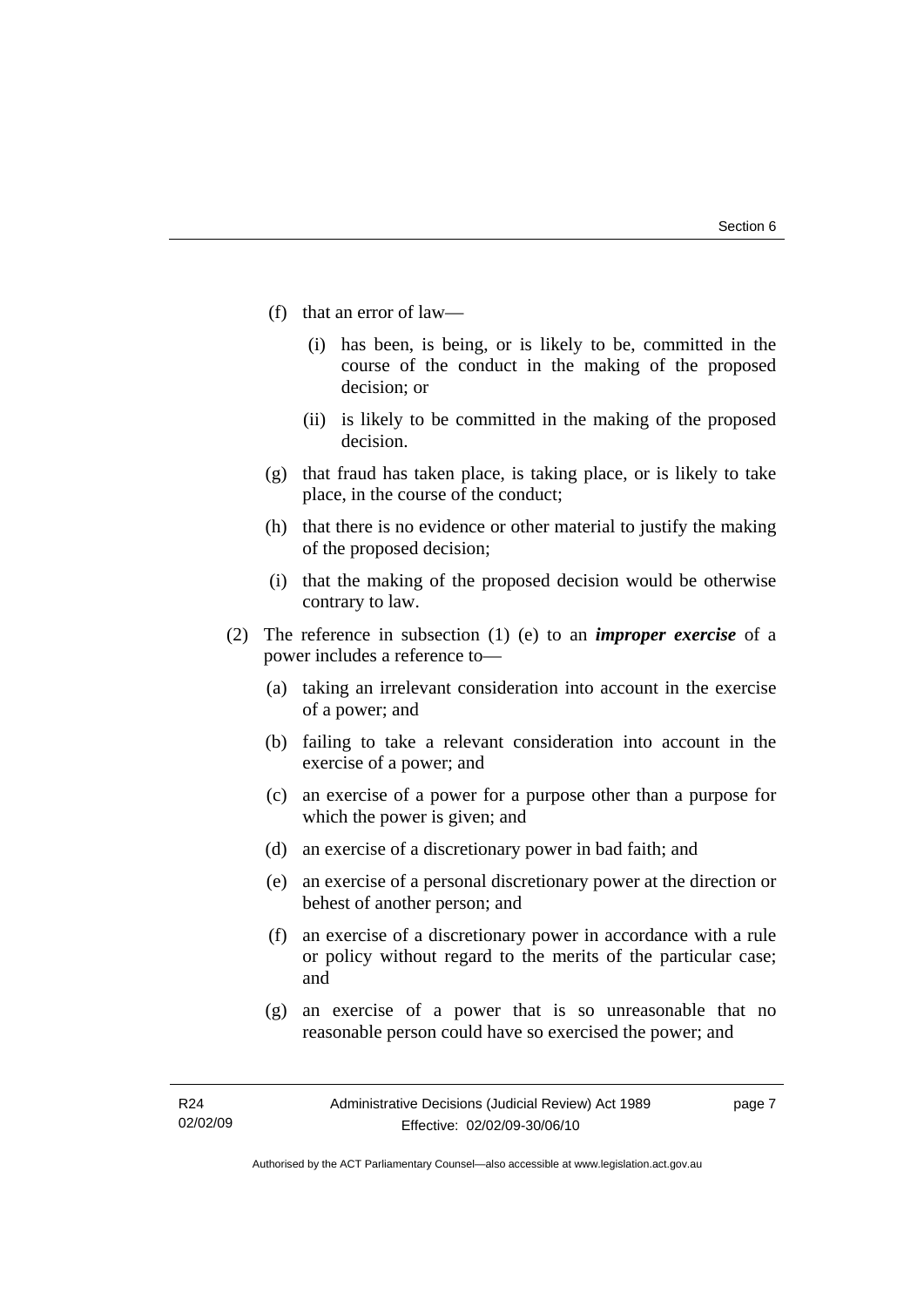- <span id="page-11-0"></span> (h) an exercise of a power in such a way that the result of the exercise of the power is uncertain; and
- (i) any other exercise of a power in a way that is abuse of the power.
- (3) The ground mentioned in subsection (1) (h) is not taken to be made out unless—
	- (a) the person who proposes to make the decision is required by law to reach that decision only if a particular matter is established, and there is no evidence or other material (including facts of which the person was entitled to take notice) from which the person can reasonably be satisfied that the matter is established; or
	- (b) the person proposed to make the decision on the basis of the existence of a particular fact, and that fact does not exist.

## **7 Applications for failures to make decisions**

- $(1)$  If—
	- (a) a person has a duty to make a decision to which this Act applies; and
	- (b) there is no law that prescribes a period within which the person is required to make that decision; and
	- (c) the person has failed to make that decision;

a person aggrieved by the failure to make the decision may apply to the Supreme Court for an order of review in relation to the failure to make the decision on the ground that there has been unreasonable delay in making the decision.

- $(2)$  If—
	- (a) a person has a duty to make a decision to which this Act applies; and

Authorised by the ACT Parliamentary Counsel—also accessible at www.legislation.act.gov.au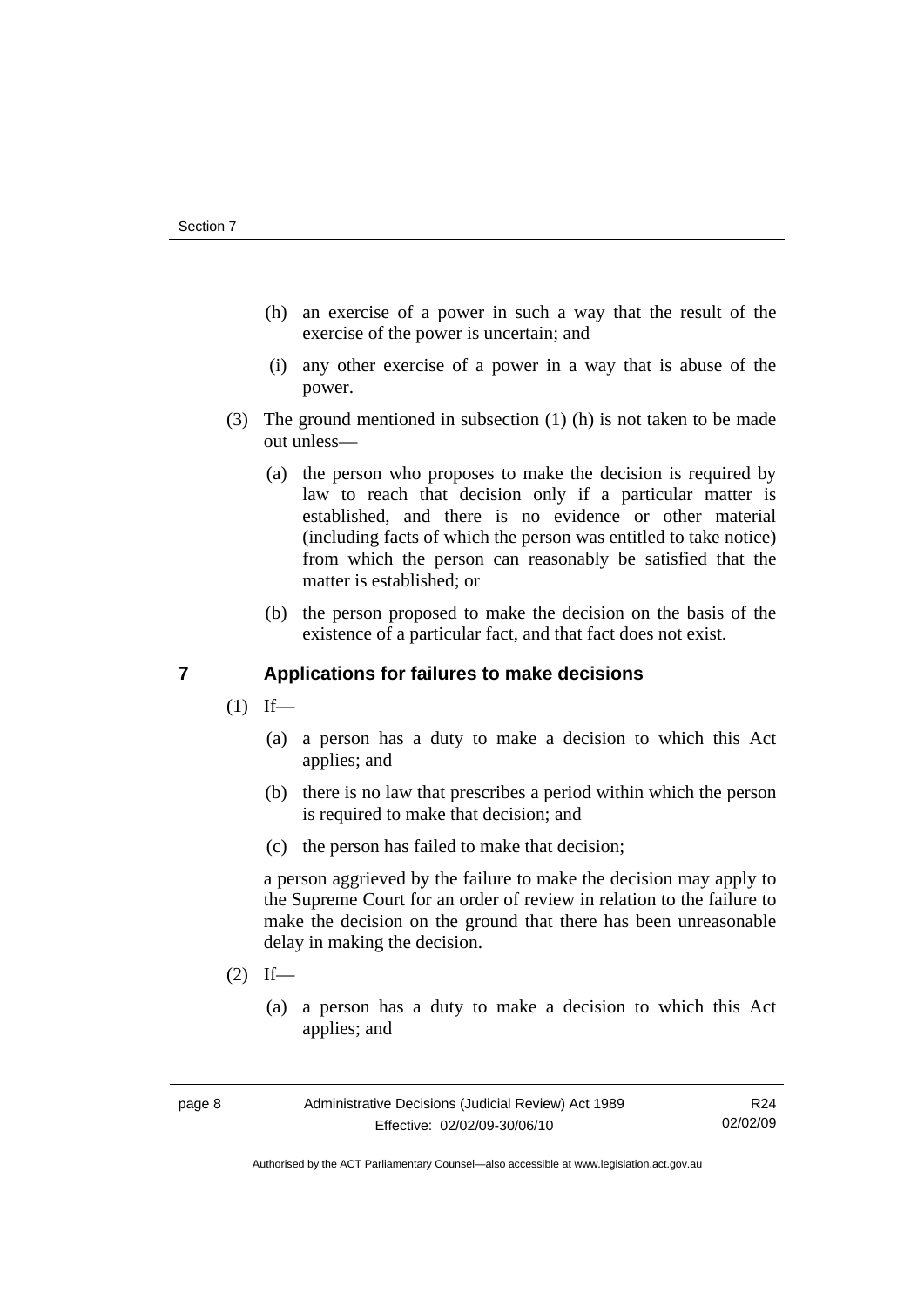- <span id="page-12-0"></span> (b) a law prescribes a period within which the person is required to make that decision; and
- (c) the person has failed to make that decision before the end of that period;

a person aggrieved by the failure may apply to the Supreme Court for an order of review in relation to the failure to make the decision within that period on the ground that the person has a duty to make the decision even though the period has ended.

## **8 Effect of Act on other rights**

- (1) The rights given by section 5, section 6 and section 7 to a person to seek an order for review—
	- (a) are additional to the rights of the person to seek a review in another way; and
	- (b) must be disregarded for the *Ombudsman Act 1989*, section  $6(6)$ .

## (2) However—

- (a) the Supreme Court or any other court may, in a proceeding brought otherwise than under this Act, refuse to grant an application for review in relation to a matter if an application for review of that matter has been made to the Supreme Court under section 5, section 6 or section 7; and
- (b) the Supreme Court may, in its discretion, refuse to grant an application for review of a matter under section 5, section 6 or section 7 if—
	- (i) the applicant has sought a review by a court including the Supreme Court of the matter otherwise than under this Act; or

page 9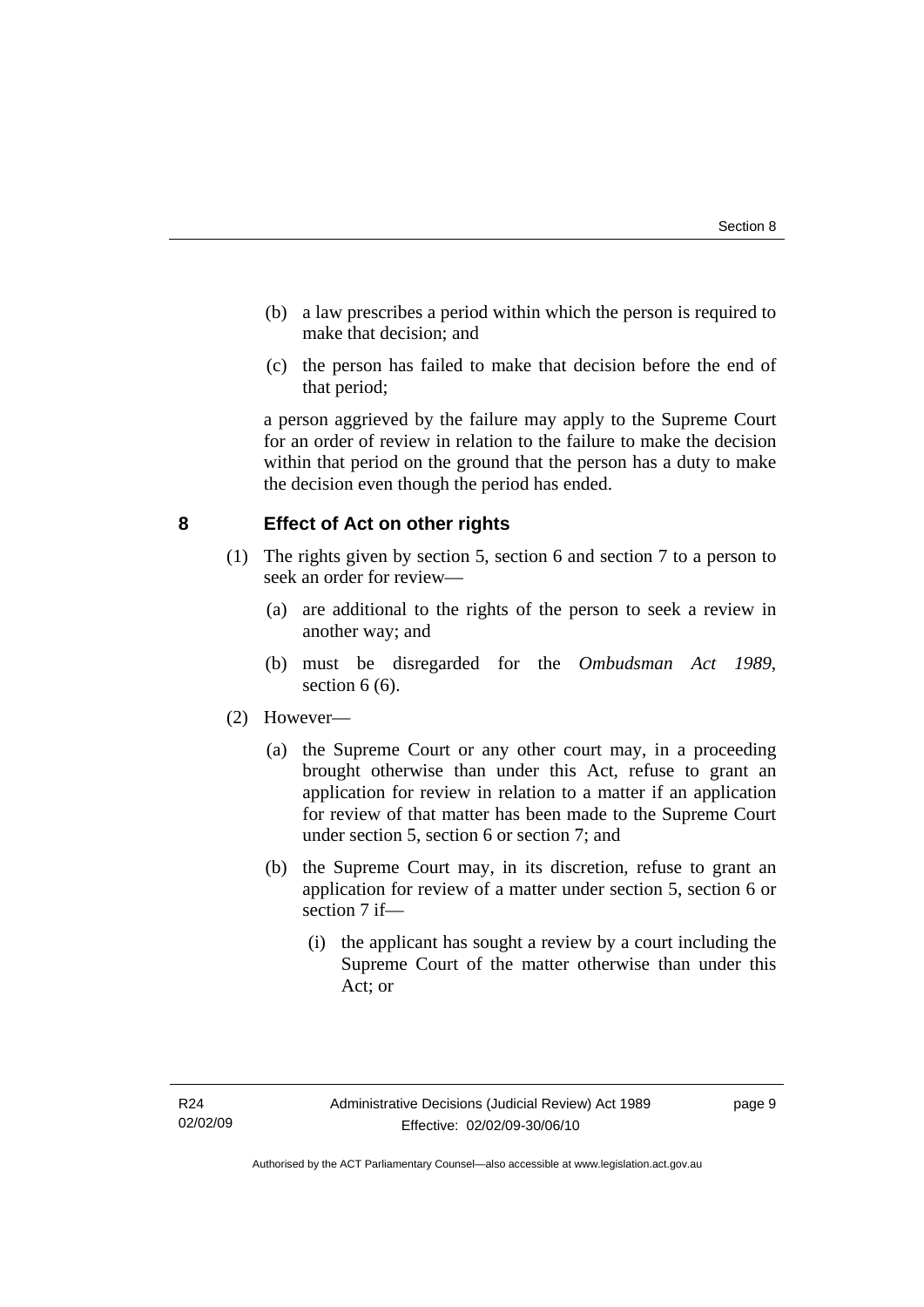- <span id="page-13-0"></span> (ii) adequate provision is made by a law other than this Act under which the applicant is entitled to seek a review of that matter; or
- (iii) the matter to which the application relates arises under the *Planning and Development Act 2007* or the *Heritage Act 2004* and is a matter being reviewed, or for which application has been made for review, under a law other than this Act, whether on the application of the person who has made application to the Supreme Court for review of the matter under this Act or anyone else.
- (3) In this section:

*review* includes—

- (a) a review by way of reconsideration, rehearing or appeal; and
- (b) the grant of an injunction; and
- (c) the making of a prerogative order, declaration or other order.

## **9 Applications for order of review must set out grounds**

An application to the Supreme Court for an order of review must set out the grounds of the application.

## **10 Period in which application for order of review must be made**

- (1) An application to the Supreme Court for an order of review in relation to a decision that has been made (including a decision made after the end of the period within which it was required to be made) must be made within the period required by subsection (2) (or any further time allowed by the court) if the terms of the decision were—
	- (a) recorded in writing; and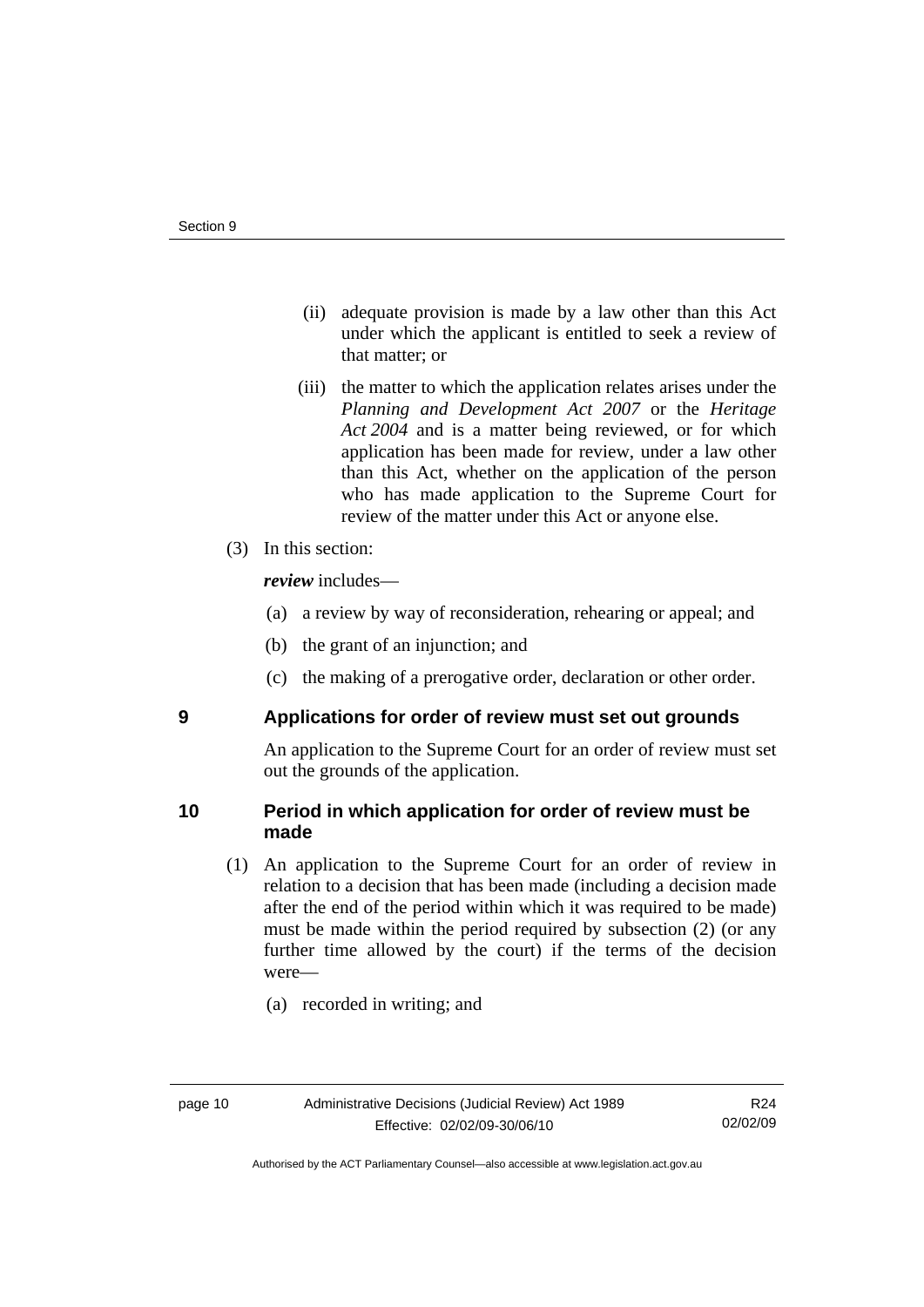- (b) set out in a document that was given to the applicant.
- *Note* The court may allow further time after the end of the period required by s (2) (see Legislation Act, s 151C).
- (2) For subsection (1), the period within which an application for an order of review is required to be made is the period beginning on the day the decision is made and ending 28 days after the relevant day.
- (3) If there is no period prescribed for making an application for an order for review in relation to a particular decision, the Supreme Court may refuse to consider an application for an order for review in relation to the decision if it is of the opinion that the application was not made within a reasonable time after the decision was made.
- (4) If there is no period prescribed for making an application by a particular person for an order for review in relation to a particular decision, the Supreme Court may refuse to consider an application by the person for an order for review in relation to the decision if it is of the opinion that the application was not made within a reasonable time after the decision was made.
- (5) In forming an opinion for subsection (3) or (4), the Supreme Court—
	- (a) must have regard to—
		- (i) the time when the applicant became aware of the decision; and
		- (ii) if subsection (4) applies—the period prescribed for the making of an application by anyone else for an order of review in relation to the decision; and
	- (b) may have regard to anything else it considers relevant.

page 11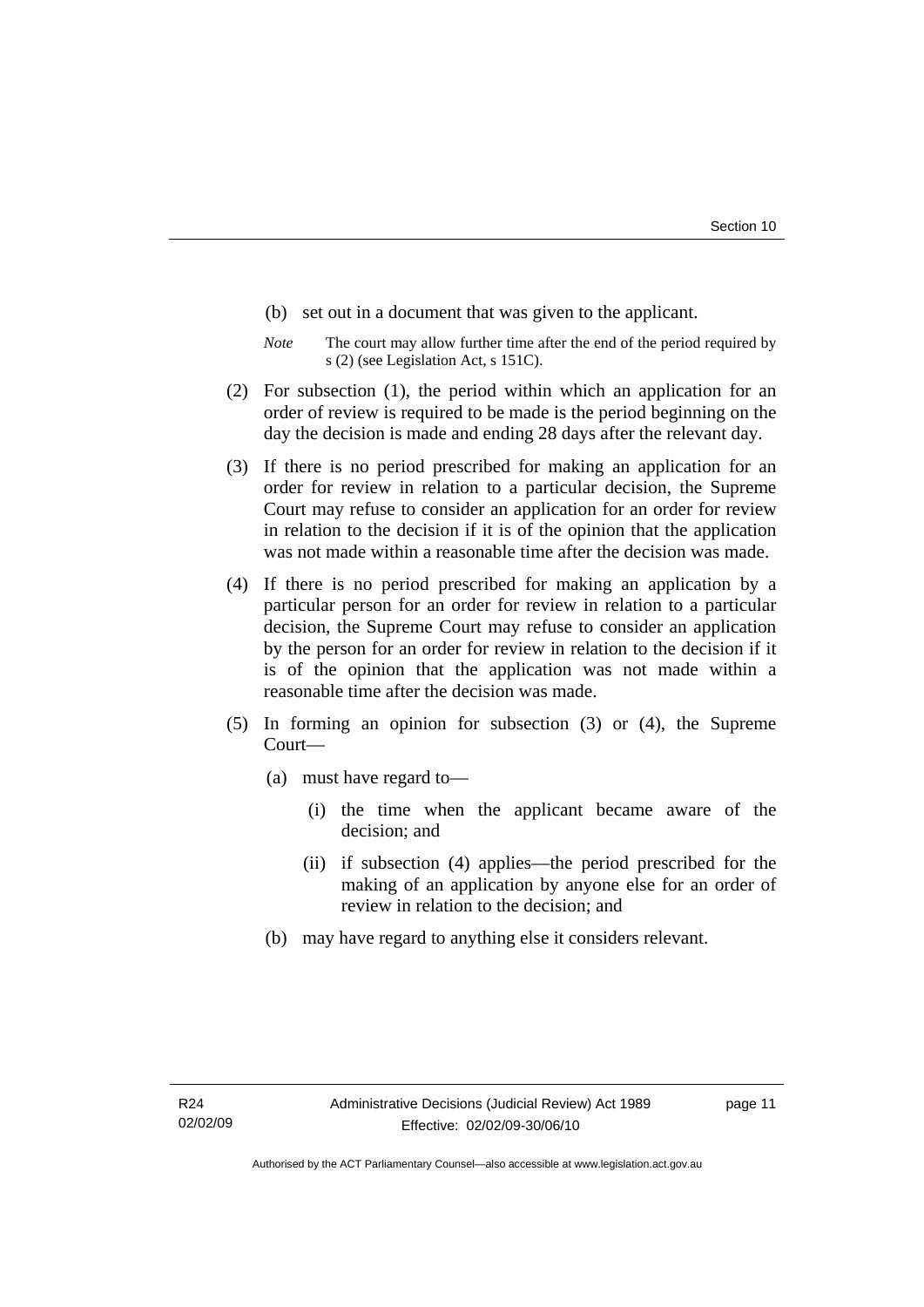(6) In subsection (2):

*relevant day* means—

 (a) if the decision includes, or is accompanied by, a written statement of reasons for the decision—the day a document setting out the terms of the decision is given to the applicant; or

*Note* For the meaning of *statement of reasons*, see the dict.

- (b) if paragraph (a) does not apply and a written statement of reasons for the decision is given to the applicant (otherwise than because of a request under section 13 (1)) not later than 28 days after the day a document setting out the terms of the decision is given to the applicant—the day the statement is given to the applicant; or
- (c) if paragraph (a) does not apply and the applicant requests the person who made the decision to give a statement under section 13 $(1)$ —
	- (i) the day the statement is given to the applicant; or
	- (ii) the day the applicant is told under section 13 (3) that the applicant was not entitled to make the request; or
	- (iii) the day the Supreme Court makes an order under section 13 (6) declaring that the applicant was not entitled to make the request; or
	- (iv) the day the applicant is told under section 14 (3) or section 15 (3) that the statement will not be given to the applicant.
- (d) in any other case—the day a document setting out the terms of the decision.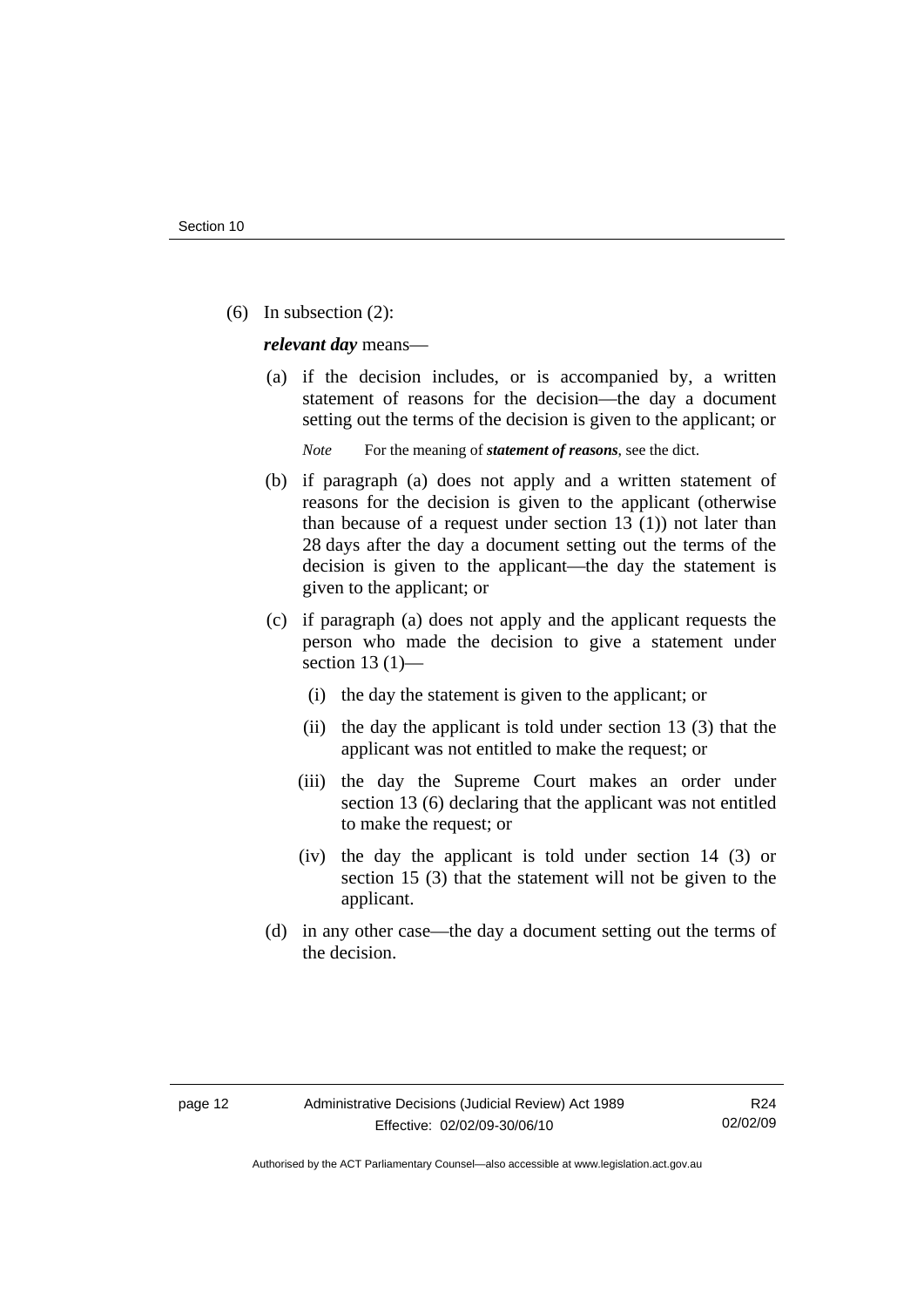# <span id="page-16-0"></span>**11 Application for order of review not limited to grounds in application**

The applicant for an order of review is not limited to the grounds set out in the application but, if the applicant wishes to rely on a ground not set out in the application, the Supreme Court may direct the application be amended to state the ground.

# **12 Application to be made a party to a proceeding**

- (1) A person interested in a decision, conduct or failure in relation to which an application has been made to the Supreme Court under this Act may apply to the Supreme Court to be made a party to the application.
- (2) The Supreme Court may, in its discretion—
	- (a) grant the application either unconditionally or subject to the conditions that it considers appropriate; or
	- (b) refuse the application.

## **13 Reasons for decision may be obtained**

 (1) If a person (the *decision-maker*) makes a decision to which this section applies, a person (the *requester*) who is entitled to make an application to the Supreme Court under section 5 in relation to the decision may, in writing, request the decision-maker to provide a written statement of reasons in relation to the decision.

*Note* For the meaning of *statement of reasons*, see the dict.

 (2) The decision-maker must, as soon as practicable and in any event not later than 28 days after the day the decision-maker receives the request (the *request day*), prepare the statement and give it to the requester.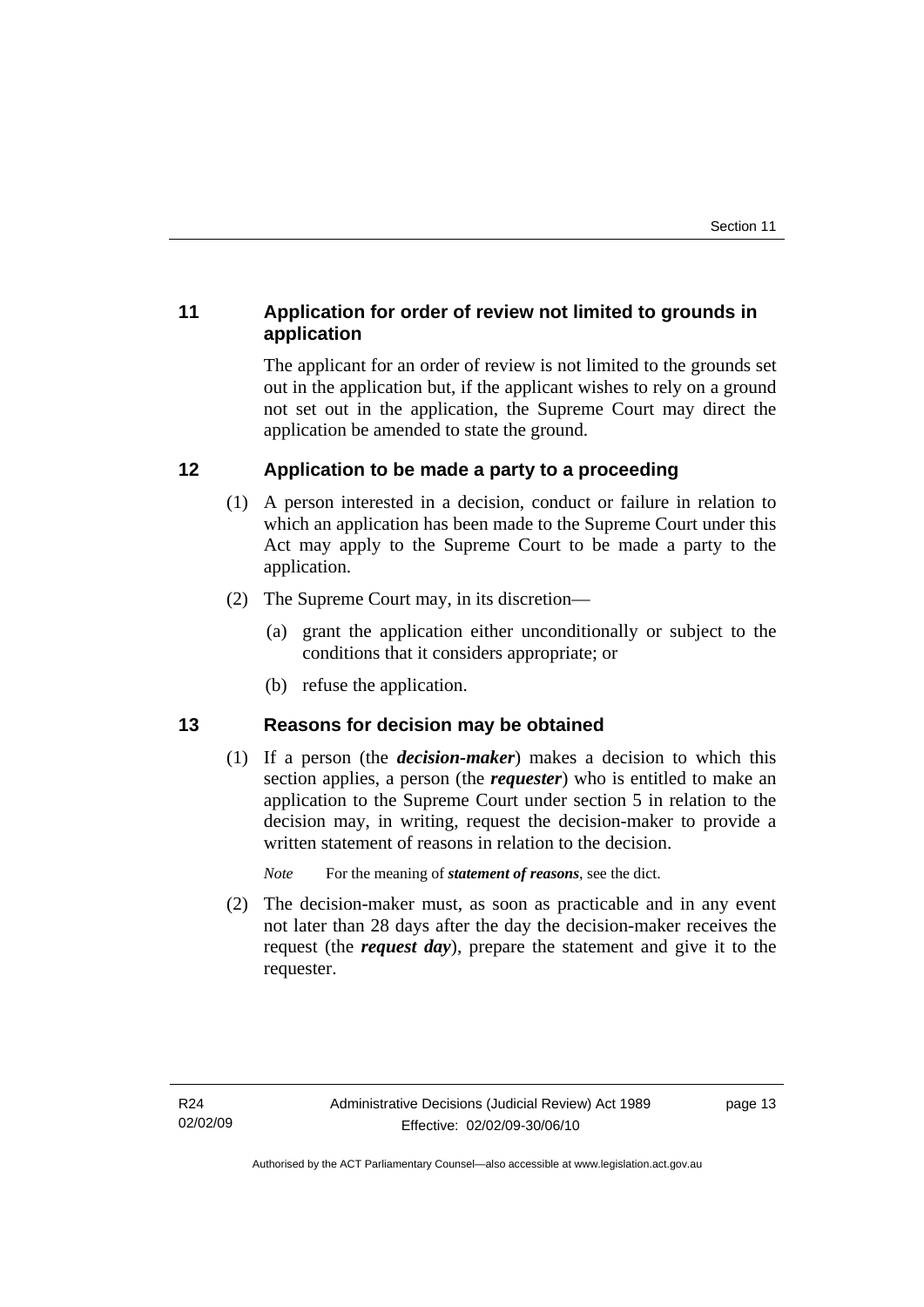- (3) If the decision-maker is of the opinion that the requester was not entitled to make the request, the decision-maker may, not later than 28 days after the request day—
	- (a) give to the requester written notice of the decision-maker's opinion; or
	- (b) apply to the Supreme Court under subsection (6) for an order declaring that the requester was not entitled to make the request.
- (4) Despite subsection (2), if the decision-maker gives notice under subsection (3) or applies to the Supreme Court under subsection (6), the decision-maker is not required to comply with the request unless—
	- (a) the court, on an application under subsection (6), orders the decision-maker to give the statement; or
	- (b) the decision-maker has applied to the court under subsection (6) for an order declaring that the requester was not entitled to make the request and the court refuses the application.
- (5) If subsection (4) (a) or (b) applies, the decision-maker must prepare the statement and give it to the requester not later than 28 days after the day of the Supreme Court's decision.
- (6) On the application of either the decision-maker or requester under this subsection, the Supreme Court may make an order declaring that the requester was, or was not, entitled to make the request.
- (7) Despite subsection (2), the decision-maker may refuse to prepare and give the statement to the requester if—
	- (a) for a decision the terms of which were recorded in writing and set out in a document that was given to the requester—the request was made later than 28 days after the day the document was given to the requester; or

R24 02/02/09

Authorised by the ACT Parliamentary Counsel—also accessible at www.legislation.act.gov.au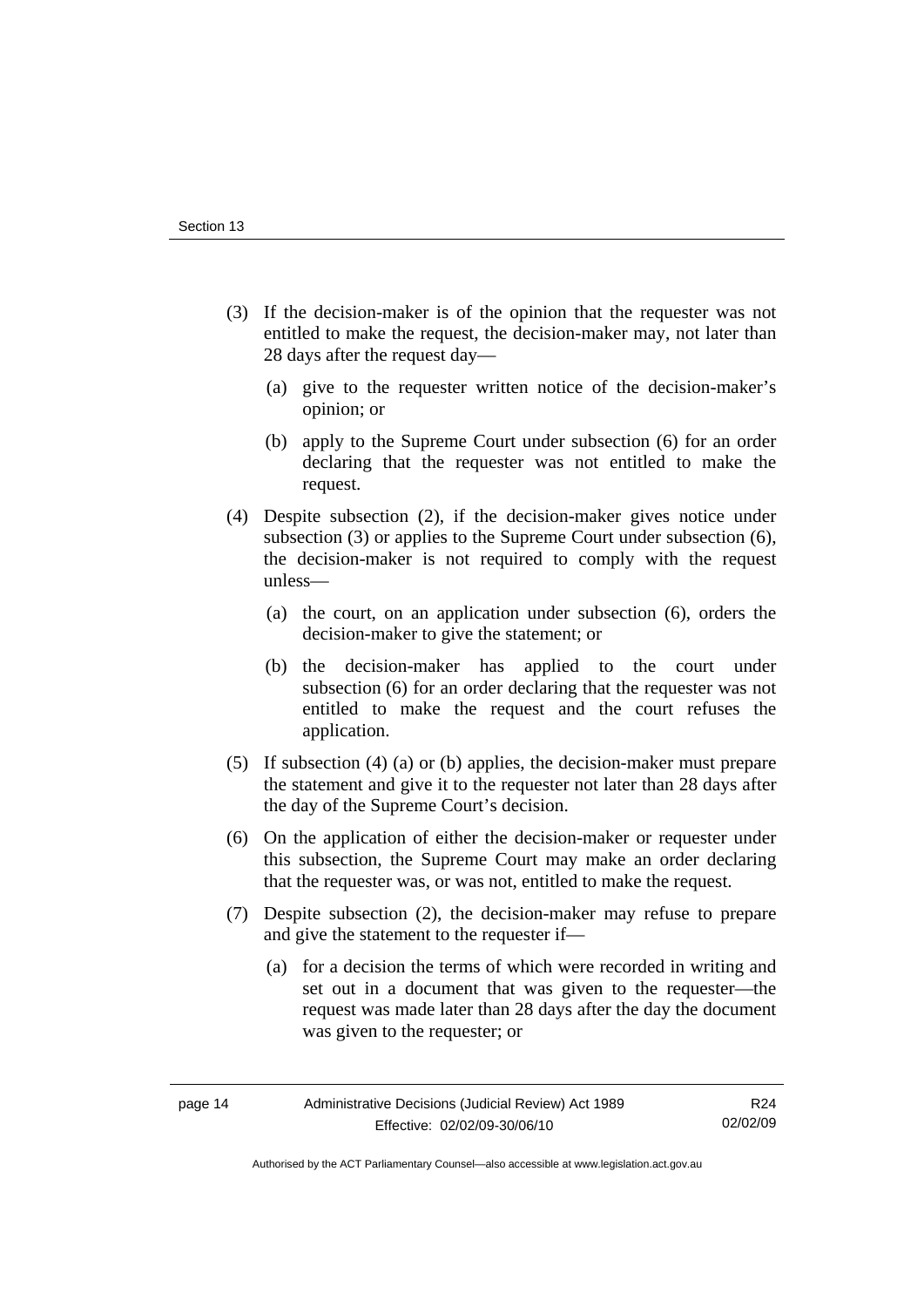- (b) in any other case—the relevant request was not made within a reasonable time after the decision was made.
- (8) If subsection (7) (a) or (b) applies, the decision maker must give to the requester, not later than 14 days after the request day, written notice stating—
	- (a) that the statement will not be given to the requestor; and
	- (b) the reasons why it will not be given.
- (9) For subsection (7) (b), a request for a statement in relation to a decision is taken to have been made within a reasonable time after the decision was made if the Supreme Court, on application by the requester, declares that the request was made within a reasonable time after the decision was made.
- (10) On application by the requester under this subsection, the Supreme Court may order the decision-maker to give the requester, within a stated period, an additional statement containing better particulars in relation to stated matters if the court considers that the statement given to the requester does not contain adequate particulars, in relation to the decision.
- (11) A regulation may declare decisions not to be decisions to which this section applies.
- (12) A regulation made under subsection (11) applies only in relation to decisions made after the regulation takes effect.
- (13) In this section:

*decision to which this section applies* means a decision to which this Act applies, other than—

- (a) a decision to which the *ACT Civil and Administrative Tribunal Act 2008*, section 22B (Requirement to give reasons statement) applies; or
- (b) a decision that includes, or is accompanied by, a statement of reasons; or

Authorised by the ACT Parliamentary Counsel—also accessible at www.legislation.act.gov.au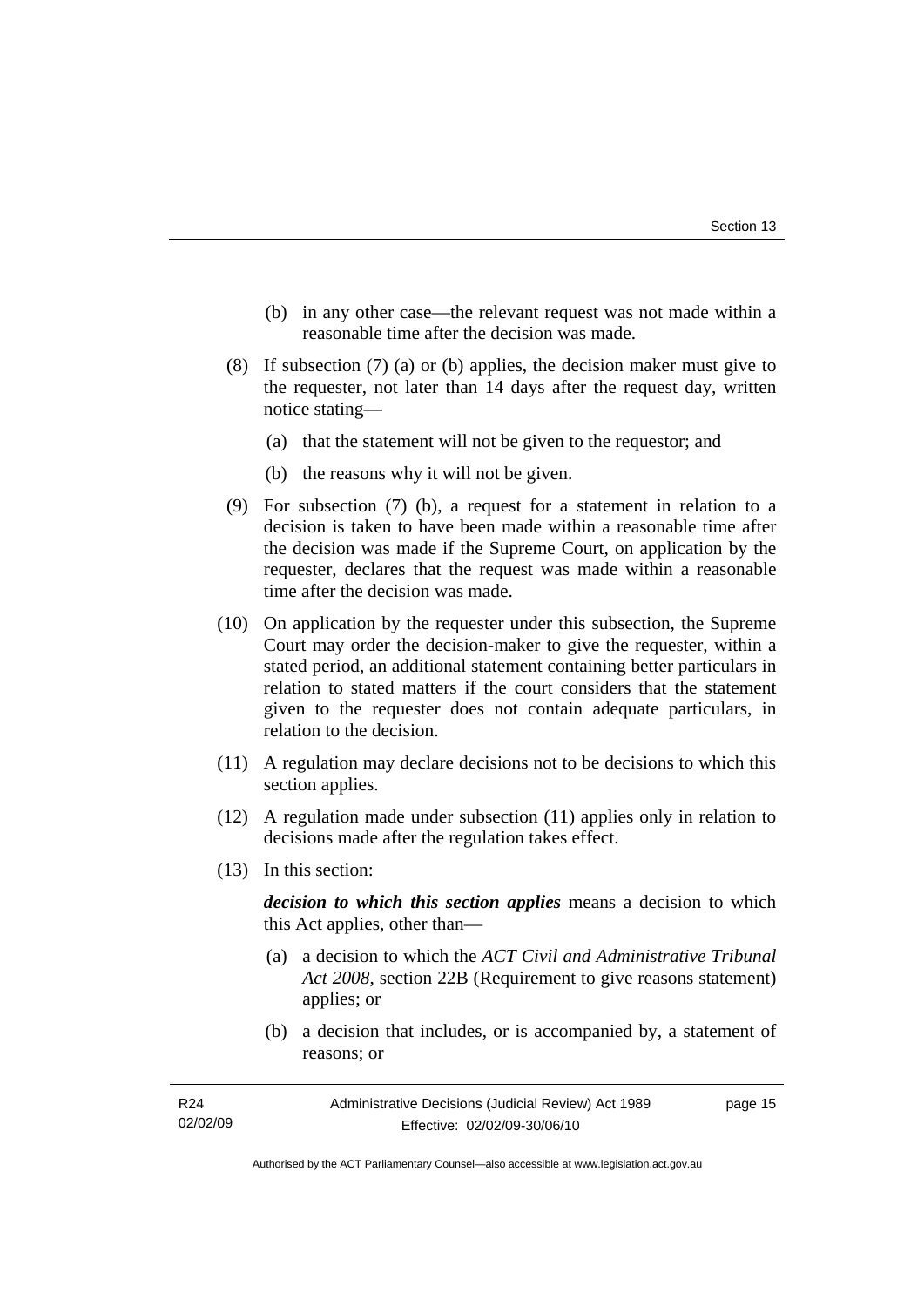(c) a decision mentioned in schedule 2.

## <span id="page-19-0"></span>**14 Certain information not required to be disclosed**

- (1) This section applies in relation to any information to which a request made to a person under section 13 (1) relates if the information—
	- (a) relates to the personal affairs or business affairs of a person other than the person making the request; and
	- (b) is information—
		- (i) that was supplied in confidence; or
		- (ii) the publication of which would reveal a trade secret; or
		- (iii) that was provided in compliance with a duty imposed by an enactment; or
		- (iv) the giving of which in accordance with the request would be in contravention of an enactment that expressly imposes on the person to whom the request is made a duty not to divulge or communicate information of that kind—
			- (A) to anyone; or
			- (B) to anyone, other than a particular person; or
			- (C) except in particular circumstances.
- (2) If a person has been requested under section 13 (1) to give a statement to a person—
	- (a) the person to whom the request is made is not required to include in the statement any information in relation to which this section applies; and
	- (b) if the statement would be false or misleading if it did not include the information—the person is not required to give the statement.

R24 02/02/09

Authorised by the ACT Parliamentary Counsel—also accessible at www.legislation.act.gov.au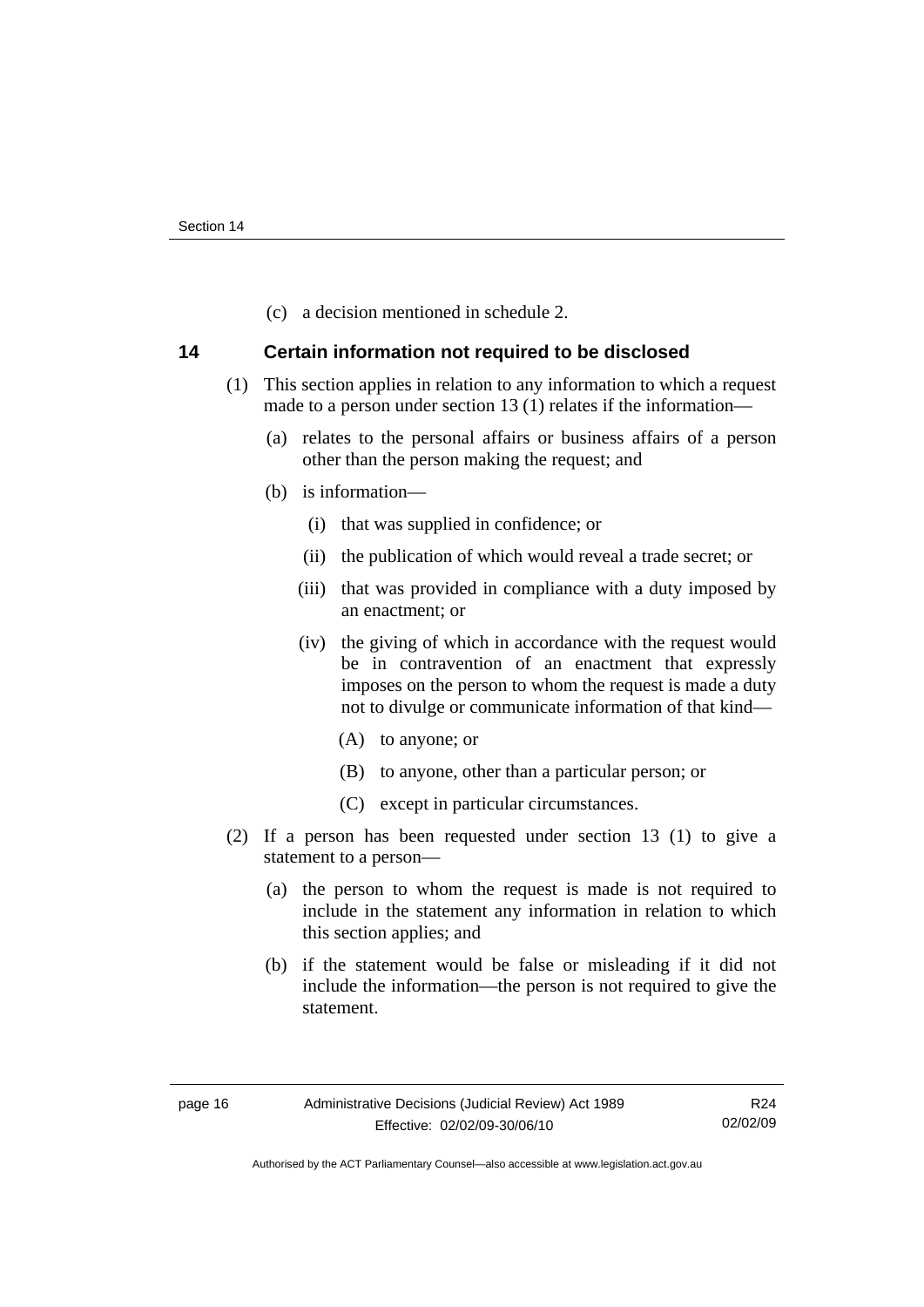- <span id="page-20-0"></span> (3) If, under subsection (2), information is not included in a statement provided by a person or a statement is not provided by a person, the person must provide written notice to the person who requested the statement—
	- (a) if information is not included in a statement—stating that the information is not so included and giving the reason for not including the information; or
	- (b) if a statement is not provided—stating that the statement will not be provided and giving the reason for not providing the statement.
- (4) This section does not affect the power of the Supreme Court to make an order for the discovery of documents or to require the giving of evidence or the production of documents to the court.

## **15 Ministerial certificate about disclosure of information**

- (1) This section applies to information relating to a matter if the Minister certifies, in writing, that the disclosure of information relating to the matter would be contrary to the public interest—
	- (a) because it would involve the disclosure of deliberations or a decision of the Executive or of a committee of the Executive; or
	- (b) for any other stated reason that could form the basis for a claim in a judicial proceeding that the information should not be disclosed.
- (2) If a person has been requested under section 13 to give a statement to a person—
	- (a) the person to whom the request is made is not required to include in the statement any information in relation to which this section applies; and

page 17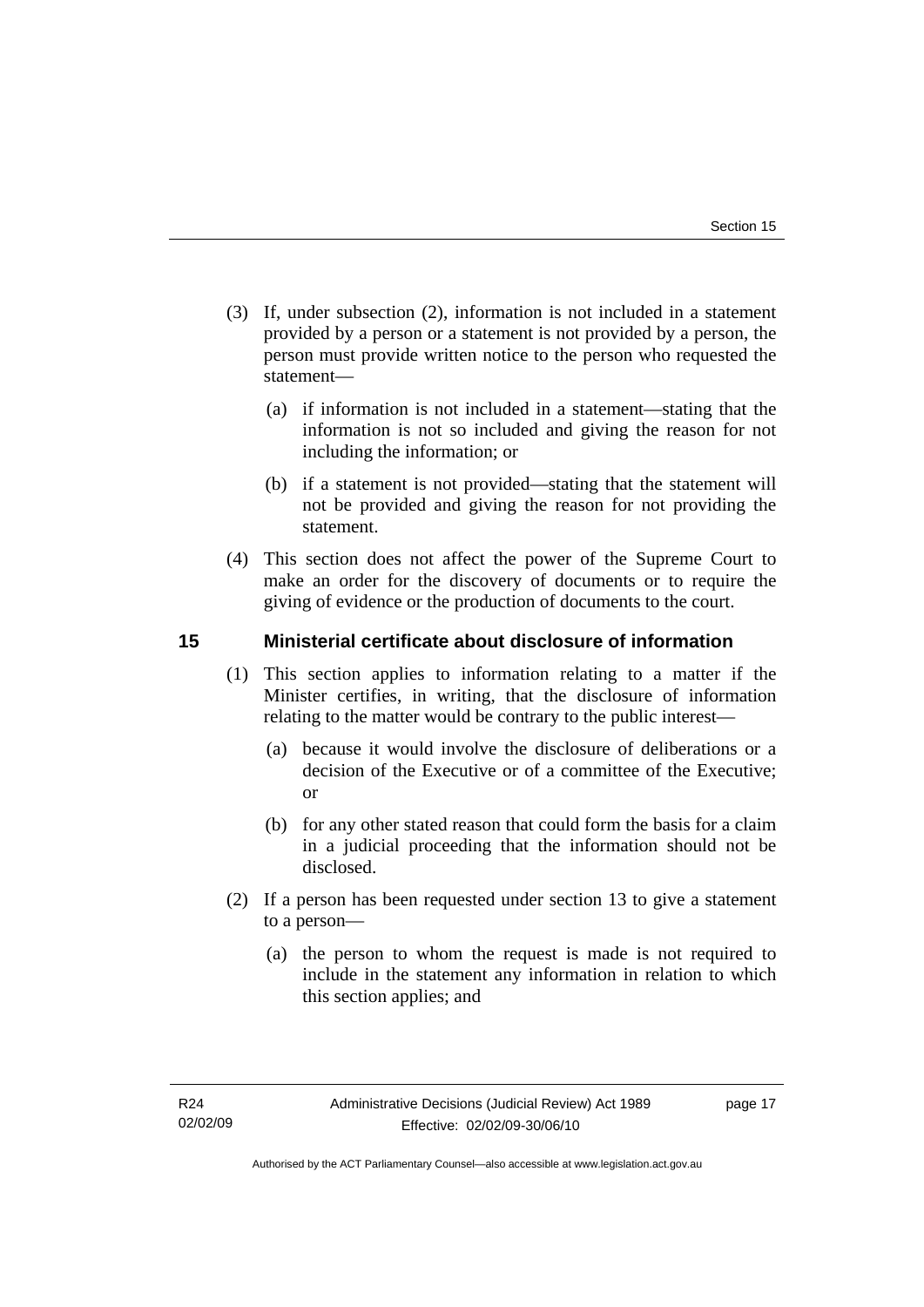- <span id="page-21-0"></span> (b) if the statement would be false or misleading if it did not include the information—the person is not required to give the statement.
- (3) If, under subsection (2), information is not included in a statement provided by a person or a statement is not provided by a person, the person must give a written notice to the person who requested the statement—
	- (a) if information is not included in a statement—stating that the information is not so included and giving the reason for not including the information; or
	- (b) if a statement is not provided—stating that the statement will not be provided and giving the reason for not providing the statement.
- (4) This section does not affect the power of the Supreme Court to make an order for the discovery of documents or to require the giving of evidence or the production of documents to the court.

## **16 Stay of proceedings**

- (1) The making of an application to the Supreme Court under section 5 in relation to a decision does not affect the operation of the decision or prevent the implementation of the decision, but—
	- (a) the Supreme Court may, by order, on the conditions (if any) that the court decides, suspend the operation of the decision; and
	- (b) the Supreme Court may order, on the conditions (if any) that the court decides, a stay of all or any proceedings under the decision.
- (2) The Supreme Court may make an order under subsection (1) on its own initiative or on the application of the person who made the application under section 5.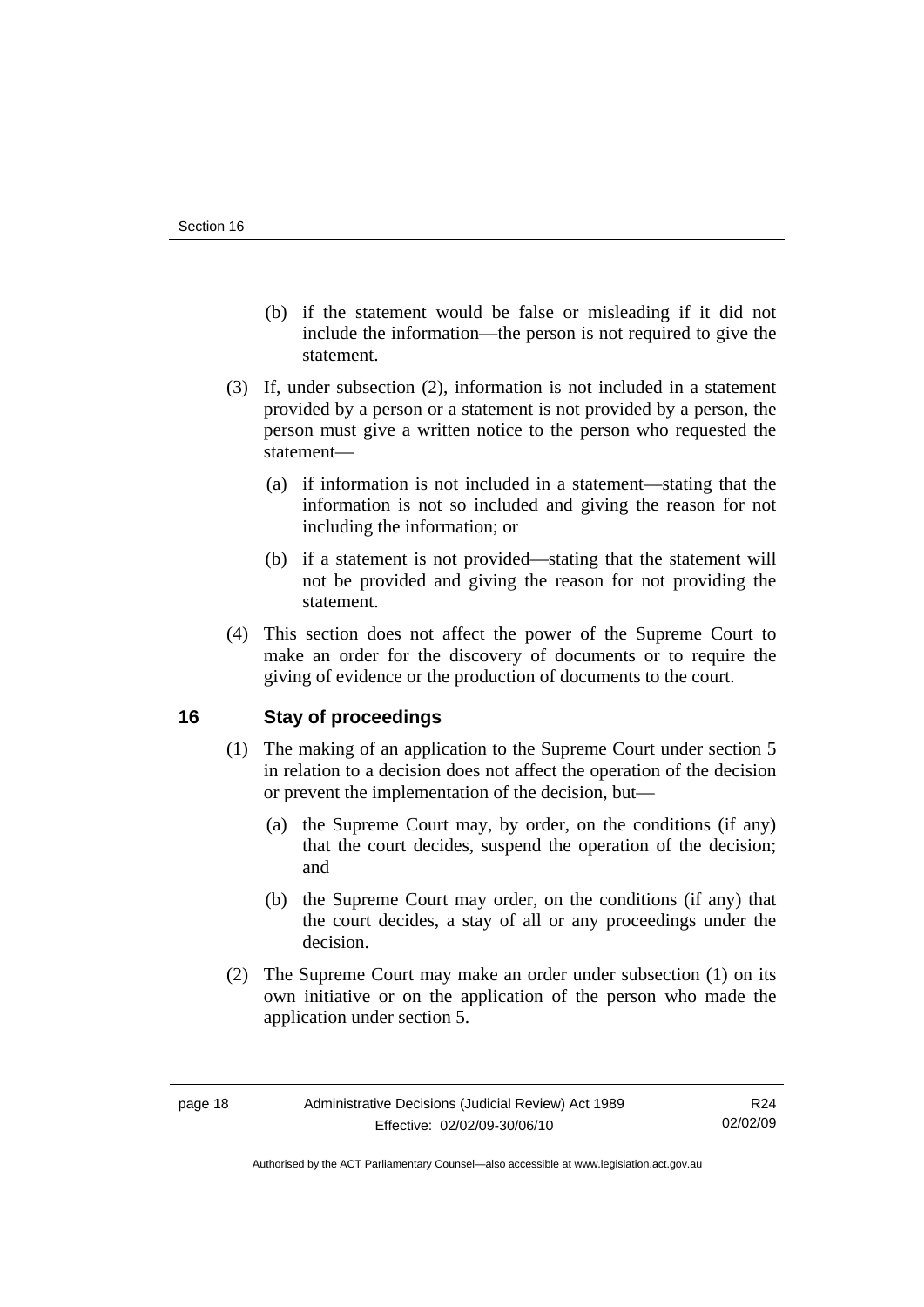## <span id="page-22-0"></span>**17 Powers of Supreme Court in relation to applications for order of review**

- (1) On an application for an order of review in relation to a decision, the Supreme Court may, in its discretion, make all or any of the following orders:
	- (a) an order quashing or setting aside the decision, or a part of the decision, with effect from the date of the order or from the earlier or later date that the court specifies;
	- (b) an order referring the matter to which the decision relates to the person who made the decision for further consideration, subject to the directions that the court considers appropriate;
	- (c) an order declaring the rights of the parties in relation to any matter to which the decision relates;
	- (d) an order directing any of the parties to do, or to refrain from doing, anything to do justice between the parties.
- (2) On an application for an order of review in relation to conduct that has been, is being, or is proposed to be, engaged in for the purpose of the making of a decision, the Supreme Court may, in its discretion, make either or both of the following orders:
	- (a) an order declaring the rights of the parties in relation to any matter to which the conduct relates;
	- (b) an order directing any of the parties to do, or to refrain from doing, anything to do justice between the parties.
- (3) On an application for an order of review in relation to a failure to make a decision, or in relation to a failure to make a decision within the period within which the decision was required to be made, the Supreme Court may, in its discretion, make all or any of the following orders:
	- (a) an order directing the making of the decision;

page 19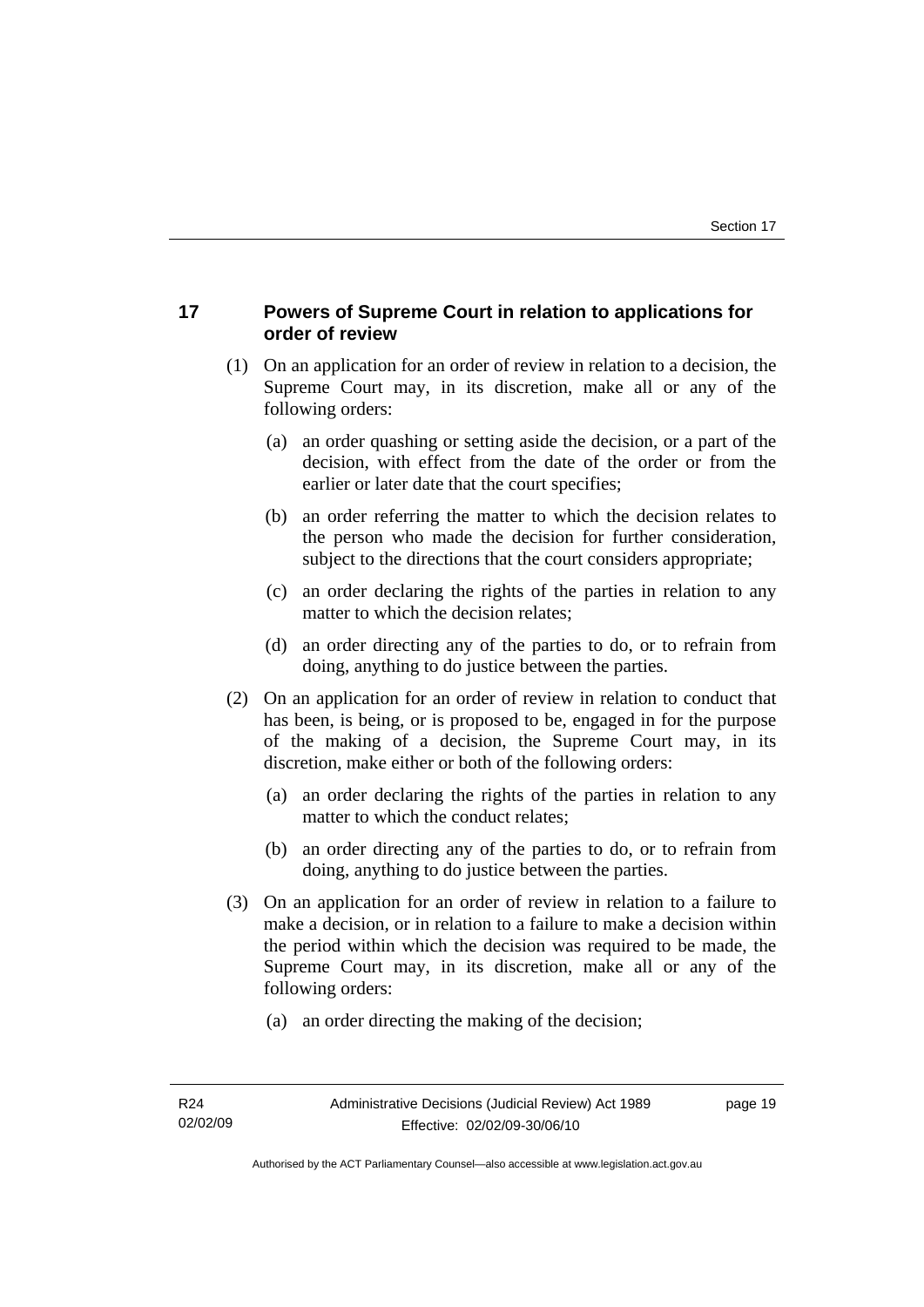- <span id="page-23-0"></span> (b) an order declaring the rights of the parties in relation to the making of the decision;
- (c) an order directing any of the parties to do, or to refrain from doing, anything to do justice between the parties.
- (4) The Supreme Court may at any time, on its own initiative or on the application of any party, revoke, vary, or suspend the operation of any order made by it under this section.

## **18 Change in person holding, or performing the duties of, an office**

- (1) This section applies if—
	- (a) a person has, in the performance of the duties of an office, made a decision in relation to which an application may be made to the Supreme Court under this Act; and
	- (b) the person no longer holds, or, for whatever reason, is not performing the duties of, that office.
- (2) This Act has effect as if the decision had been made by—
	- (a) the person for the time being holding or performing the duties of that office; or
	- (b) if there is no person for the time being holding or performing the duties of that office or that office no longer exists—the person that the Minister administering the enactment under which the decision was made, or a person authorised by that Minister, specifies.

## **19 Intervention by Minister**

- (1) The Minister may, on behalf of the Territory, intervene in a proceeding before the Supreme Court under this Act.
- (2) If the Minister intervenes in a proceeding—
	- (a) the Minister is taken to be a party to the proceeding; and

Authorised by the ACT Parliamentary Counsel—also accessible at www.legislation.act.gov.au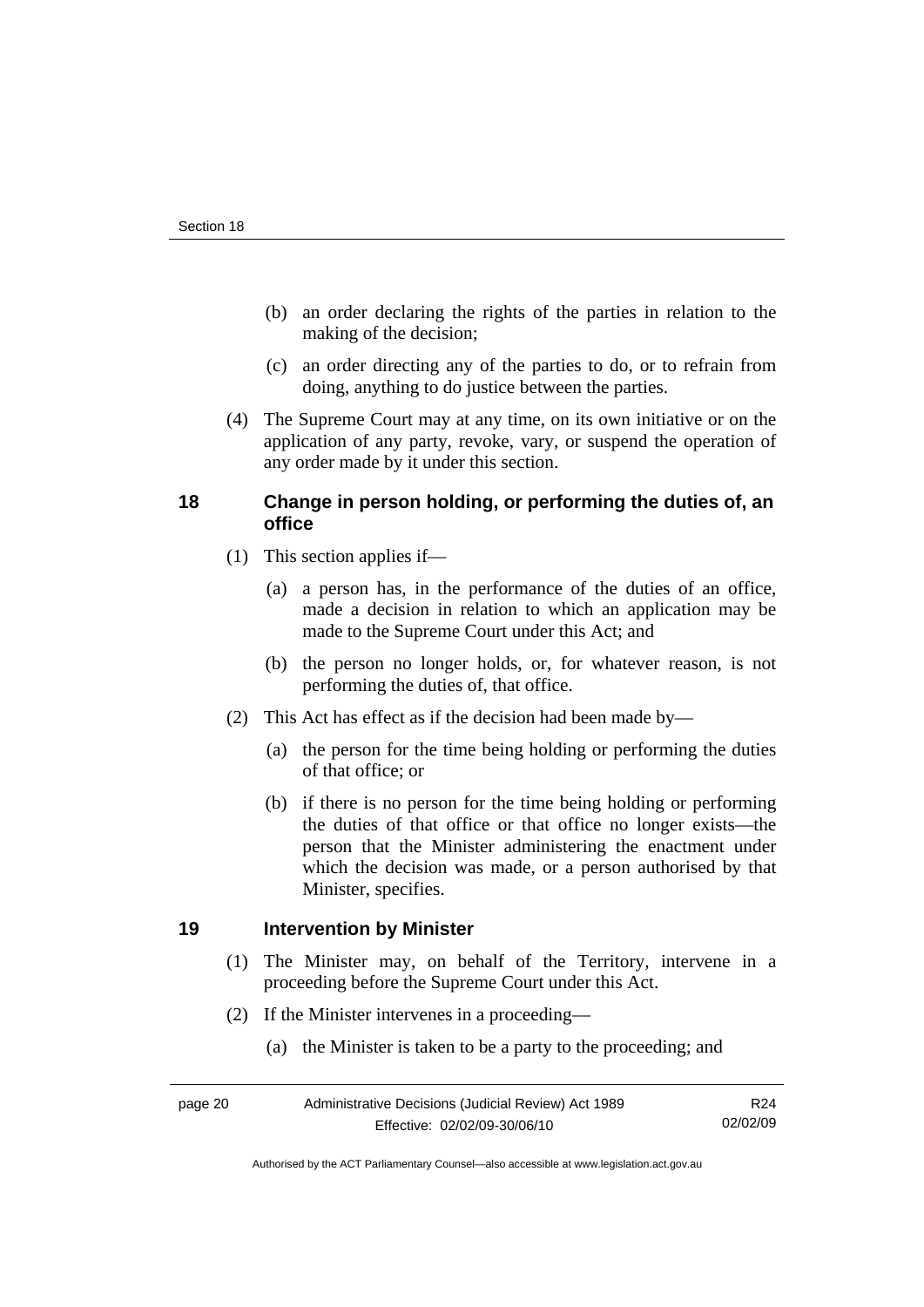<span id="page-24-0"></span> (b) the Supreme Court may, in the proceeding, make orders about costs against the Territory that the court considers appropriate.

## **20 Act not to apply to certain decisions**

- (1) A regulation may declare decisions to be decisions that are not subject to judicial review by the Supreme Court under this Act.
- (2) If a regulation is so made in relation to a decision—
	- (a) section 5 does not apply in relation to that decision; and
	- (b) section 6 does not apply in relation to conduct that has been, is being, or is proposed to be, engaged in for the purpose of making that decision; and
	- (c) section 7 does not apply in relation to a failure to make that decision.
- (3) A regulation made for subsection (1) applies only in relation to decisions made after the regulation take effect.

## **21 Regulation-making power**

The Executive may make regulations for this Act.

*Note* A regulation must be notified, and presented to the Legislative Assembly, under the Legislation Act.

page 21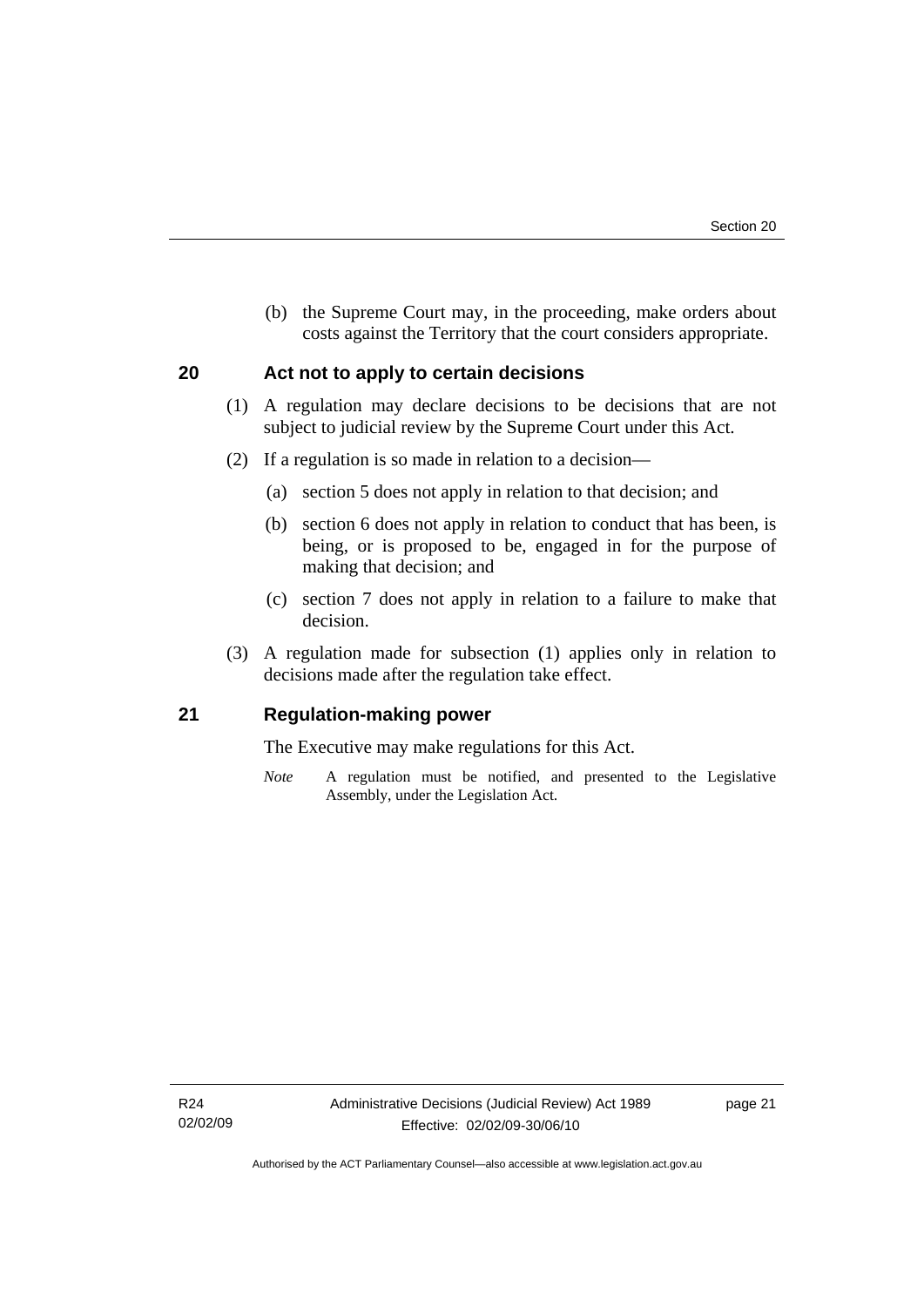# <span id="page-25-0"></span>**Schedule 1 Decisions to which this Act does not apply**

(see dict, def *decision to which this Act applies*)

| column 1                                                  | column <sub>2</sub>                                   | column 3                                                                                    |  |
|-----------------------------------------------------------|-------------------------------------------------------|---------------------------------------------------------------------------------------------|--|
| item                                                      | enactment                                             | decision under enactment                                                                    |  |
| 1                                                         | <b>Building Act 2004</b>                              | a decision under section 96 (Approval of fidelity<br>$\bullet$<br>fund schemes)             |  |
|                                                           |                                                       | a decision under section 107 (Suspension or<br>cancellation of approval of approved scheme) |  |
| 2                                                         | Confiscation of<br><b>Criminal Assets Act</b><br>2003 | any decision                                                                                |  |
| 3                                                         | Crimes (Restorative<br>Justice) Act 2004              | any decision                                                                                |  |
| $\overline{4}$<br>Crimes (Sentence<br>Administration) Act |                                                       | A decision of the chief executive under any of the<br>following provisions:                 |  |
|                                                           | 2005                                                  | section 20 (Directions to escort officers)                                                  |  |
|                                                           |                                                       | section 31 (Early release of offender)                                                      |  |
|                                                           |                                                       | section 37 (Full-time detention-return<br>from NSW)                                         |  |
|                                                           |                                                       | section 45 (Periodic detention—alcohol<br>and drug tests)                                   |  |
|                                                           |                                                       | section 46 (Periodic detention—personal<br>searches)                                        |  |
|                                                           |                                                       | section 95 (Community service work—<br>alcohol and drug tests)                              |  |
|                                                           |                                                       | section 96 (Community service work—<br>frisk searches).                                     |  |

page 22 Administrative Decisions (Judicial Review) Act 1989 Effective: 02/02/09-30/06/10

R24 02/02/09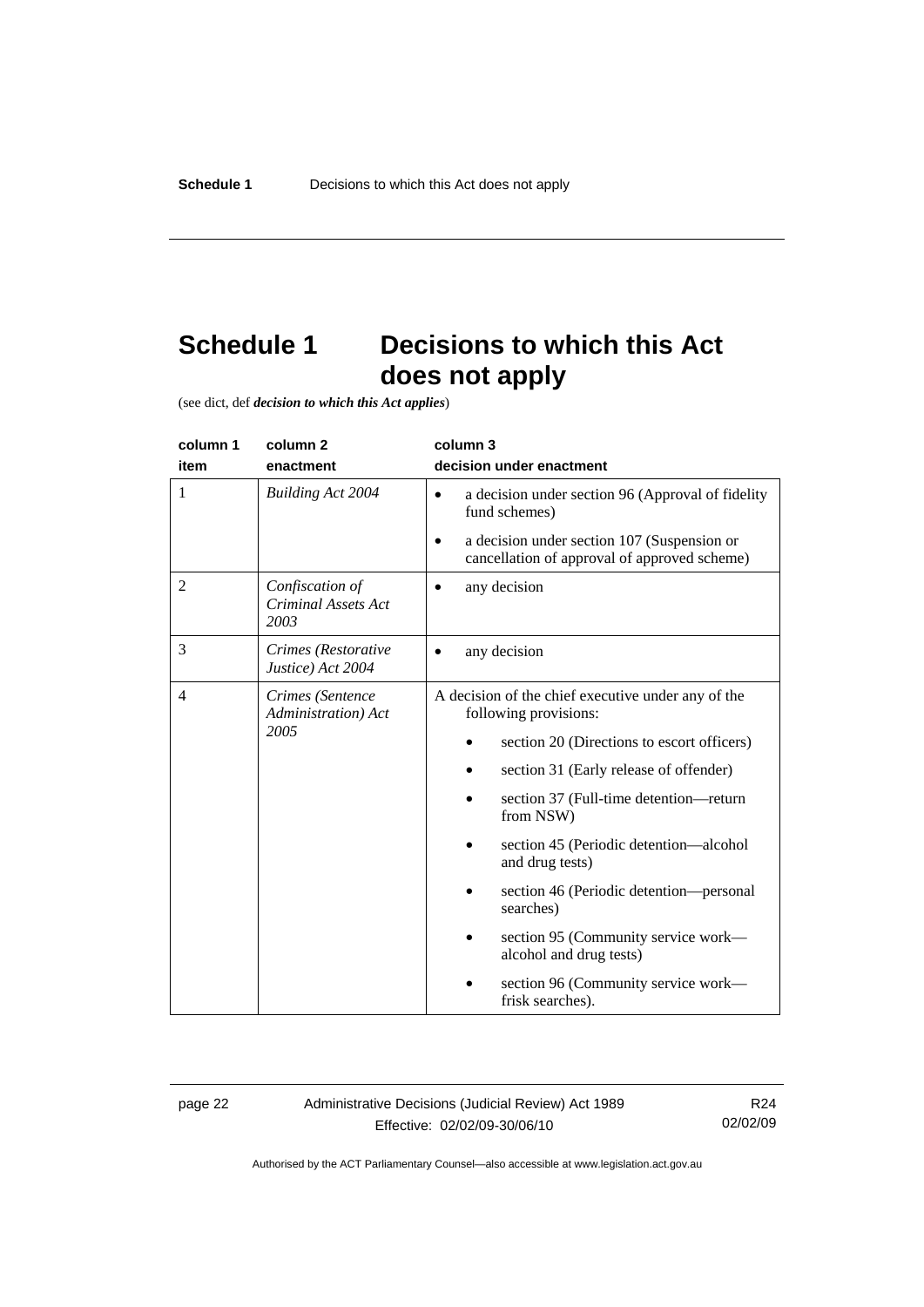| column 1<br>item | column <sub>2</sub><br>enactment                                            | column 3<br>decision under enactment                                                                                                                                                                                                                                                   |
|------------------|-----------------------------------------------------------------------------|----------------------------------------------------------------------------------------------------------------------------------------------------------------------------------------------------------------------------------------------------------------------------------------|
| 5                | Duties Act 1999                                                             | a decision making or forming part of the process<br>of making, or leading up to the making of, an<br>assessment<br>a decision disallowing, completely or partly, an<br>objection to an assessment                                                                                      |
|                  |                                                                             | a decision refusing to amend, completely or<br>partly, an assessment                                                                                                                                                                                                                   |
| 6                | Electoral Act 1992                                                          | a decision under part 4 (Electorates)                                                                                                                                                                                                                                                  |
| 7                | <b>Financial Institutions</b><br>Duty Act 1987 (which<br>has been repealed) | a decision making or forming part of the process<br>$\bullet$<br>of making, or leading up to the making, of an<br>assessment<br>a decision disallowing, completely or partly, an<br>objection to an assessment<br>a decision refusing to amend, completely or<br>partly, an assessment |
| 8                | Gene Technology (GM<br>Crop Moratorium)<br>Act 2004                         | a decision of the Minister under section 7<br>$\bullet$<br>(Moratorium orders)<br>a decision of the Minister under section 8<br>(Exemptions)                                                                                                                                           |
| 9                | <b>Gunghalin Drive</b><br><b>Extension Authorisation</b><br>Act 2004        | any decision                                                                                                                                                                                                                                                                           |
| 10               | <i>Inquiries Act 1991</i>                                                   | any decision                                                                                                                                                                                                                                                                           |

R24 02/02/09 Administrative Decisions (Judicial Review) Act 1989 Effective: 02/02/09-30/06/10

page 23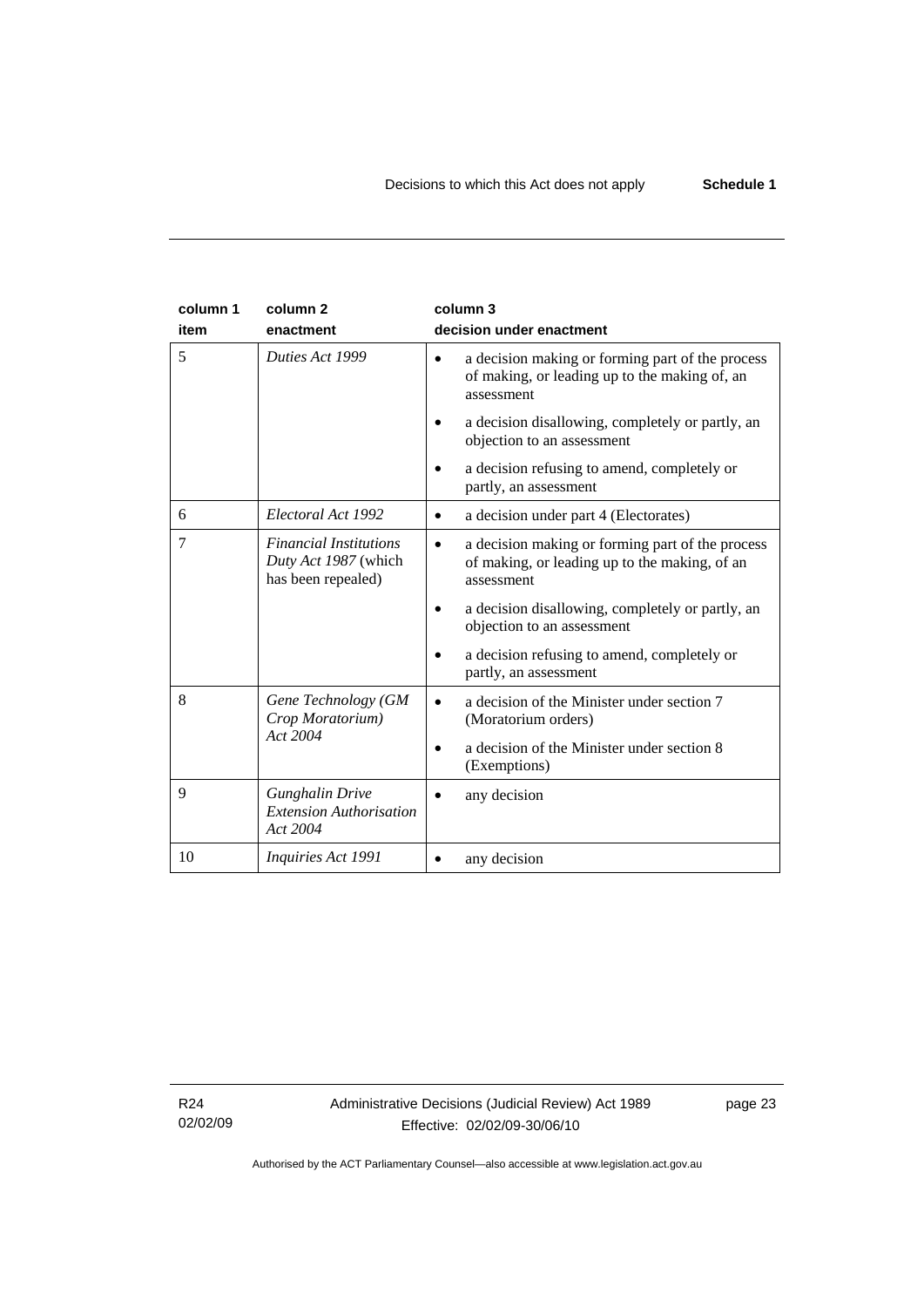| column 1<br>item | column <sub>2</sub><br>enactment        | column 3<br>decision under enactment                                                                                                                                                                                                  |
|------------------|-----------------------------------------|---------------------------------------------------------------------------------------------------------------------------------------------------------------------------------------------------------------------------------------|
| 11               | <b>Judicial Commissions</b><br>Act 1994 | a decision of the Executive under<br>$\bullet$<br>section $5(1)$ , section $16(3)$ or section 18                                                                                                                                      |
|                  |                                         | a decision of a member of the Legislative<br>$\bullet$<br>Assembly to propose a motion in accordance<br>with section 14 $(3)$ (a) or to give notice of the<br>motion to the Attorney-General in accordance<br>with section $14(3)(b)$ |
|                  |                                         | a decision of the Attorney-General under<br>$\bullet$<br>section 16 (1), section 17 (1) or section 23 (3)                                                                                                                             |
|                  |                                         | a resolution passed by the Legislative Assembly<br>for the examination by a judicial commission of<br>a complaint in relation to a judicial officer                                                                                   |
|                  |                                         | a decision of a judicial commission                                                                                                                                                                                                   |
| 12               | Legislation Act 2001                    | a decision under chapter 5 (Regulatory impact<br>$\bullet$<br>statements for subordinate laws and disallowable<br>instruments)                                                                                                        |
| 13               | Payroll Tax Act 1987                    | a decision making or forming part of the process<br>$\bullet$<br>of making, or leading up to the making, of an<br>assessment                                                                                                          |
|                  |                                         | a decision disallowing, completely or partly, an<br>$\bullet$<br>objection to an assessment                                                                                                                                           |
|                  |                                         | a decision refusing to amend, completely or<br>partly, an assessment                                                                                                                                                                  |
| 14               | Planning and<br>Development Act 2007    | a decision in relation to a new development<br>$\bullet$<br>application within the meaning of the<br><b>Development Application (Block 20 Section 23</b><br>Hume) Assessment Facilitation Act 2008                                    |
|                  |                                         | a decision in relation to an approval of a new<br>development application within the meaning of<br>the Development Application (Block 20<br>Section 23 Hume) Assessment Facilitation<br>Act 2008                                      |

## page 24 Administrative Decisions (Judicial Review) Act 1989 Effective: 02/02/09-30/06/10

R24 02/02/09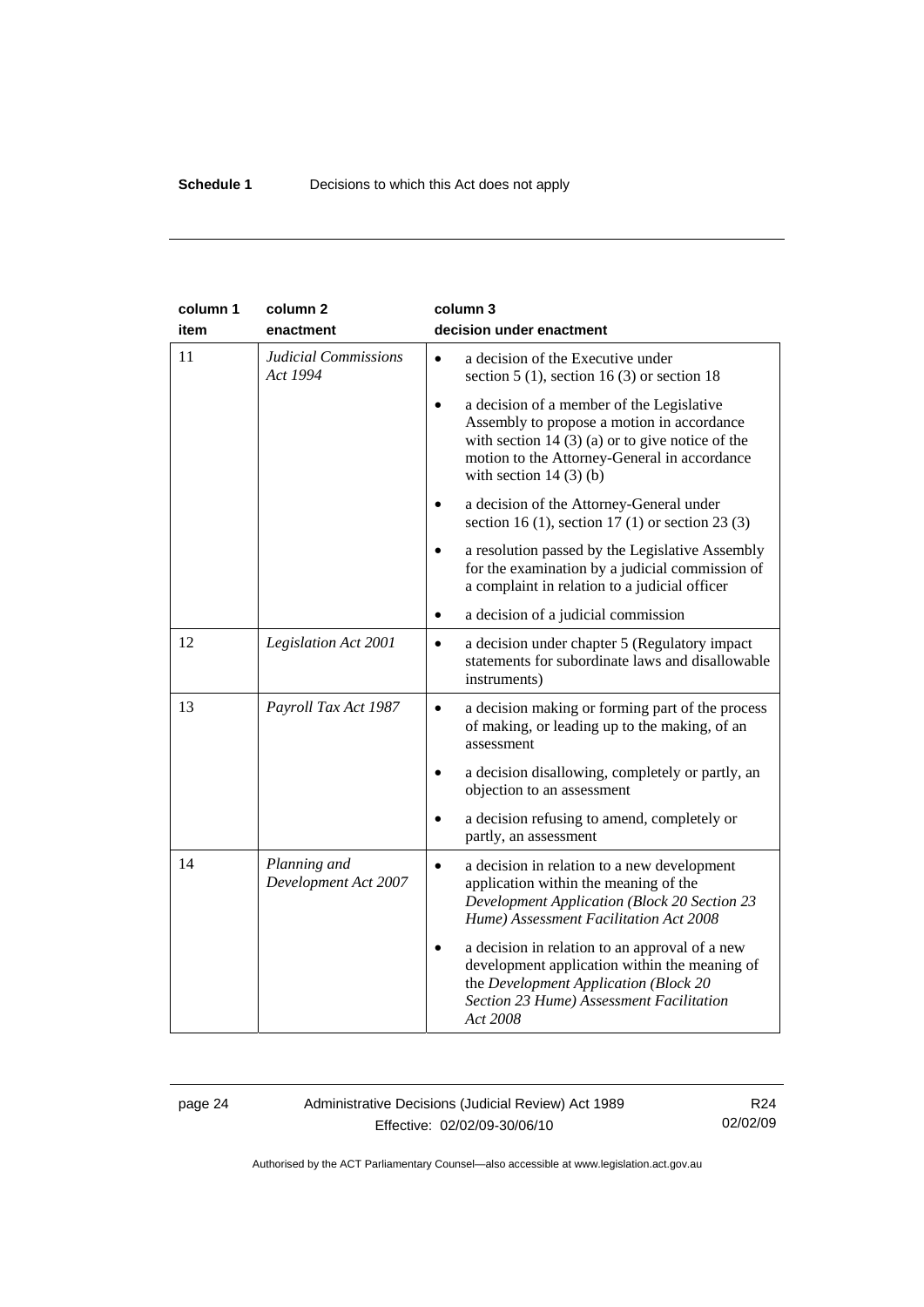| column 1 | column <sub>2</sub>                                                    | column 3                                                                                                        |
|----------|------------------------------------------------------------------------|-----------------------------------------------------------------------------------------------------------------|
| item     | enactment                                                              | decision under enactment                                                                                        |
| 15       | <b>Plant Diseases Act</b><br>2002                                      | a decision of the Minister under part 3 (Measures<br>for the control of diseases and pests)                     |
| 16       | Royal Commissions Act<br>1991                                          | any decision                                                                                                    |
| 17       | <b>Stamp Duties and Taxes</b><br>Act 1987 (which has<br>been repealed) | a decision making or forming part of the process<br>of making, or leading up to the making, of an<br>assessment |
|          |                                                                        | a decision disallowing, completely or partly, an<br>objection to an assessment                                  |
|          |                                                                        | a decision refusing to amend, completely or<br>partly, an assessment                                            |
| 18       | <b>Taxation</b><br>Administration Act<br>1999                          | a decision making or forming part of the process<br>of making, or leading up to the making, of an<br>assessment |
|          |                                                                        | a decision disallowing, completely or partly, an<br>objection to an assessment                                  |
|          |                                                                        | a decision refusing to amend, completely or<br>partly, an assessment                                            |

R24 02/02/09 Administrative Decisions (Judicial Review) Act 1989 Effective: 02/02/09-30/06/10

page 25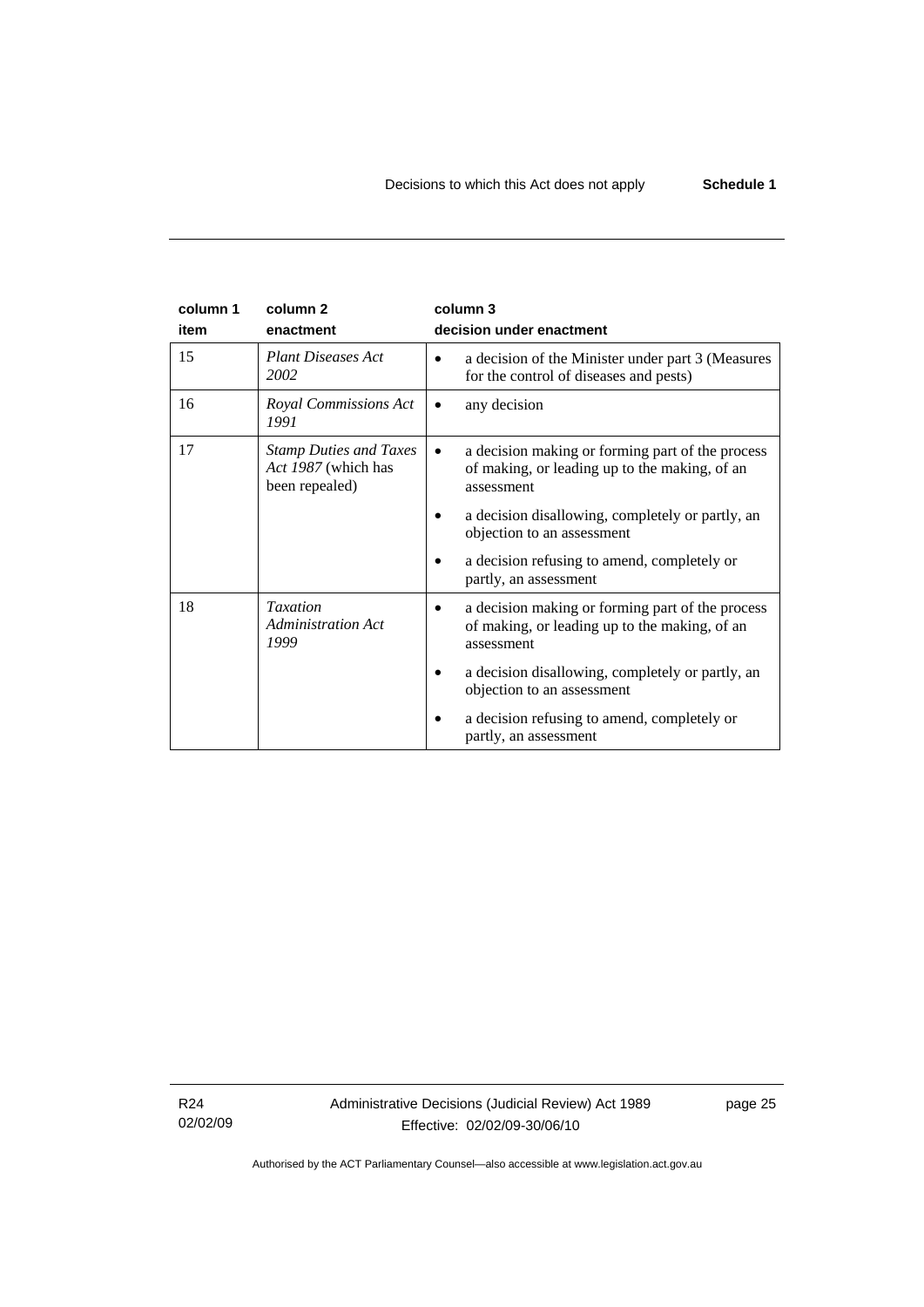<span id="page-29-0"></span>Section 2.1

# **Schedule 2 Decisions to which s 13 does not apply**

(see s 13 (13))

## **2.1 Administration of criminal justice**

A decision relating to the administration of criminal justice and, in particular—

- (a) a decision in relation to the investigation or prosecution of a person for an offence against a law in force in the ACT; and
- (b) a decision in relation to the appointment of an investigator or inspector for the purposes of such an investigation; and
- (c) a decision in relation to the issue of a search warrant under a law in force in the ACT; and
- (d) a decision under a law in force in the ACT requiring the production of a document, the giving of information or the issue of a subpoena or summons to a person as a witness.

## **2.2 Civil proceedings**

A decision relating to the bringing or conduct of a civil proceeding, including a decision relating to, or that may result, in the bringing of a civil proceeding for the recovery of a financial penalty arising from a contravention of an enactment and, in particular—

- (a) a decision in relation to the investigation of a person for such a contravention; and
- (b) a decision in relation to the appointment of an investigator or inspector for the purposes of such an investigation; and
- (c) a decision in relation to the issue of a search warrant under an enactment; and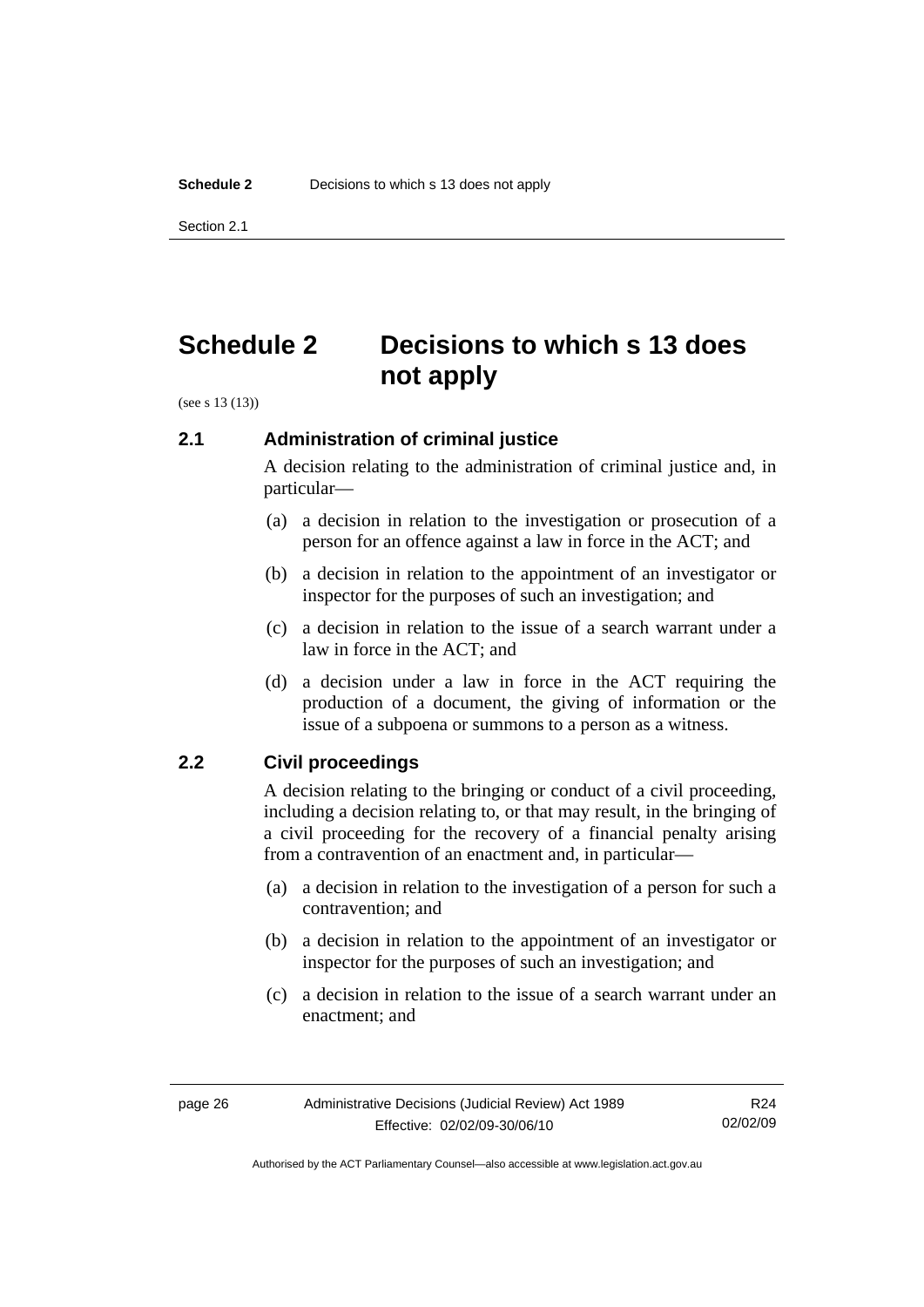<span id="page-30-0"></span> (d) a decision under an enactment requiring the production of a document, the giving of information or the issue of a subpoena or summons to a person as a witness.

## **2.3 Decisions relating to territory finance**

The following decisions:

- (a) a decision authorised by an Act to issue an amount out of the public money of the Territory;
- (b) a decision of the Treasurer under the *Financial Management Act 1996*, section 18 (Treasurer's advance);
- (c) a decision in relation to the enforcement of a judgment or order for the recovery of an amount by—
	- (i) the Territory; or
	- (ii) a public servant in an official capacity;

# **2.4 Decisions relating to administration of the public service**

A decision relating to—

- (a) personnel management (including recruitment, training, promotion and organisation) in relation to the public service, other than a decision relating to, and having regard to the particular characteristics of, or other circumstances relating to, a particular person; or
- (b) the promotion, transfer, temporary performance of duties, of or by an individual officer of the public service; or
- (c) the making of an appointment to the public service; or
- (d) the engagement of a person as an employee under the *Public Sector Management Act 1994*; or
- (e) the prevention or settlement of an industrial dispute, or otherwise relating to industrial matters, in relation to the public service; or

Authorised by the ACT Parliamentary Counsel—also accessible at www.legislation.act.gov.au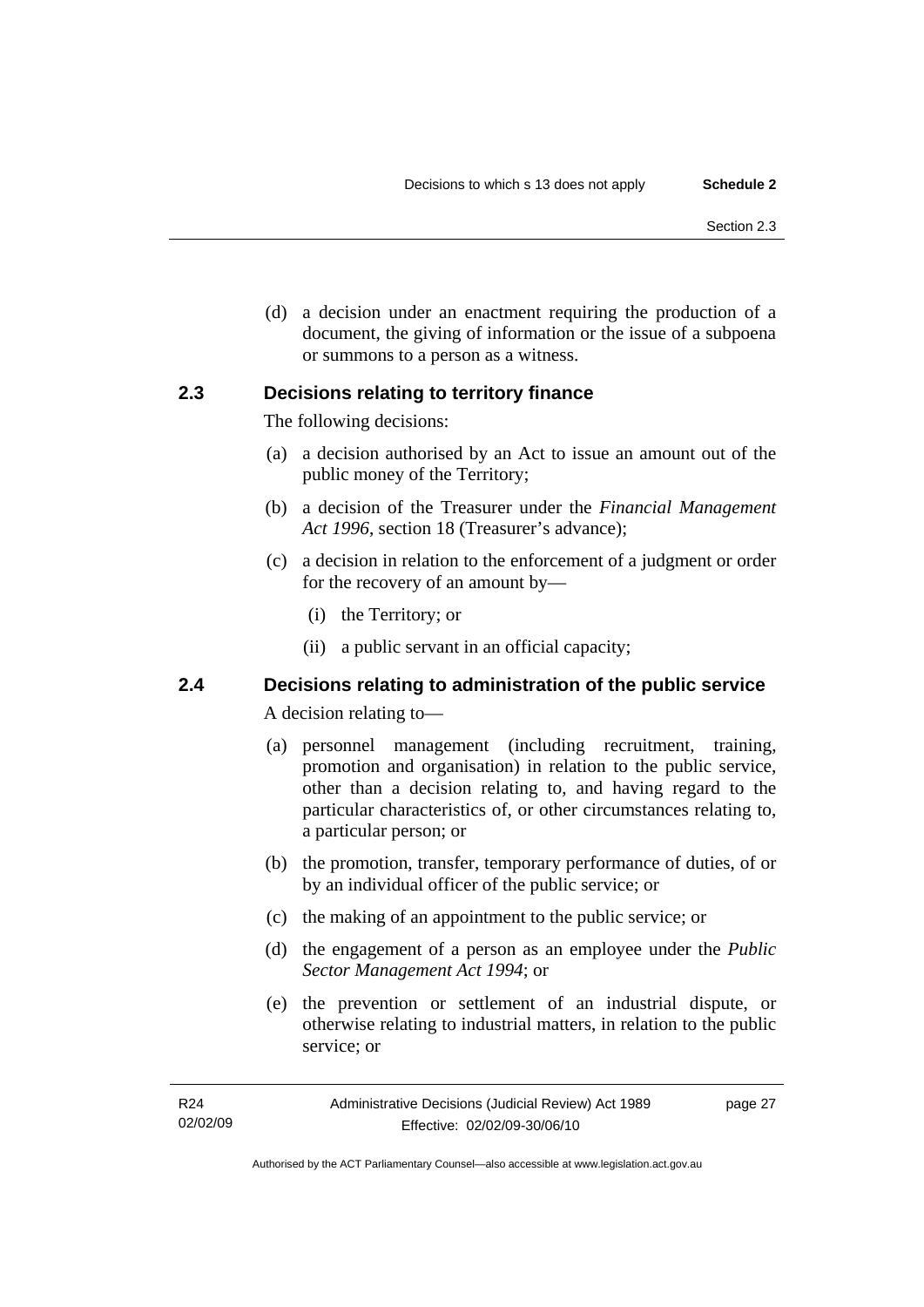<span id="page-31-0"></span>Section 2.5

 (f) the appointment, or ending of the appointment, of a chief executive under the *Public Sector Management Act 1994*.

### **2.5 Certain other appointment decisions**

A decision relating to—

- (a) the making of an appointment under an enactment or to an office established under an enactment; or
- (b) the appointment, or the ending of the appointment, of the commissioner for public administration; or
- (c) the employment, or the ending of employment, of staff under the *Legislative Assembly (Members' Staff) Act 1989*.

## **2.6 Certain decisions under the Crimes (Sentence Administration) Act**

- (1) A decision by the chief executive under any of the following provisions of the *Crimes (Sentence Administration) Act 2005*:
	- section 25 (Full-time detention—chief executive directions)
	- section 28 (Work and activities by full-time detainee)
	- section 44 (Periodic detention—chief executive directions)
	- section 53 (Periodic detention—activities and work)
	- section 55 (Periodic detention—approval not to perform etc)
	- section 58 (Failing to perform periodic detention—extension of periodic detention period)
	- section 59 (Failing to perform periodic detention—referral to board)
	- section 60 (Offender not fit for periodic detention—extension of periodic detention period)
	- section 87 (Good behaviour—chief executive directions)
	- section 91 (Community service work—chief executive directions)
	- section 92 (Community service work—failure to report etc)

Authorised by the ACT Parliamentary Counsel—also accessible at www.legislation.act.gov.au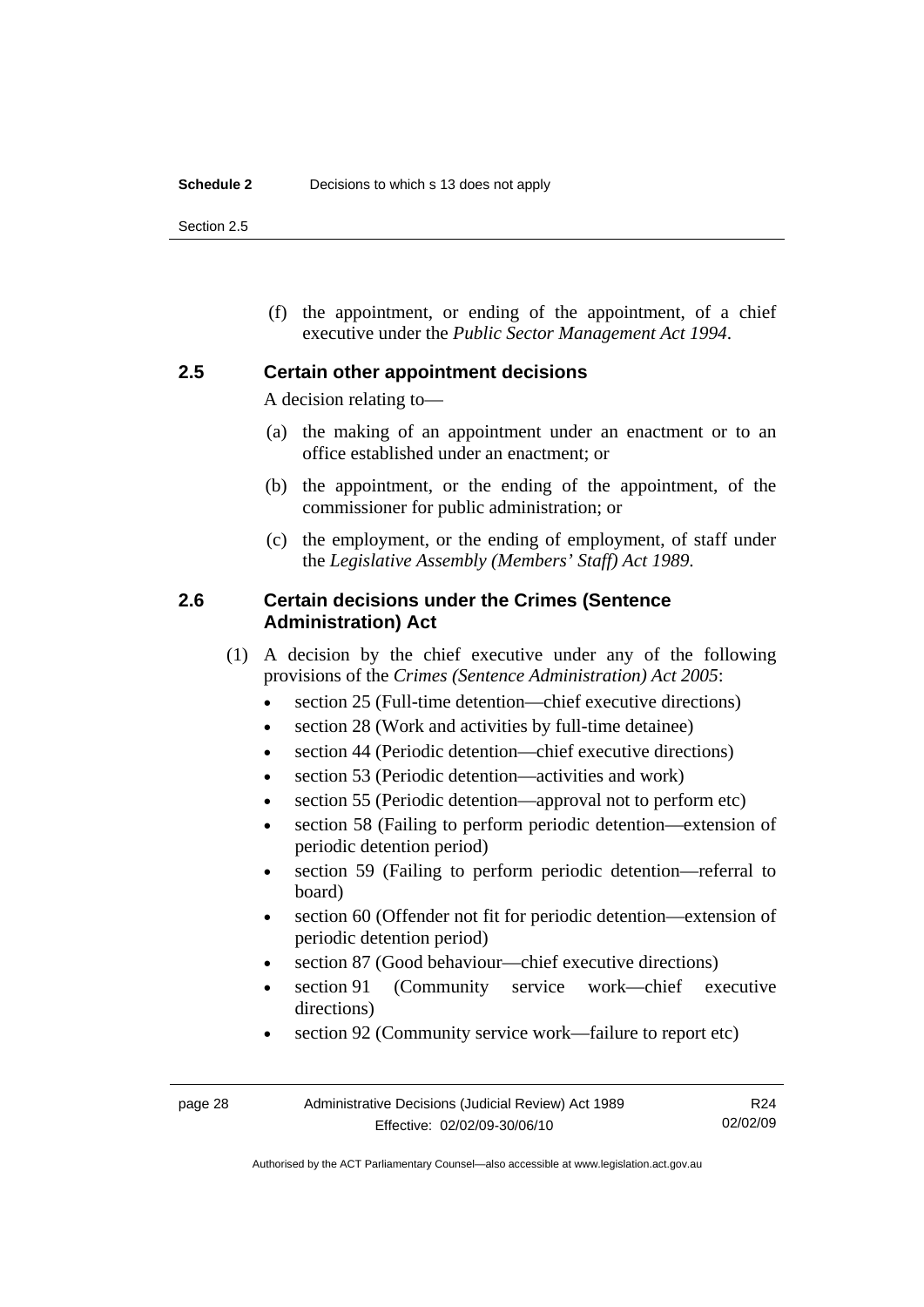- <span id="page-32-0"></span>• section 100 (Rehabilitation programs—chief executive directions)
- section 138 (Parole—chief executive directions)
- section 302 (Release on licence—chief executive directions)
- section 321 (Chief executive directions—general).
- (2) A decision by a work supervisor under the *Crimes (Sentence Administration) Act 2005*, section 54 (3) or (4) (Periodic detention—activities or work outside correctional centres).

## **2.7 Decisions of the ACAT**

A decision of the ACAT.

R24 02/02/09 page 29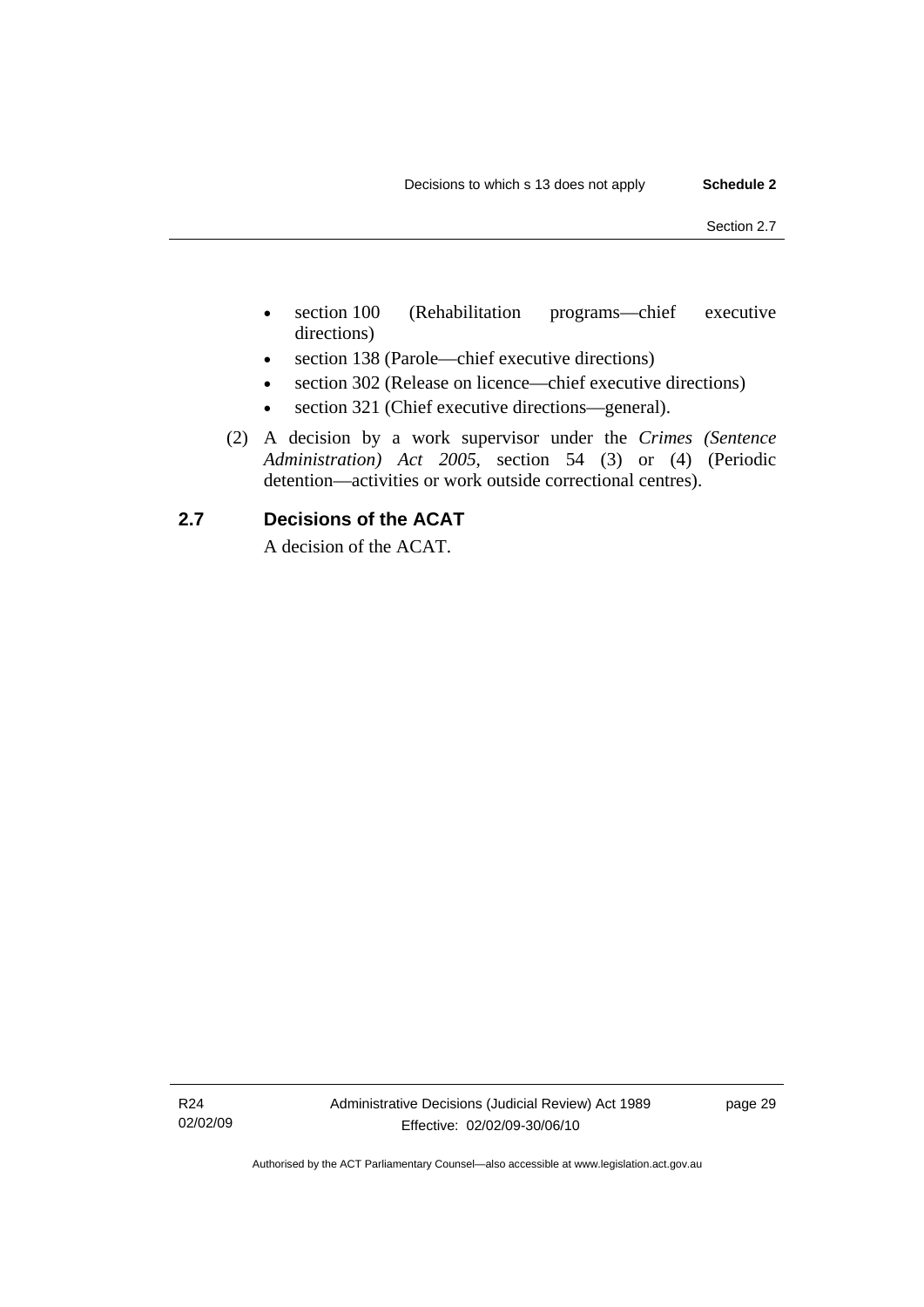# <span id="page-33-0"></span>**Dictionary**

(see s 2)

- *Note 1* The Legislation Act contains definitions and other provisions relevant to this Act.
- *Note 2* For example, the Legislation Act, dict, pt 1 defines the following terms:
	- ACAT
	- fail
	- judge
	- Minister (see s 162)
	- regulation
	- Supreme Court
	- the Territory.

*conduct engaged in* for the purpose of making a decision—see section 3C.

*decision*, of the ACAT—see the *ACT Civil and Administrative Tribunal Act 2008*, dictionary.

*decision to which this Act applies* means a decision of an administrative character made, proposed to be made or required to be made (whether in the exercise of a discretion or not) under an enactment, other than a decision mentioned in schedule 1.

*duty* includes a duty imposed on a person in his or her capacity as a public employee.

*enactment* means—

- (a) an Act or subordinate law; or
- (b) the *Canberra Water Supply (Googong Dam) Act 1974* (Cwlth).
- *Note* A reference to an Act or subordinate law includes a reference to a provision of an Act or subordinate law (see Legislation Act, s 7 and s 8).

*failure to make* a decision—see section 3A.

| page 30 | Administrative Decisions (Judicial Review) Act 1989 | R24      |
|---------|-----------------------------------------------------|----------|
|         | Effective: 02/02/09-30/06/10                        | 02/02/09 |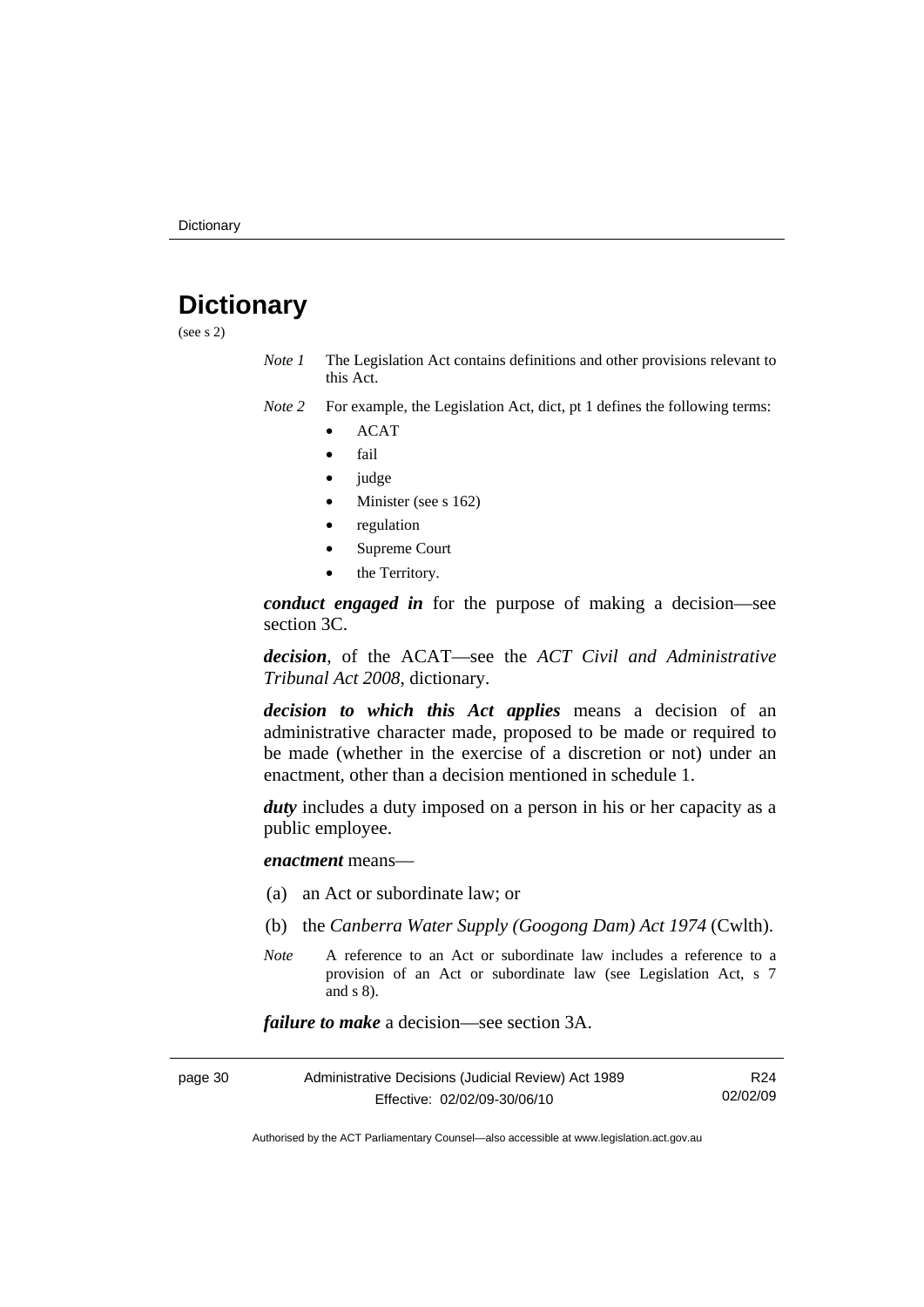*making* a decision—see section 3A.

*order of review*, in relation to a decision, in relation to conduct engaged in for the purpose of making a decision or in relation to a failure to make a decision, means an order on an application made under section 5, section 6 or section 7 in relation to the decision, conduct or failure.

*person aggrieved*—see section 3B.

*statement of reasons*, for a decision, means a statement—

- (a) of the findings on material questions of fact; and
- (b) referring to the evidence or other material on which the findings were based; and
- (c) giving the reasons for the decision.

page 31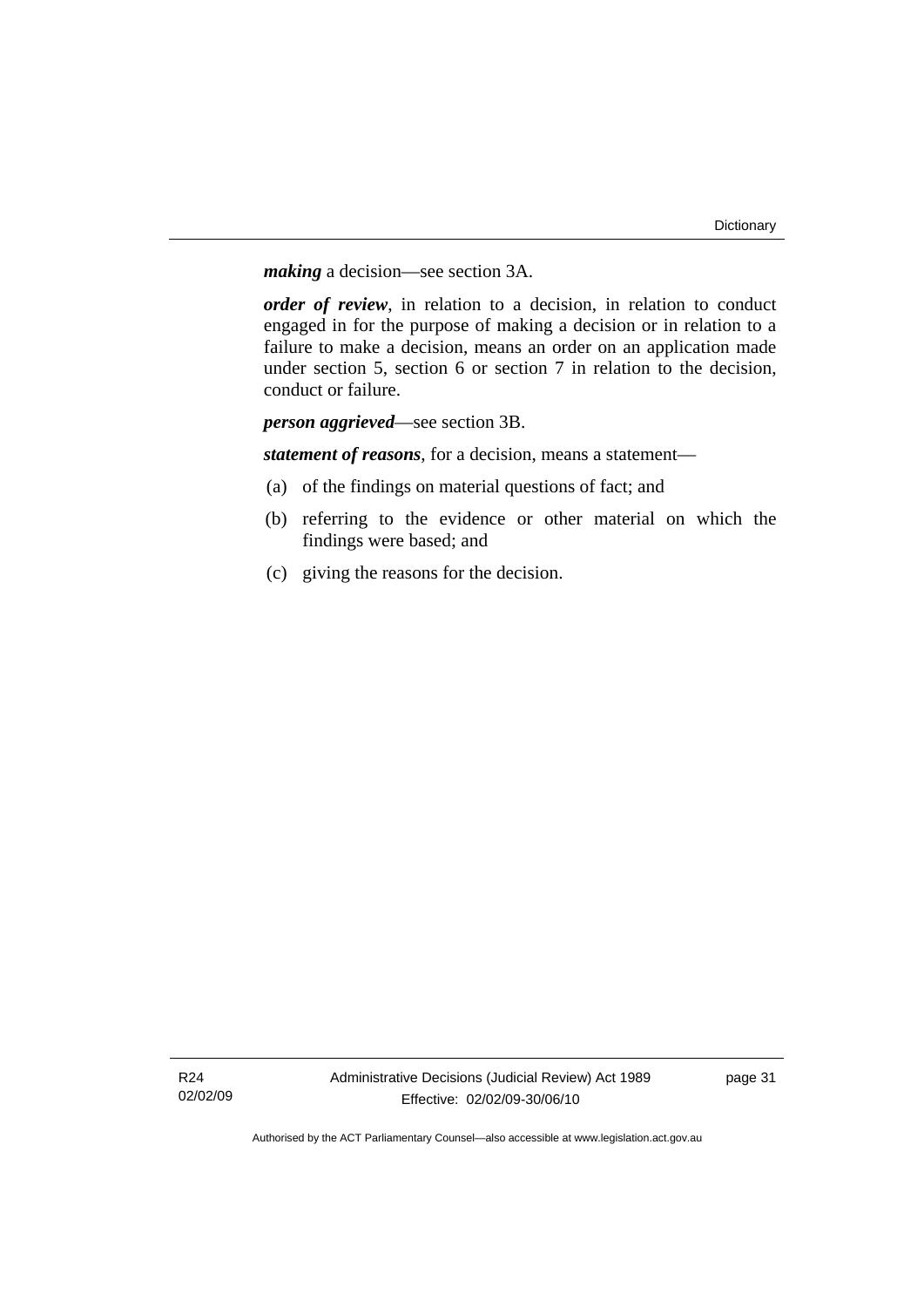<span id="page-35-0"></span>1 About the endnotes

# **Endnotes**

## **1 About the endnotes**

Amending and modifying laws are annotated in the legislation history and the amendment history. Current modifications are not included in the republished law but are set out in the endnotes.

Not all editorial amendments made under the *Legislation Act 2001*, part 11.3 are annotated in the amendment history. Full details of any amendments can be obtained from the Parliamentary Counsel's Office.

Uncommenced amending laws and expiries are listed in the legislation history and the amendment history. These details are underlined. Uncommenced provisions and amendments are not included in the republished law but are set out in the last endnote.

If all the provisions of the law have been renumbered, a table of renumbered provisions gives details of previous and current numbering.

The endnotes also include a table of earlier republications.

| $am = amended$                               | $ord = ordinance$                         |
|----------------------------------------------|-------------------------------------------|
| $amdt = amendment$                           | $orig = original$                         |
| $ch = chapter$                               | par = paragraph/subparagraph              |
| $def = definition$                           | $pres = present$                          |
| $dict = dictionary$                          | $prev = previous$                         |
| $disallowed = disallowed by the Legislative$ | $(\text{prev}) = \text{previously}$       |
| Assembly                                     | $pt = part$                               |
| $div = division$                             | $r = rule/subrule$                        |
| $exp = expires/expired$                      | $renum = renumbered$                      |
| $Gaz = gazette$                              | $reloc = relocated$                       |
| $h dq =$ heading                             | $R[X]$ = Republication No                 |
| $IA = Interpretation Act 1967$               | $RI = reissue$                            |
| $ins = inserted/added$                       | $s = section/subsection$                  |
| $LA =$ Legislation Act 2001                  | $sch = schedule$                          |
| $LR =$ legislation register                  | $sdiv = subdivision$                      |
| $LRA =$ Legislation (Republication) Act 1996 | $sub =$ substituted                       |
| $mod = modified/modification$                | $SL = Subordinate$ Law                    |
| $o = order$                                  | underlining = whole or part not commenced |
| $om = omitted/report$                        | or to be expired                          |
|                                              |                                           |

#### **2 Abbreviation key**

page 32 Administrative Decisions (Judicial Review) Act 1989 Effective: 02/02/09-30/06/10

R24 02/02/09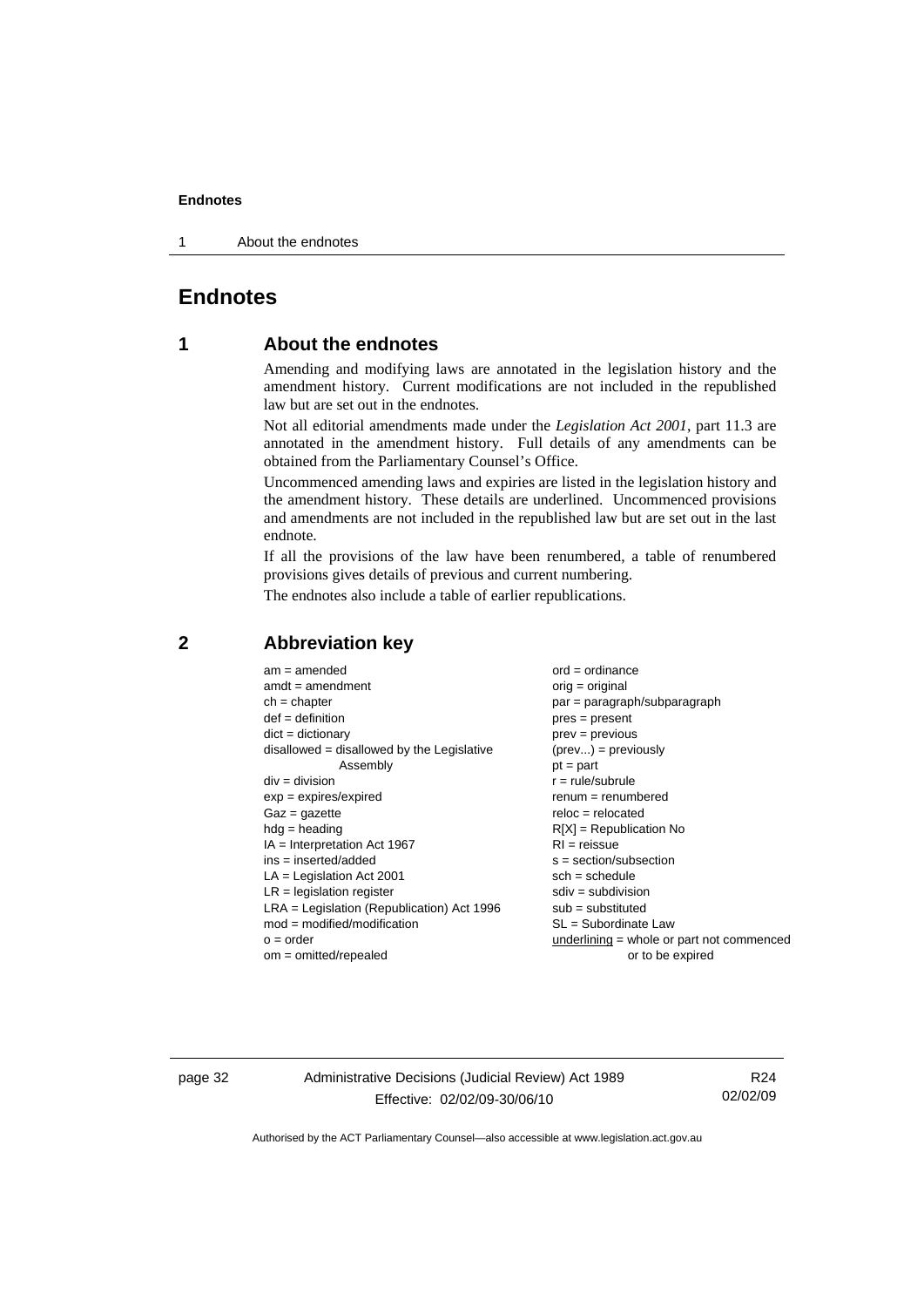## <span id="page-36-0"></span>**3 Legislation history**

This Act was originally a Commonwealth ordinance—the *Administrative Decisions (Judicial Review) Ordinance 1989* No 33 (Cwlth).

The *Australian Capital Territory (Self-Government) Act 1988* (Cwlth), s 34 (4) converted most former Commonwealth ordinances in force in the ACT into ACT enactments. This allowed the ACT Legislative Assembly to amend and repeal the laws. This Act was converted into an ACT enactment on 11 May 1989 (selfgovernment day).

As with most ordinances in force in the ACT, the name was changed from *Ordinance* to *Act* by the *Self-Government (Citation of Laws) Act 1989* No 21, s 5 on 11 May 1989 (self-government day).

### **Legislation before becoming Territory enactment**

#### **Administrative Decisions (Judicial Review) Act 1989 A1989-33**

notified 10 May 1989 commenced 11 May 1989 (s 2)

as amended by

## **Legislation after becoming Territory enactment**

**Royal Commissions and Inquiries (Consequential Provisions) Act 1991 A1991-3 sch** 

notified 1 March 1991 (Gaz 1991 No S7) s 1, s 2 commenced 1 March 1991 (s 2 (1)) sch commenced 1 May 1991 (s 2 (2) and Gaz 1991 No 16)

#### **Administrative Decisions (Judicial Review) (Amendment) Act 1991 A1991-102**

notified 15 January 1992 (Gaz 1991 No S3) s 1, s 2 commenced 15 January 1992 (s 2 (1)) remainder (ss 3-5) commenced 15 July 1992 (s 2 (3))

#### **Electoral Act 1992 A1992-71 s 53**

notified 8 December 1992 (Gaz 1992 No S218)

s 1, s 2 commenced 8 December 1992 (s 2 (1))

s 53 commenced 21 December 1992 (s 2 (2) and Gaz 1992 No S243)

R24 02/02/09 page 33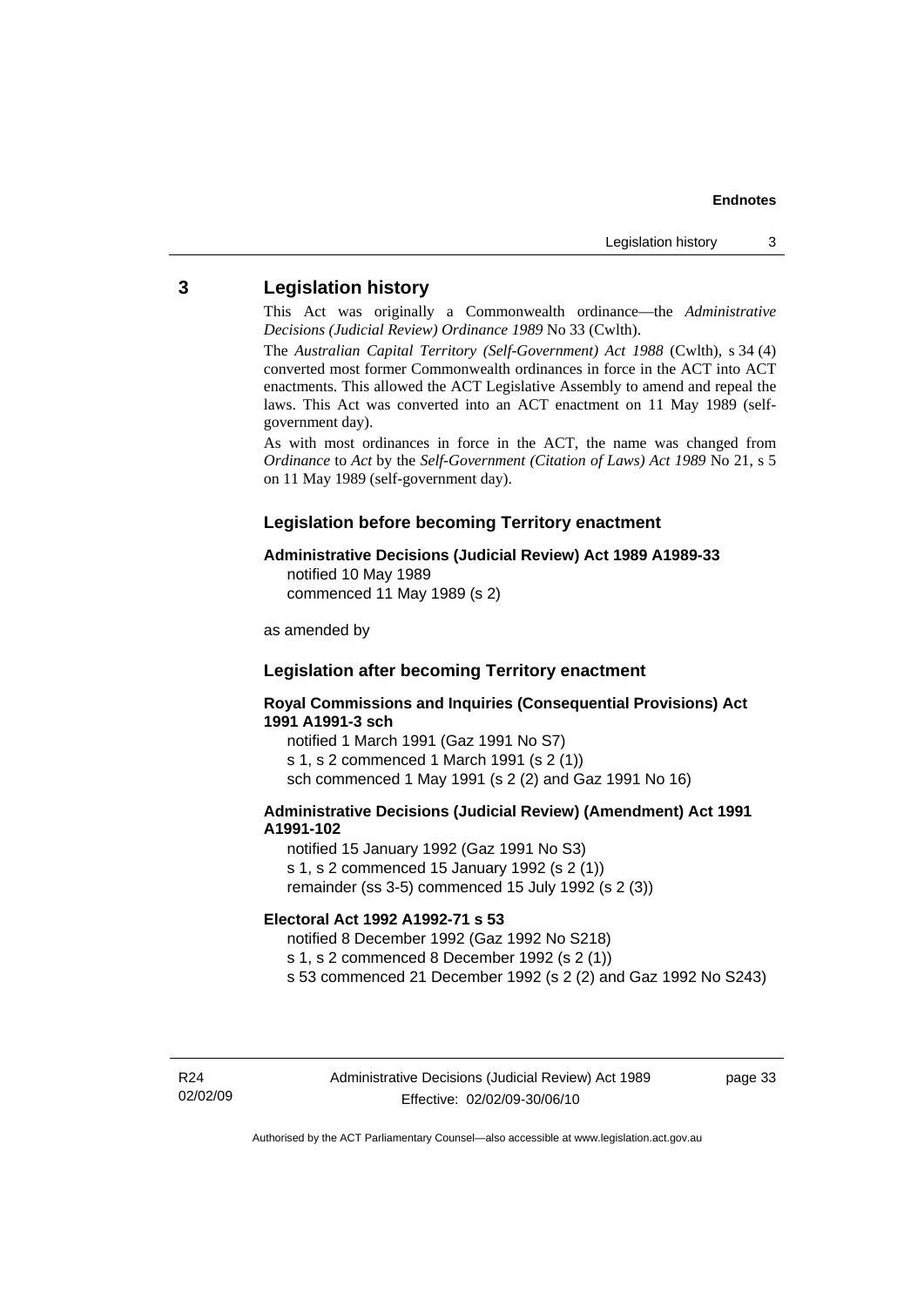| Legislation history | -3 |  |  |
|---------------------|----|--|--|
|---------------------|----|--|--|

### **Administrative Decisions (Judicial Review) (Amendment) Act 1993 A1993-65**

notified 6 September 1993 (Gaz 1993 No S172) commenced 6 September 1993 (s 2)

#### **Supreme Court (Amendment) Act (No 2) 1993 A1993-91 sch 3**  notified 17 December 1993 (Gaz 1993 No S258) sch 3 commenced 17 December 1993 (s 2)

### **Judicial Commissions (Consequential Amendments) Act 1994 A1994-10 s 4**

notified 14 March 1994 (Gaz 1994 No S44) s 4 commenced 14 March 1994 (s 2)

#### **Public Sector Management (Consequential and Transitional Provisions) Act 1994 A1994-38 sch 1 pt 3**

notified 30 June 1994 (Gaz 1994 No S121) s 1, s 2 commenced 30 June 1994 (s 2 (1)) sch 1 pt 3 commenced 1 July 1994 (s 2 (2) and Gaz 1994 No S142)

#### **Financial Management and Audit (Consequential and Transitional Provisions) Act 1996 A1996-26 sch pt 1**

notified 1 July 1996 (Gaz 1996 No S130) sch pt 1 commenced 1 July 1996 (s 2)

#### **Land (Planning and Environment) (Amendment) Act (No 3) 1996 A1996-85 s 88**

notified 24 December 1996 (Gaz 1996 No S345) s 1, s 2 commenced 24 December 1996 (s 2 (1)) s 88 commenced 24 June 1997 (s 2 (3))

## **Tobacco Licensing (Amendment) Act 1998 A1998-18 sch 1**

notified 10 July 1998 (Gaz 1998 No S190) commenced 10 July 1998 (s 2)

### **Taxation Administration (Consequential and Transitional Provisions) Act 1999 A1999-5 sch 2**

notified 1 March 1999 (Gaz 1999 No S8) s 1, s 2 commenced 1 March 1999 (s 2 (1)) sch 2 commenced 1 March 1999 (s 2 (2))

page 34 Administrative Decisions (Judicial Review) Act 1989 Effective: 02/02/09-30/06/10

R24 02/02/09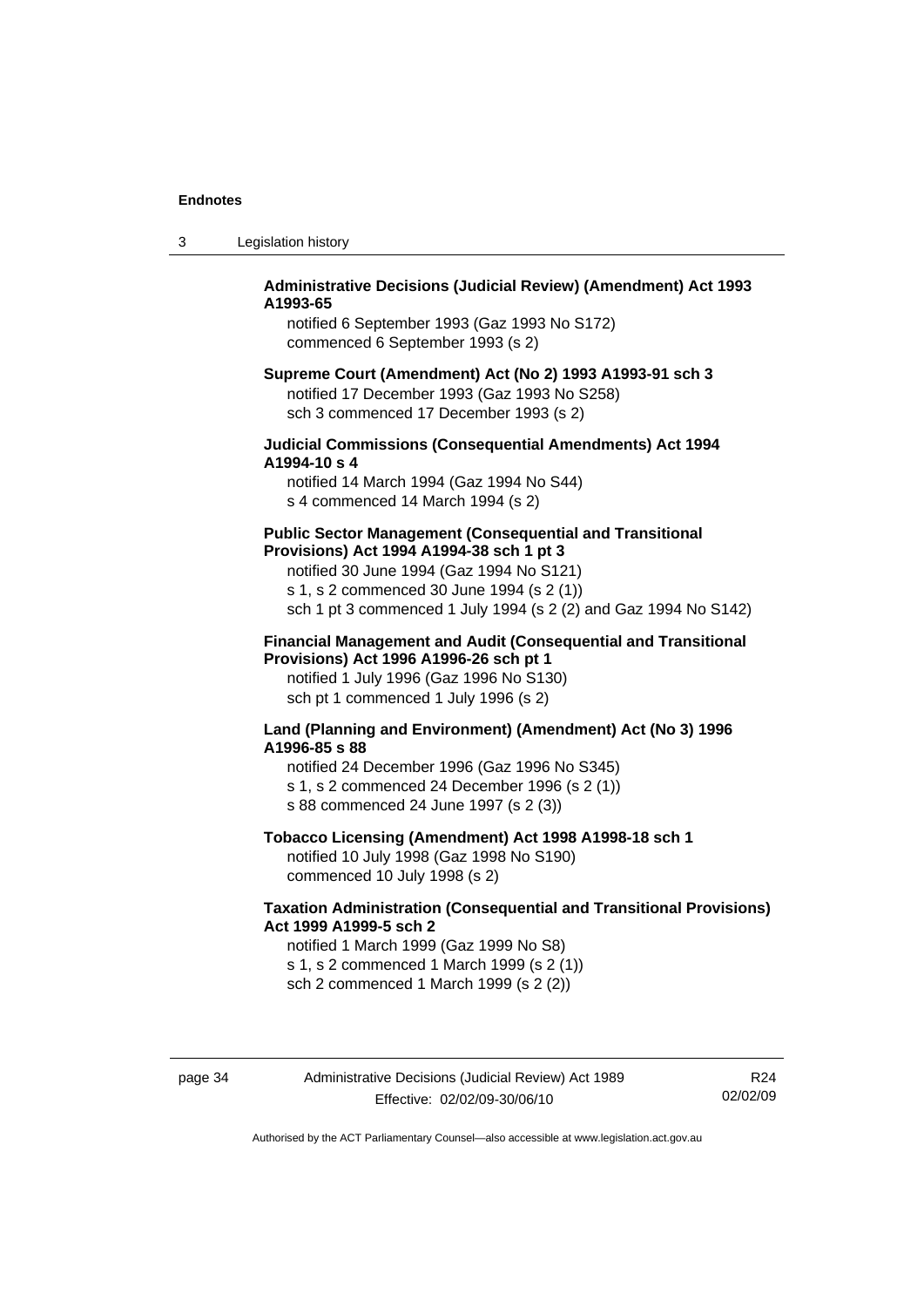#### **Duties (Consequential and Transitional Provisions) Act 1999 A1999-8 s 33**

notified 1 March 1999 (Gaz 1999 No S8) ss 1-3 commenced 1 March 1999 (s 2 (1)) s 33 commenced 1 March 1999 (s 2 (2) and see Duties Act 1999 A1999-7, s 2 (2) and Gaz 1999 No S8)

#### **Law Reform (Miscellaneous Provisions) Act 1999 A1999-66 sch 3**  notified 10 November 1999 (Gaz 1999 No 45) commenced 10 November 1999 (s 2)

#### **Tobacco Amendment Act 2000 A2000-16 sch 3 pt 1**

notified 20 April 2000 (Gaz 2000 No 16) s 1, s 2 commenced 20 April 2000 (s 2 (1)) sch 3 pt 1 commenced 1 July 2000 (s 2 (3))

#### **Subordinate Laws Amendment Act 2000 A2000-71 sch 2**

notified 21 December 2000 (Gaz 2000 No S69) s 1, s 2 commenced 21 December 2000 (IA s 10B) sch 2 commenced 21 June 2001 (IA s 10E)

#### **Legislation (Consequential Amendments) Act A2001-44 pt 6**

notified 26 July 2001 (Gaz 2001 No 30)

s 1, s 2 commenced 26 July 2001 (IA s 10B)

pt 6 commenced 12 September 2001 (s 2 and see Gaz 2001 No S65)

#### **Building Amendment Act 2002 A2002-15 s 14**

notified LR 17 May 2002

- s 1, s 2 commenced 17 May 2002 (LA s 75)
- s 14 commenced 18 May 2002 (s 2)

#### **Plant Diseases Act 2002 A2002-42 s 44**

notified LR 2 December 2002

s 1, s 2 commenced 2 December 2002 (LA s 75 (1)) s 44 commenced 2 June 2003 (s 2 and LA s 79)

## **Confiscation of Criminal Assets Act 2003 A2003-8 sch 1 pt 1.1**  notified LR 27 March 2003 s 1, s 2 commenced 27 March 2003 (LA s 75 (1))

sch 1 pt 1.1 commenced 15 August 2003 (s 2 and CN2003-7)

R24 02/02/09 page 35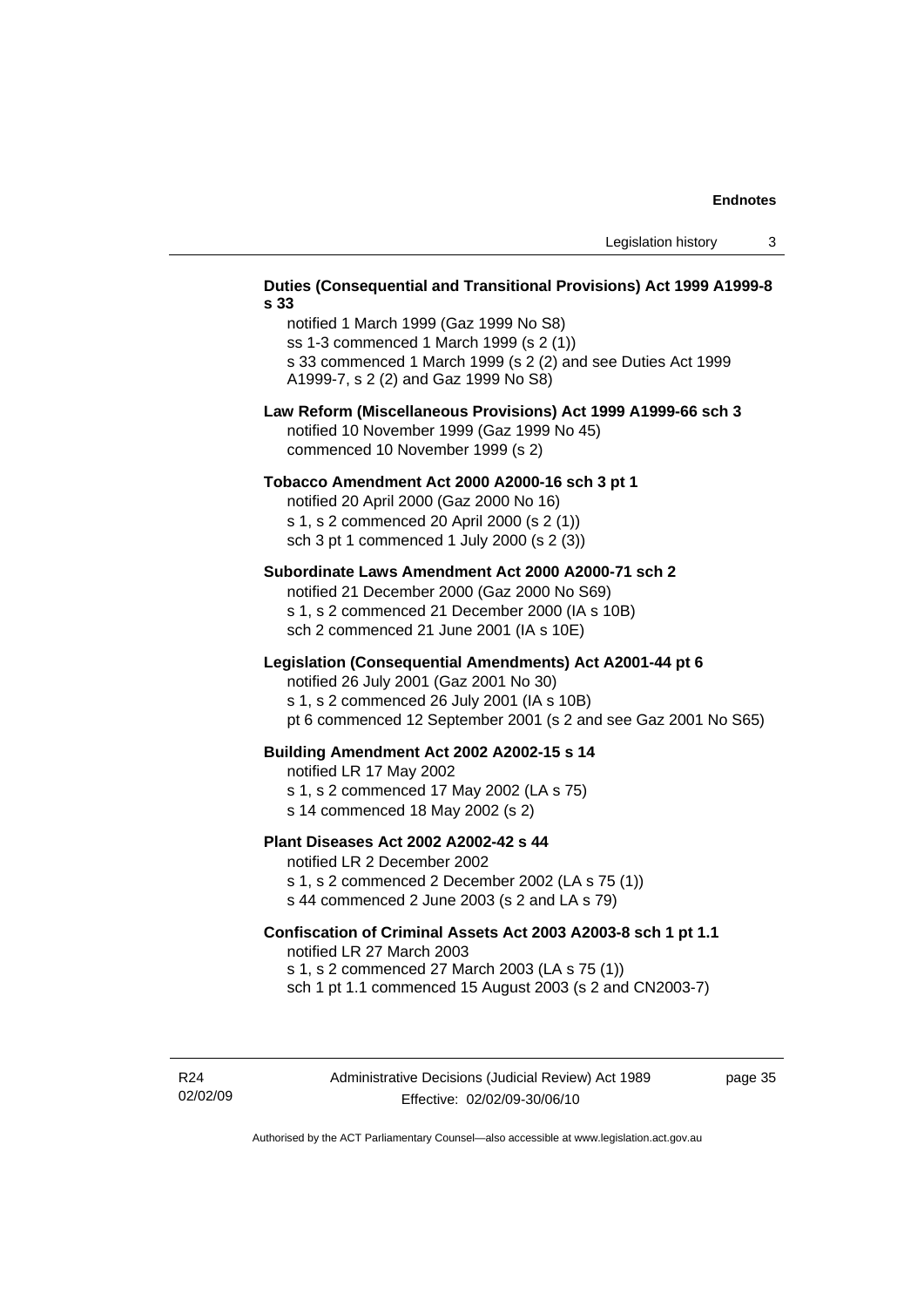3 Legislation history

### **Construction Occupations Legislation Amendment Act 2004 A2004-13 sch 2 pt 2.1**

notified LR 26 March 2004

s 1, s 2 commenced 26 March 2004 (LA s 75 (1)) sch 2 pt 2.1 commenced 1 September 2004 (s 2 and see Construction Occupations (Licensing) Act 2004 A2004-12, s 2 and CN2004-8)

#### **Gungahlin Drive Extension Authorisation Act 2004 A2004-27 s 15**

notified LR 26 May 2004

s 1, s 2 commenced 26 May 2004 (LA s 75 (1))

s 15 commenced 27 May 2004 (s 2)

## **Gene Technology (GM Crop Moratorium) Act 2004 A2004-40 s 40**

notified LR 9 July 2004

s 1, s 2 commenced 9 July 2004 (LA s 75 (1)) s 40 commenced 10 July 2004 (s 2)

#### **Heritage Act 2004 A2004-57 sch 1 pt 1.2**

notified LR 9 September 2004 s 1, s 2 commenced 9 September 2004 (LA s 75 (1)) sch 1 pt 1.2 commenced 9 March 2005 (s 2 and LA s 79)

#### **Court Procedures (Consequential Amendments) Act 2004 A2004-60 sch 1 pt 1.3**

notified LR 2 September 2004 s 1, s 2 commenced 2 September 2004 (LA s 75 (1)) sch 1 pt 1.3 commenced 10 January 2005 (s 2 and see Court Procedures Act 2004 A2004-59, s 2 and CN2004-29)

#### **Crimes (Restorative Justice) Act 2004 A2004-65 s 76**

notified LR 6 September 2004

- s 1, s 2 commenced 6 September 2004 (LA s 75 (1))
- s 76 commenced 31 January 2005 (s 2 and CN2004-28)

### **Statute Law Amendment Act 2005 (No 2) A2005-62 sch 3 pt 3.1**

notified LR 21 December 2005 s 1, s 2 commenced 21 December 2005 (LA s 75 (1)) sch 3 pt 3.1 commenced 11 January 2006 (s 2 (1))

R24 02/02/09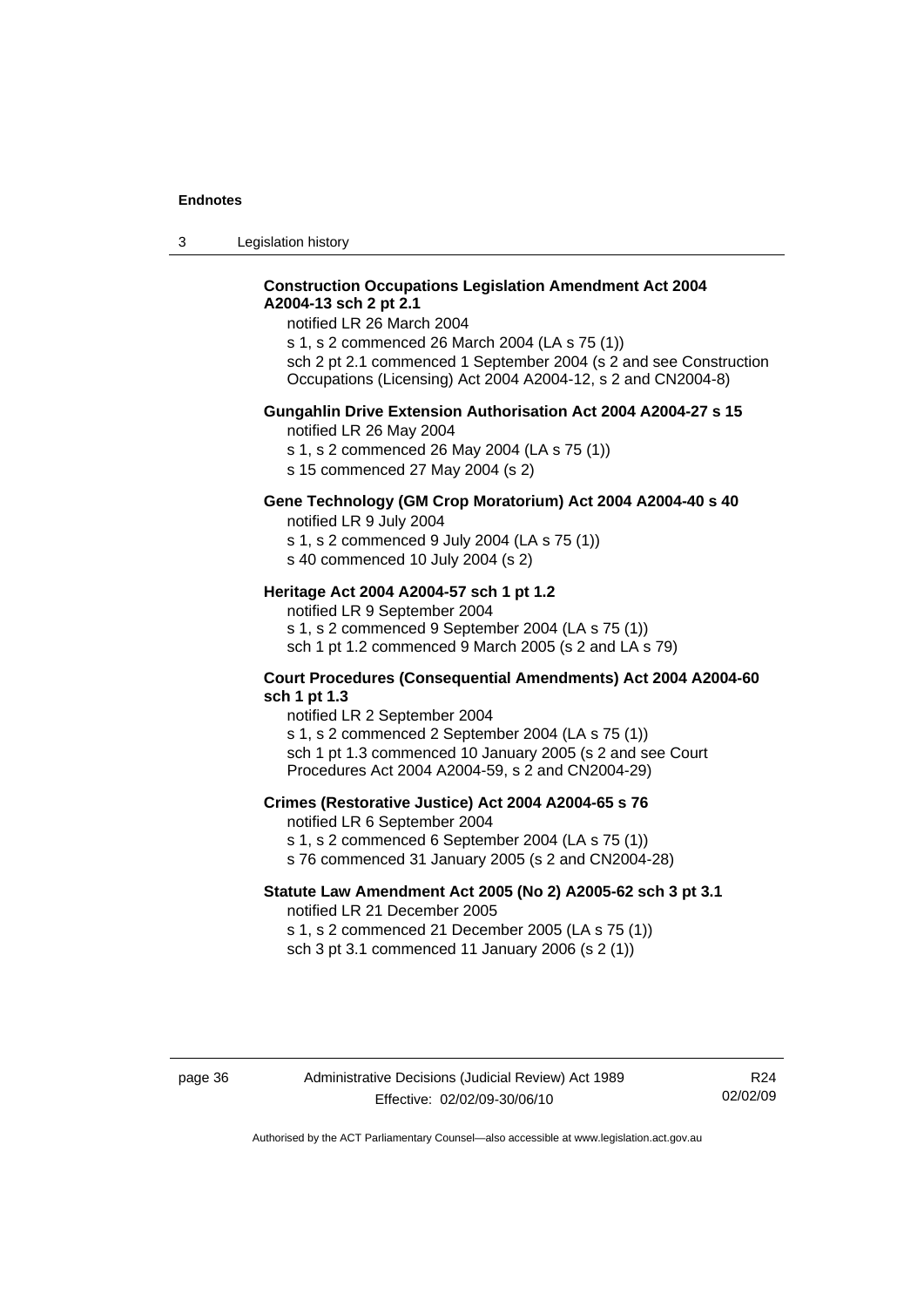## **Sentencing Legislation Amendment Act 2006 A2006-23 sch 1 pt 1.1**

notified LR 18 May 2006

s 1, s 2 commenced 18 May 2006 (LA s 75 (1)) sch 1 pt 1.1 commenced 2 June 2006 (s 2 (1) and see Crimes (Sentence Administration) Act 2005 A2005-59 s 2, Crimes (Sentencing) Act 2005 A2005-58, s 2 and LA s 79)

#### **Justice and Community Safety Legislation Amendment Act 2006 A2006-40 sch 2 pt 2.3**

notified LR 28 September 2006 s 1, s 2 commenced 28 September 2006 (LA s 75 (1)) sch 2 pt 2.3 commenced 29 September 2006 (s 2 (1))

## **Water Resources Act 2007 A2007-19 s 208**

notified LR 20 June 2007

s 1, s 2 commenced 20 June 2007 (LA s 75 (1))

s 208 commenced 1 August 2007 (s 2 and CN2007-8)

#### **Planning and Development (Consequential Amendments) Act 2007 A2007-25 sch 1 pt 1.2**

notified LR 13 September 2007

s 1, s 2 commenced 13 September 2007 (LA s 75 (1)) sch 1 pt 1.2 commenced 31 March 2008 (s 2 and see Planning and Development Act 2007 A2007-24, s 2 and CN2008-1)

#### **ACT Civil and Administrative Tribunal Legislation Amendment Act 2008 A2008-36 sch 1 pt 1.2**

notified LR 4 September 2008

s 1, s 2 commenced 4 September 2008 (LA s 75 (1)) sch 1 pt 1.2 commenced 2 February 2009 (s 2 and see ACT Civil and Administrative Tribunal Act 2008 A2008-35, s 2 and CN2009-2)

#### **Development Application (Block 20 Section 23 Hume) Assessment Facilitation Act 2008 A2008-52 s 12**

notified LR 16 December 2008

s 1, s 2 commenced 16 December 2008 (LA s 75 (1))

s 12 commenced 17 December 2008 (s 2)

page 37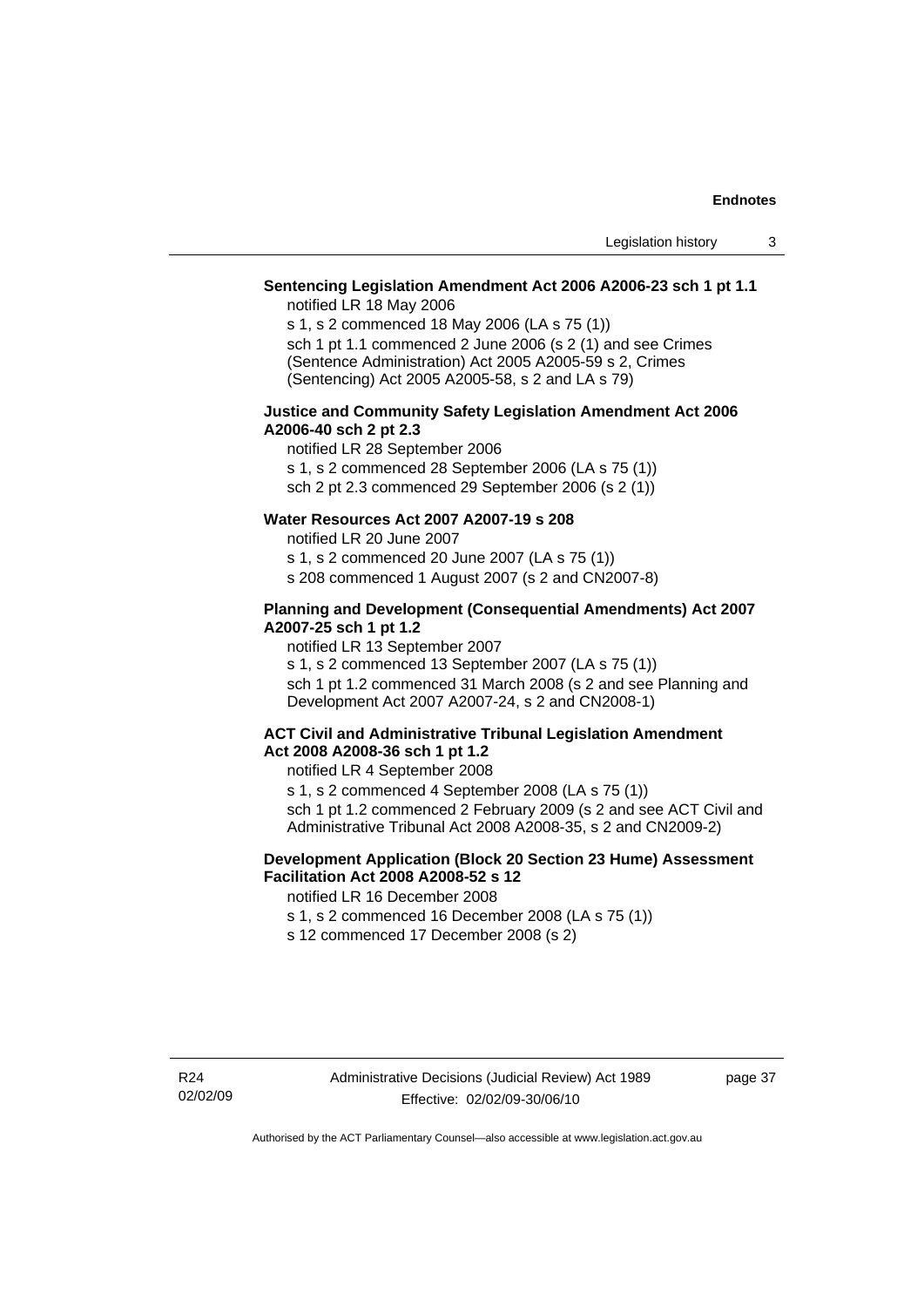<span id="page-41-0"></span>

| 4 | Amendment history |
|---|-------------------|
|---|-------------------|

# **4 Amendment history**

| s <sub>2</sub><br>om A2001-44 amdt 1.42<br>ins A2005-62 amdt 3.5<br><b>Notes</b><br>s <sub>3</sub><br>am A1991-102 s 4; A1993-65 s 4; A1996-85 s 88; A2001-44<br>amdts 1.43-1.45<br>defs reloc to dict A2005-62 amdt 3.4<br>sub A2005-62 amdt 3.5<br>def <i>failure</i> om A2005-62 amdt 3.2<br>def judge om A2005-62 amdt 3.2<br>def <i>rules of court</i> am A1993-91 sch 3<br>om A2004-60 amdt 1.7<br>Meaning of <i>making</i> and <i>failure to make</i> a decision<br>s <sub>3A</sub><br>ins A2005-62 amdt 3.6<br>Meaning of person aggrieved<br>s <sub>3B</sub><br>ins A2005-62 amdt 3.6<br>Meaning of conduct engaged in for purpose of making decision<br>s <sub>3C</sub><br>ins A2005-62 amdt 3.6<br>Act to operate despite anything in existing laws<br>am A2005-62 amdt 3.7<br>s <sub>4</sub><br>Applications for review of decisions<br>s <sub>5</sub><br>am A2005-62 amdts 3.8-3.15<br>Applications for review of conduct related to making of decisions<br>am A2005-62 amdts 3.16-3.23<br>s 6<br>Applications for failures to make decisions<br>s 7 hdg<br>sub A2005-62 amdt 3.24<br>s <sub>7</sub><br>am A2005-62 amdts 3.25-3.30<br><b>Effect of Act on other rights</b><br>s 8<br>orig s 8 om A2005-62 amdt 3.31 |  |
|-----------------------------------------------------------------------------------------------------------------------------------------------------------------------------------------------------------------------------------------------------------------------------------------------------------------------------------------------------------------------------------------------------------------------------------------------------------------------------------------------------------------------------------------------------------------------------------------------------------------------------------------------------------------------------------------------------------------------------------------------------------------------------------------------------------------------------------------------------------------------------------------------------------------------------------------------------------------------------------------------------------------------------------------------------------------------------------------------------------------------------------------------------------------------------------------------------------------------------------|--|
|                                                                                                                                                                                                                                                                                                                                                                                                                                                                                                                                                                                                                                                                                                                                                                                                                                                                                                                                                                                                                                                                                                                                                                                                                                   |  |
|                                                                                                                                                                                                                                                                                                                                                                                                                                                                                                                                                                                                                                                                                                                                                                                                                                                                                                                                                                                                                                                                                                                                                                                                                                   |  |
|                                                                                                                                                                                                                                                                                                                                                                                                                                                                                                                                                                                                                                                                                                                                                                                                                                                                                                                                                                                                                                                                                                                                                                                                                                   |  |
|                                                                                                                                                                                                                                                                                                                                                                                                                                                                                                                                                                                                                                                                                                                                                                                                                                                                                                                                                                                                                                                                                                                                                                                                                                   |  |
|                                                                                                                                                                                                                                                                                                                                                                                                                                                                                                                                                                                                                                                                                                                                                                                                                                                                                                                                                                                                                                                                                                                                                                                                                                   |  |
|                                                                                                                                                                                                                                                                                                                                                                                                                                                                                                                                                                                                                                                                                                                                                                                                                                                                                                                                                                                                                                                                                                                                                                                                                                   |  |
|                                                                                                                                                                                                                                                                                                                                                                                                                                                                                                                                                                                                                                                                                                                                                                                                                                                                                                                                                                                                                                                                                                                                                                                                                                   |  |
|                                                                                                                                                                                                                                                                                                                                                                                                                                                                                                                                                                                                                                                                                                                                                                                                                                                                                                                                                                                                                                                                                                                                                                                                                                   |  |
|                                                                                                                                                                                                                                                                                                                                                                                                                                                                                                                                                                                                                                                                                                                                                                                                                                                                                                                                                                                                                                                                                                                                                                                                                                   |  |
|                                                                                                                                                                                                                                                                                                                                                                                                                                                                                                                                                                                                                                                                                                                                                                                                                                                                                                                                                                                                                                                                                                                                                                                                                                   |  |
|                                                                                                                                                                                                                                                                                                                                                                                                                                                                                                                                                                                                                                                                                                                                                                                                                                                                                                                                                                                                                                                                                                                                                                                                                                   |  |
| (prev s 9) am A1991-102 s 5; A1993-65 s 5; A1999-66 sch 3;<br>A2004-57 amdt 1.3; A2005-62 amdts 3.32-3.34<br>renum A2005-62 amdt 3.35<br>am A2006-40 amdt 2.47; A2007-25 amdt 1.11, amdt 1.12<br>(4)-(6) exp 30 September 2008 (s 8 (6) (LA s 88 declaration<br>applies))                                                                                                                                                                                                                                                                                                                                                                                                                                                                                                                                                                                                                                                                                                                                                                                                                                                                                                                                                         |  |

page 38 Administrative Decisions (Judicial Review) Act 1989 Effective: 02/02/09-30/06/10

R24 02/02/09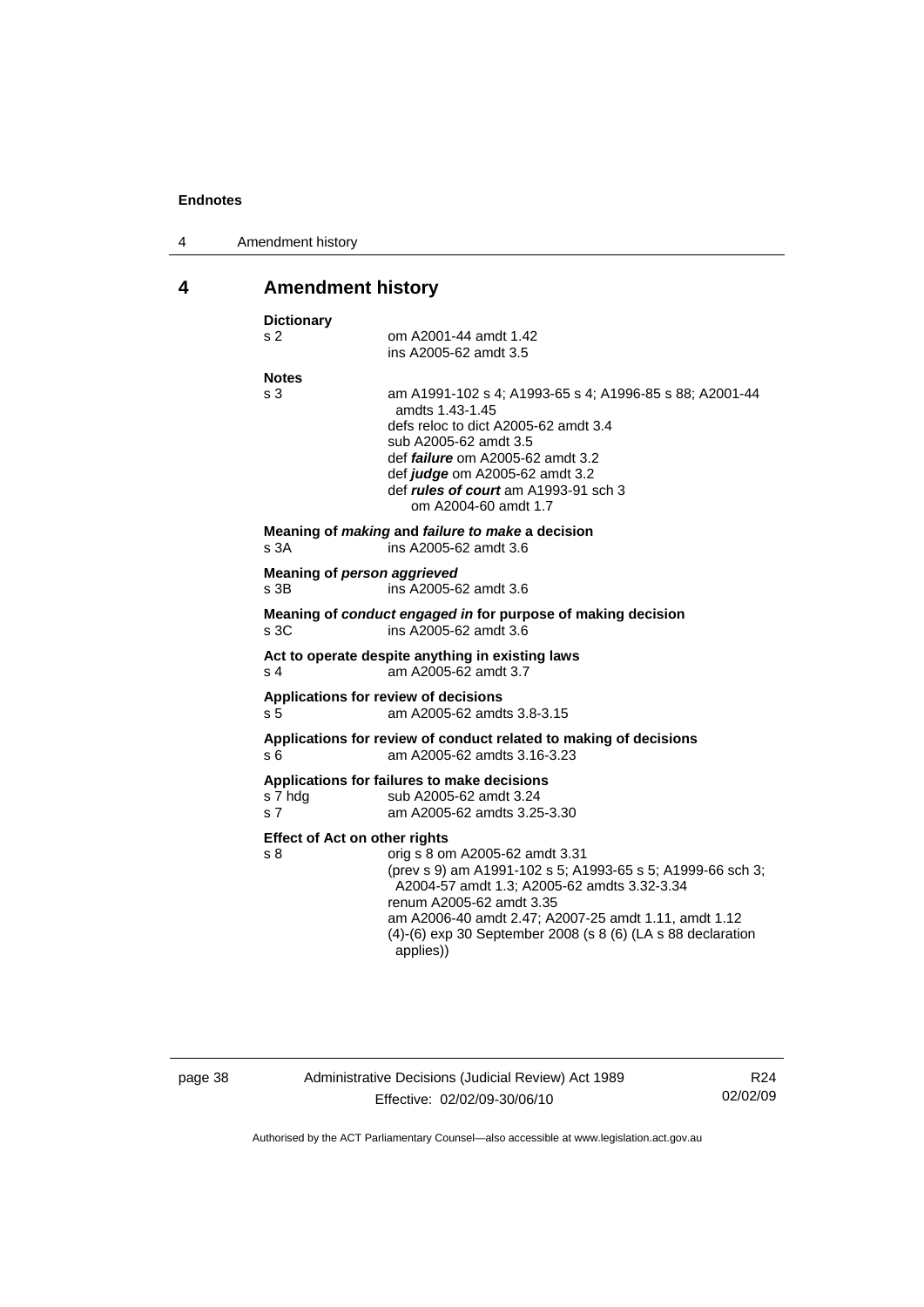| Amendment history |  |
|-------------------|--|
|-------------------|--|

|                                                                                         | s 9 hdg<br>s 9                                                                                                                | Applications for order of review must set out grounds<br>(prev s 10 hdg) sub A2005-62 amdt 3.36<br>orig s 9 renum as s 8<br>(prev s 10 hdg) am A2004-60 amdt 1.8; ss and pars renum<br>R13 LA (see A2004-60 amdt 1.9); A2005-62 amdt 3.37, amdt<br>3.38<br>renum A2005-62 amdt 3.39 |  |
|-----------------------------------------------------------------------------------------|-------------------------------------------------------------------------------------------------------------------------------|-------------------------------------------------------------------------------------------------------------------------------------------------------------------------------------------------------------------------------------------------------------------------------------|--|
|                                                                                         | s 10                                                                                                                          | Period in which application for order of review must be made<br>orig s 10 renum as s 9<br>ins A2005-62 amdt 3.40                                                                                                                                                                    |  |
|                                                                                         | s 11                                                                                                                          | Application for order of review not limited to grounds in application<br>sub A2005-62 amdt 3.40                                                                                                                                                                                     |  |
|                                                                                         | s 13                                                                                                                          | Reasons for decision may be obtained<br>am A2005-62 amdt 3.41, amdt 3.42, amdt 3.44, amdt 3.45,<br>amdt 3.47; ss renum A2005-62 amdt 3.43, amdt 3.46;<br>A2008-36 amdt 1.13                                                                                                         |  |
| Certain information not required to be disclosed<br>am A2005-62 amdts 3.48-3.51<br>s 14 |                                                                                                                               |                                                                                                                                                                                                                                                                                     |  |
|                                                                                         | s 15 hda<br>s 15                                                                                                              | Ministerial certificate about disclosure of information<br>sub A2005-62 amdt 3.52<br>am A2005-62 amdts 3.53-3.55; ss renum A2005-62 amdt 3.56                                                                                                                                       |  |
|                                                                                         | <b>Stay of proceedings</b><br>s 16                                                                                            | am A1999-66 sch 3; A2005-62 amdt 3.57, amdt 3.58                                                                                                                                                                                                                                    |  |
|                                                                                         | s 17 hdg<br>s 17                                                                                                              | Powers of Supreme Court in relation to applications for order of review<br>sub A2005-62 amdt 3.59<br>am A2005-62 amdt 3.60-3.62                                                                                                                                                     |  |
|                                                                                         | Change in person holding, or performing the duties of, an office<br>s <sub>18</sub><br>am A2005-62 amdt 3.63; ss renum R17 LA |                                                                                                                                                                                                                                                                                     |  |
|                                                                                         | <b>Intervention by Minister</b><br>s <sub>19</sub>                                                                            | sub A2005-62 amdt 3.64                                                                                                                                                                                                                                                              |  |
|                                                                                         | s <sub>20</sub>                                                                                                               | Act not to apply to certain decisions<br>am A2005-62 amdt 3.65; ss renum A2005-62 amdt 3.66                                                                                                                                                                                         |  |
| <b>Regulation-making power</b><br>s 21<br>sub A2001-44 amdt 1.46                        |                                                                                                                               |                                                                                                                                                                                                                                                                                     |  |
|                                                                                         | Transitional-sch 1, clause 5<br>s 22                                                                                          | ins A2004-13 amdt 2.1<br>exp 1 July 2005 (s 22 (2))                                                                                                                                                                                                                                 |  |
|                                                                                         |                                                                                                                               |                                                                                                                                                                                                                                                                                     |  |

Administrative Decisions (Judicial Review) Act 1989 Effective: 02/02/09-30/06/10

page 39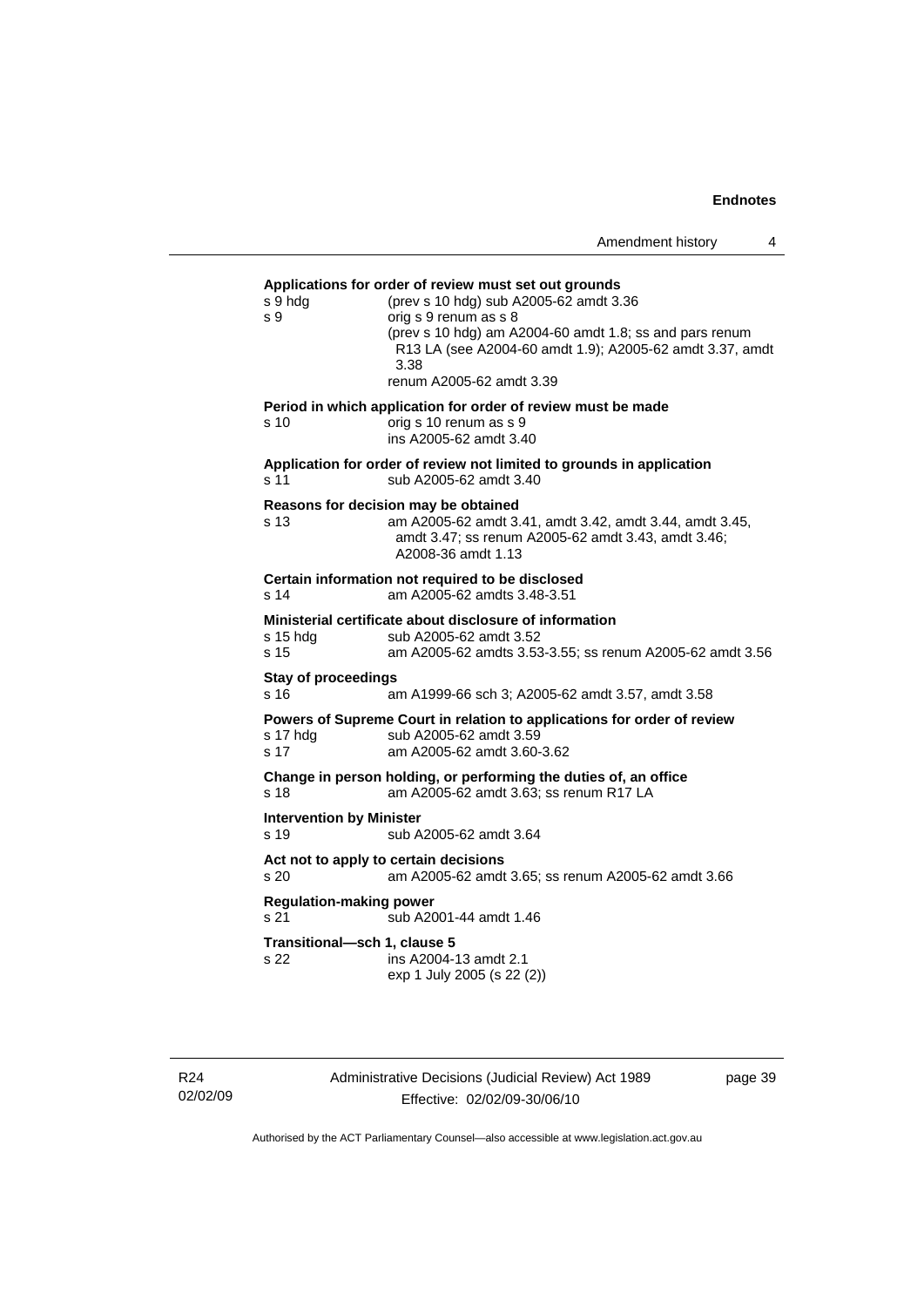4 Amendment history



page 40 Administrative Decisions (Judicial Review) Act 1989 Effective: 02/02/09-30/06/10

R24 02/02/09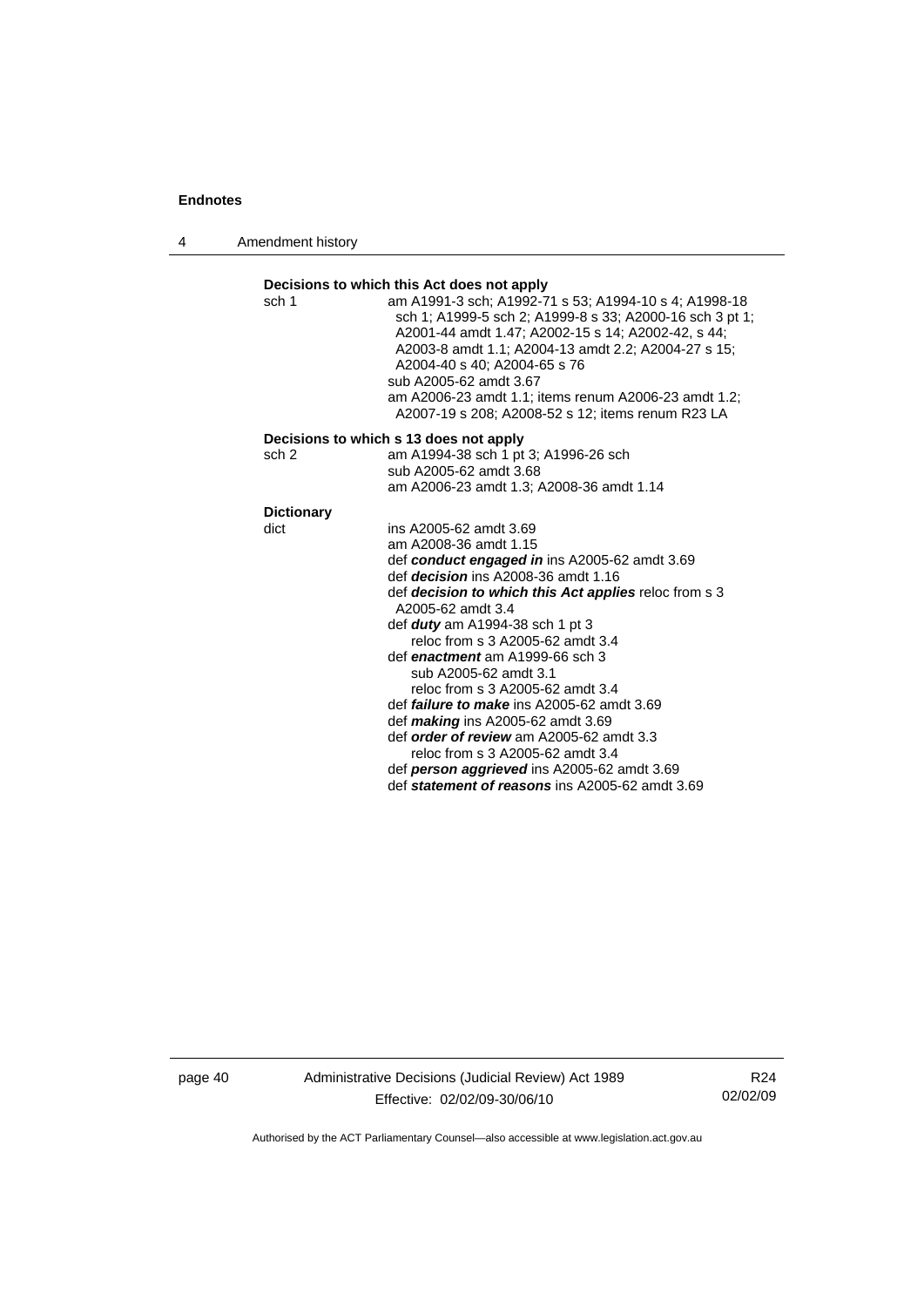# <span id="page-44-0"></span>**5 Earlier republications**

Some earlier republications were not numbered. The number in column 1 refers to the publication order.

Since 12 September 2001 every authorised republication has been published in electronic pdf format on the ACT legislation register. A selection of authorised republications have also been published in printed format. These republications are marked with an asterisk (\*) in column 1. Electronic and printed versions of an authorised republication are identical.

| <b>Republication No</b> | <b>Amendments to</b> | <b>Republication date</b> |
|-------------------------|----------------------|---------------------------|
| $\mathbf{1}$            | A1991-102            | 15 July 1992              |
| $\overline{2}$          | A1993-91             | 31 January 1994           |
| 3                       | A1994-38             | 31 January 1995           |
| 4                       | A1996-26             | 30 November 1996          |
| 5                       | A1999-8              | 1 March 1999              |
| 6                       | A2001-44             | 18 October 2001           |
| $\overline{7}$          | A2002-15             | 20 May 2002               |
| 8                       | A2003-8              | 2 June 2003               |
| 9                       | A2003-8              | 15 August 2003            |
| 10                      | A2004-27             | 27 May 2004               |
| 11                      | A2004-40             | 10 July 2004              |
| 12                      | A2004-40             | 1 September 2004          |
| 13                      | A2004-65             | 10 January 2005           |
| 14                      | A2004-65             | 31 January 2005           |
| 15                      | A2004-65             | 9 March 2005              |
| 16                      | A2004-65             | 2 July 2005               |
| $17*$                   | A2005-62             | 11 January 2006           |
| 18                      | A2006-23             | 2 June 2006               |
| 19                      | A2006-40             | 29 September 2006         |
| 20                      | A2007-19             | 1 August 2007             |
|                         |                      |                           |

R24 02/02/09 Administrative Decisions (Judicial Review) Act 1989 Effective: 02/02/09-30/06/10

page 41